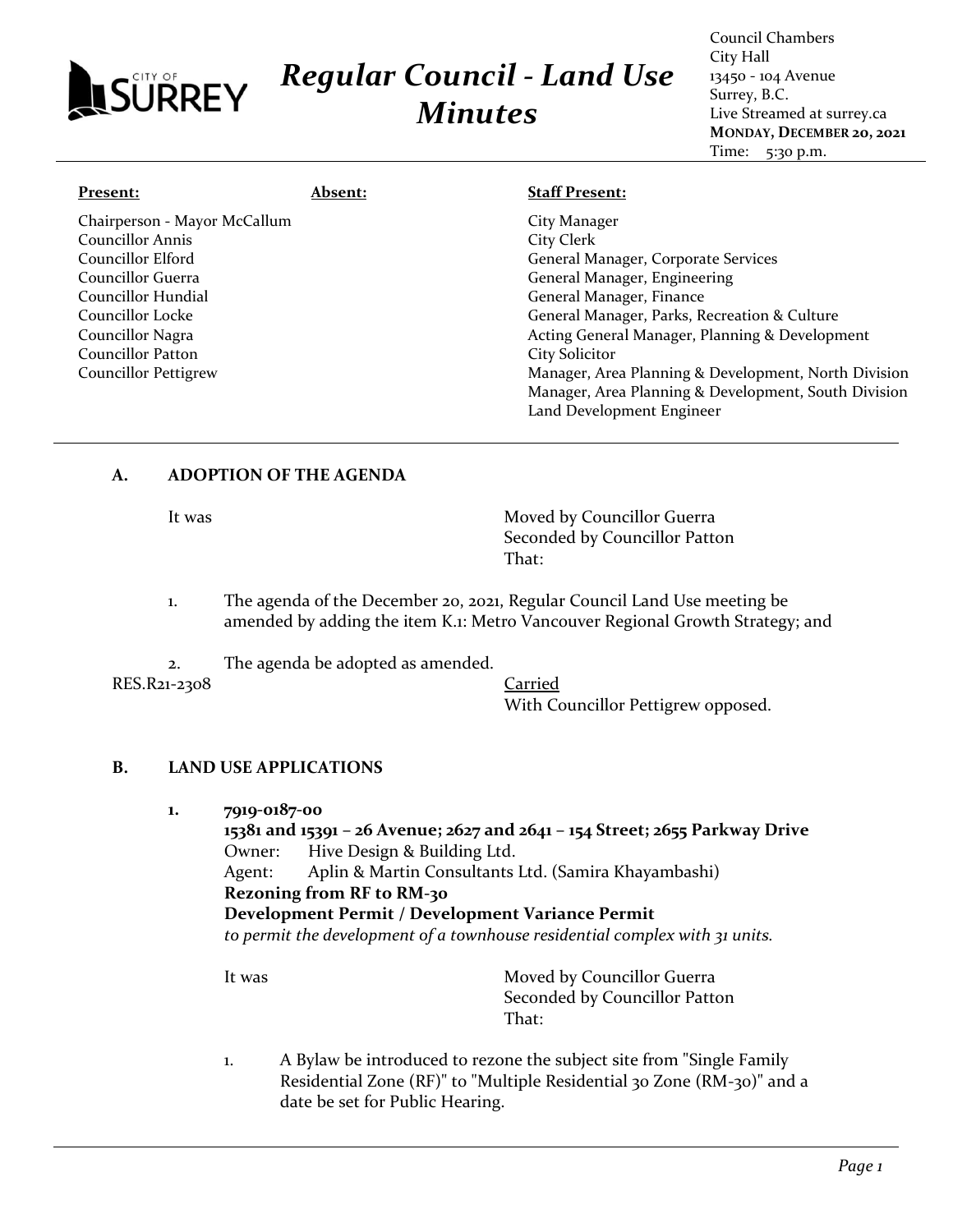- 2. Council authorize staff to draft Development Permit No. 7919-0187-00 generally in accordance with the attached drawings (Appendix I)**.**
- 3. Council approve Development Variance Permit No. 7919-0187-00, varying the following, to proceed to Public Notification:
	- (a) to reduce the minimum side yard setback (west) of the RM-30 Zone from 6.0 metres to 4.5 metres to the principal building face of Building 3; and
	- (b) to reduce the minimum side yard setback (northwest) of the RM-30 Zone from 6.0 metres to 4.5 metres to the principal building face of Building 6.
- 4. Council instruct staff to resolve the following issues prior to final approval:
	- (a) ensure that all engineering requirements and issues including restrictive covenants, dedications, and rights-of-way where necessary, are addressed to the satisfaction of the General Manager, Engineering;
	- (b) submission of a subdivision layout to the satisfaction of the Approving Officer;
	- (c) resolution of all urban design issues to the satisfaction of the Planning and Development Department;
	- (d) completion of the road closure and acquisition of lanes west of 154 Street;
	- (e) submission of a finalized landscaping plan and landscaping cost estimate to the specifications and satisfaction of the Planning and Development Department;
	- (f) submission of a finalized tree survey and a statement regarding tree preservation to the satisfaction of the City Landscape Architect;
	- (g) the applicant satisfy the deficiency in tree replacement on the site, to the satisfaction of the Planning and Development Department;
	- (h) demolition of existing buildings and structures to the satisfaction of the Planning and Development Department;
	- (i) registration of a Section 219 Restrictive Covenant to adequately address the City's needs with respect to public art, to the satisfaction of the General Manager, Parks, Recreation and Culture; and
- (j) registration of a Section 219 Restrictive Covenant to adequately address the City's needs with respect to the City's Affordable Housing Strategy, to the satisfaction of the General Manager, Planning & Development Services. RES.R21-2309 Carried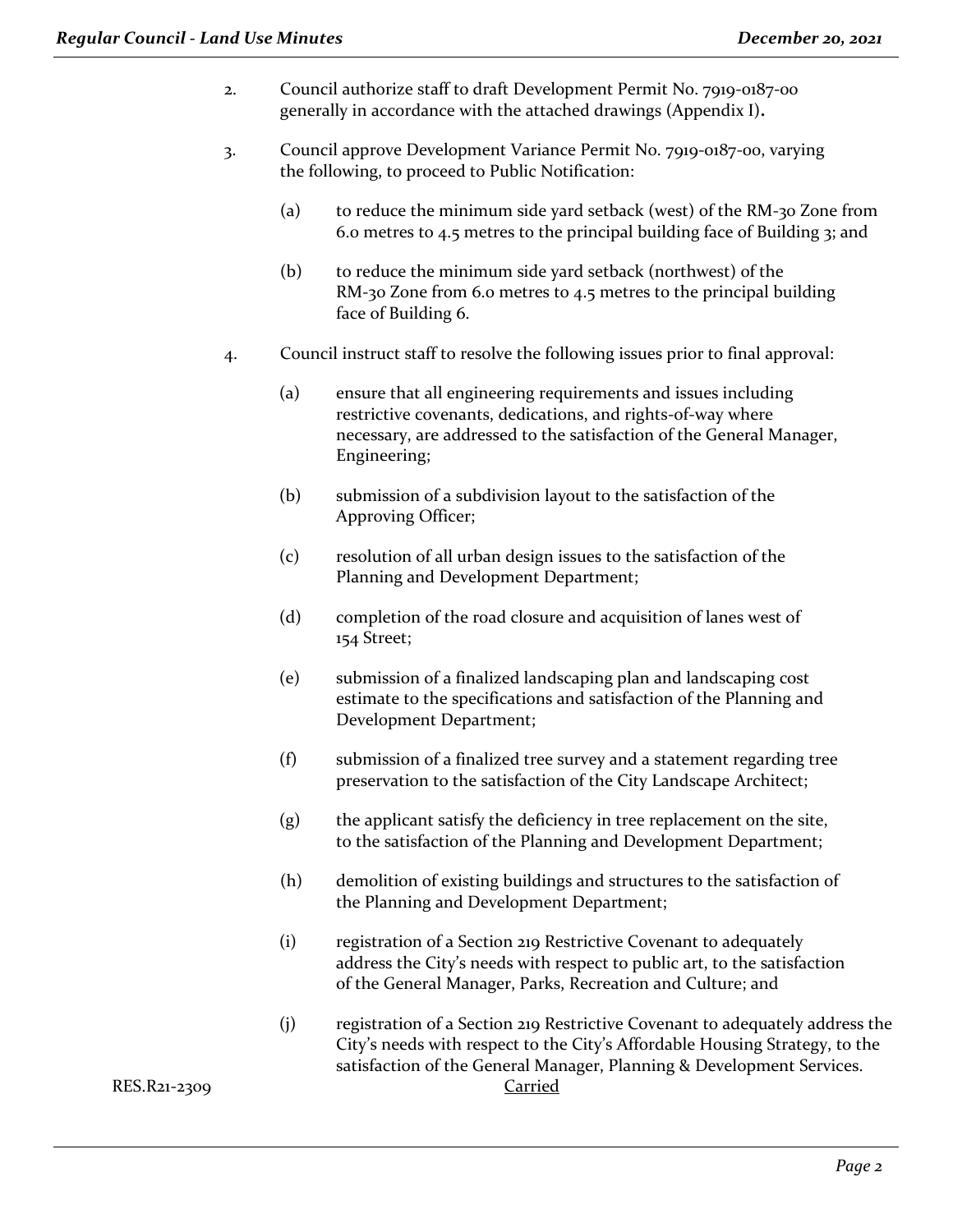| RES.R21-2310   | It was<br>Amendment Bylaw, 2021, No. 20538" pass its first reading.                                                                                                                                                                                        | Moved by Councillor Guerra<br>Seconded by Councillor Patton<br>That "Surrey Zoning Bylaw, 1993, No. 12000,<br><u>Carried</u>                                                                                                                        |  |
|----------------|------------------------------------------------------------------------------------------------------------------------------------------------------------------------------------------------------------------------------------------------------------|-----------------------------------------------------------------------------------------------------------------------------------------------------------------------------------------------------------------------------------------------------|--|
|                | The said Bylaw was then read for the second time.                                                                                                                                                                                                          |                                                                                                                                                                                                                                                     |  |
|                | It was                                                                                                                                                                                                                                                     | Moved by Councillor Guerra<br>Seconded by Councillor Patton                                                                                                                                                                                         |  |
| RES.R21-2311   | Amendment Bylaw, 2021, No. 20538" pass its second reading.                                                                                                                                                                                                 | That "Surrey Zoning Bylaw, 1993, No. 12000,<br><b>Carried</b>                                                                                                                                                                                       |  |
|                | It was then                                                                                                                                                                                                                                                | Moved by Councillor Guerra<br>Seconded by Councillor Patton<br>That the Public Hearing on "Surrey Zoning                                                                                                                                            |  |
|                | January 17, 2022, at 7:00 p.m.                                                                                                                                                                                                                             | Bylaw, 1993, No. 12000, Amendment Bylaw, 2021, No. 20538" be held at City Hall on                                                                                                                                                                   |  |
| RES.R21-2312   |                                                                                                                                                                                                                                                            | <b>Carried</b>                                                                                                                                                                                                                                      |  |
| $\mathbf{2}$ . | 7921-0255-00<br>14438 - 72 Avenue (14468 - 72 Avenue)<br>Amson Centre 72 Ltd.<br>Owner:<br>H. Sahota<br>Agent:<br><b>Development Variance Permit</b><br>to allow subdivision into one air space parcel and a remainder lot for two mixed use<br>buildings. |                                                                                                                                                                                                                                                     |  |
|                | It was                                                                                                                                                                                                                                                     | Moved by Councillor Guerra<br>Seconded by Councillor Patton                                                                                                                                                                                         |  |
|                | to Public Notification:                                                                                                                                                                                                                                    | That recommends that Council approve<br>Development Variance Permit No. 7921-0255-00, varying the following, to proceed                                                                                                                             |  |
|                | (a)<br>subdivision; and                                                                                                                                                                                                                                    | to reduce the minimum setbacks of Comprehensive Development Zone<br>(Bylaw No. 19651) to o metres for the principal buildings, accessory<br>buildings and structures for interior lot lines created by an air space                                 |  |
| RES.R21-2313   | (b)<br>size, lot width and lot depth.                                                                                                                                                                                                                      | to vary the subdivision requirements of Comprehensive Development Zone<br>(Bylaw No. 19651) to allow air space parcels and the remainder lot to not be<br>subject to Section K.1 with regards to the minimum requirements for lot<br><b>Carried</b> |  |
|                |                                                                                                                                                                                                                                                            |                                                                                                                                                                                                                                                     |  |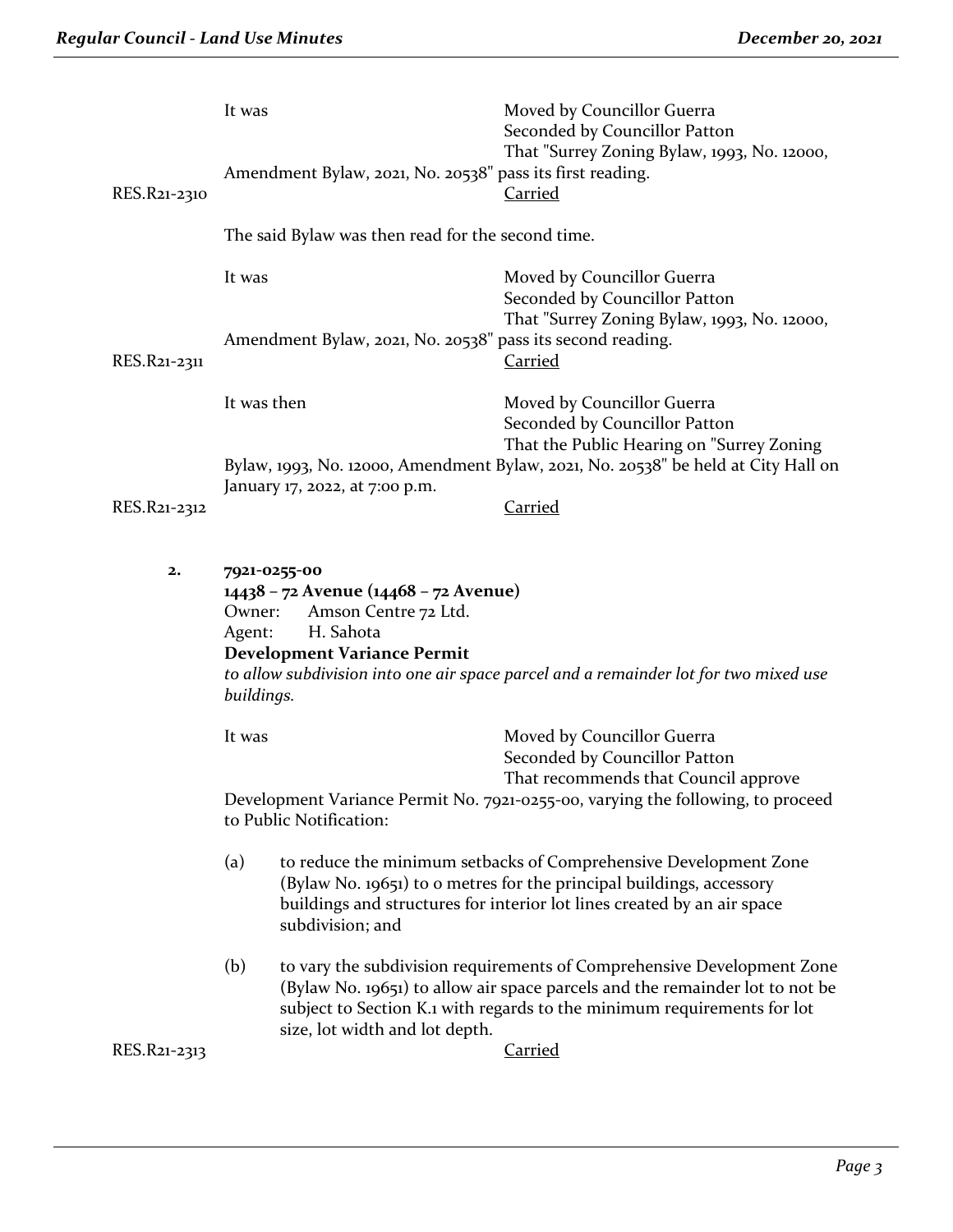| 3.      | 7921-0294-00                                            |                                                                                                                                                                                                                                         |
|---------|---------------------------------------------------------|-----------------------------------------------------------------------------------------------------------------------------------------------------------------------------------------------------------------------------------------|
|         | 6488 - 168 Street                                       |                                                                                                                                                                                                                                         |
|         | Owners of Strata Plan LMS2949<br>Owner:                 |                                                                                                                                                                                                                                         |
|         | Agent:                                                  | Fraser Campbell Property Management Ltd. (Stephen Burchell-Davies)                                                                                                                                                                      |
|         | Development Permit / Development Variance Permit        |                                                                                                                                                                                                                                         |
|         |                                                         | to vary wall/fence height and setback requirements in order to accommodate                                                                                                                                                              |
|         | property lines of an existing multi-family development. | construction of concrete sound attenuation walls along the front and flanking street                                                                                                                                                    |
|         | It was                                                  | Moved by Councillor Guerra<br>Seconded by Councillor Patton                                                                                                                                                                             |
|         | Application No. 7921-0294-00.                           | That Council deny Planning and Development                                                                                                                                                                                              |
|         | Before the question was put:                            |                                                                                                                                                                                                                                         |
|         | It was                                                  | Moved by Councillor Guerra                                                                                                                                                                                                              |
|         |                                                         | Seconded by Councillor Patton                                                                                                                                                                                                           |
|         |                                                         | That Council direct staff to work with the                                                                                                                                                                                              |
|         | the concerns of the Strata Corporation.                 | Strata Corporation on Application No. 7921-0294-00 to work on additional<br>landscaping treatments, and Zoning By-law compliant fencing improvements<br>along the 64 Avenue and 168 Street frontages, that may help to mitigate some of |
| $-2314$ |                                                         | Carried                                                                                                                                                                                                                                 |
|         |                                                         |                                                                                                                                                                                                                                         |

RES.R21-231

#### **4. 7921-0005-00**

**19310 Fraser Highway; 6312 – 192 Street**

Owner: 192nd Street Development Ltd. Agent: JM Architecture Inc. (Joe Minten)

**Development Permit**

*to permit the development of two, 4-storey and two, 5-storey apartment buildings consisting of approximately 390 dwelling units on the northern portion of this site.*

- 1. Council authorize staff to draft Development Permit No. 7921-0005-00 generally in accordance with the attached drawings (Appendix I).
- 2. Council instruct staff to resolve the following issues prior to final approval:
	- (a) completion of all outstanding requirements associated with Development Application No. 7915-0393-00 including the registration of an acceptable subdivision plan at Land Title Office;
	- (b) ensure that all engineering requirements and issues including restrictive covenants, dedications, and rights-of-way where necessary, are addressed to the satisfaction of the General Manager, Engineering;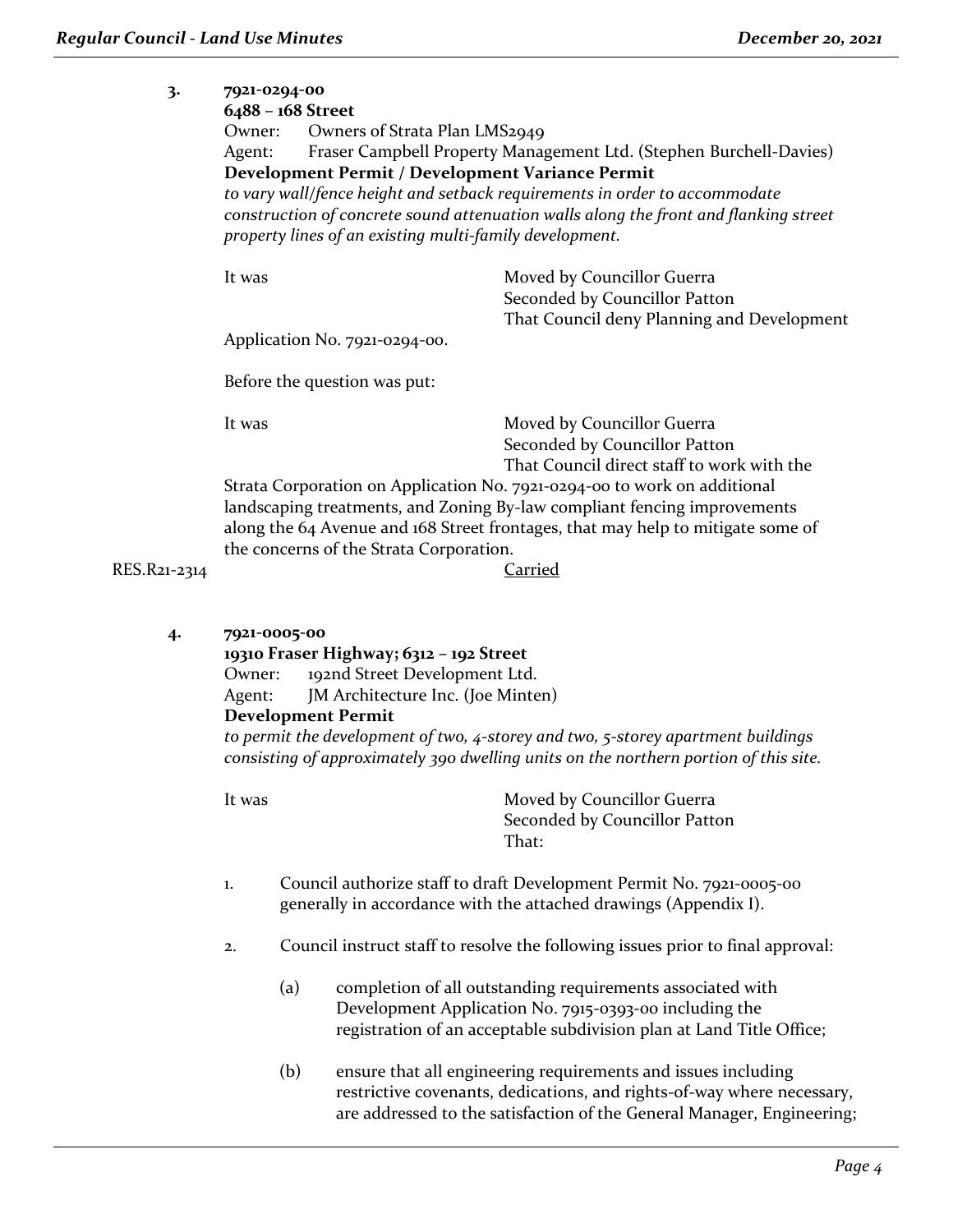- (c) input and final approval from TransLink;
- (d) resolution of all urban design issues to the satisfaction of the Planning and Development Department;
- (e) submission of a finalized landscaping plan and landscaping cost estimate to the specifications and satisfaction of the Planning and Development Department;
- (f) submission of a finalized tree survey and a statement regarding tree preservation to the satisfaction of the City Landscape Architect; and
- (g) the applicant satisfy the deficiency in tree replacement on the site, to the satisfaction of the Planning and Development Department.

RES.R21-2315 Carried

**5. 7921-0013-00**

|         | 6844, 6854 and 6864 - 147 Street                                       |
|---------|------------------------------------------------------------------------|
| Owners: | K. Yong, V. Mann, 1160004 B.C. Ltd.                                    |
|         | Director Information: Baljinder S Parmar, Gurpreet K Sidhu             |
|         | Officer Information as at April 10, 2021.                              |
| Agent:  | Hub Engineering Inc. (Mike Kompter)                                    |
|         | NCP Amendment from "Urban Single Family Residential" to "Single Family |
|         | Small Lots" and for changes to the local road network                  |

#### **Rezoning from RA to RF-13**

*to allow subdivision into thirteen single family small lots.*

It was **Moved by Councillor Guerra** Seconded by Councillor Patton That:

With Councillor Pettigrew opposed.

- 1. A Bylaw be introduced to rezone the subject site from "One-Acre Residential Zone (RA)" to "Single Family Residential (13) Zone (RF-13)" and a date be set for Public Hearing.
- 2. Council instruct staff to resolve the following issues prior to final adoption:
	- (a) ensure that all engineering requirements and issues including restrictive covenants, dedications, and rights-of-way where necessary, are addressed to the satisfaction of the General Manager, Engineering;
	- (b) submission of a subdivision layout to the satisfaction of the Approving Officer;
	- (c) submission of a finalized tree survey and a statement regarding tree preservation to the satisfaction of the City Landscape Architect;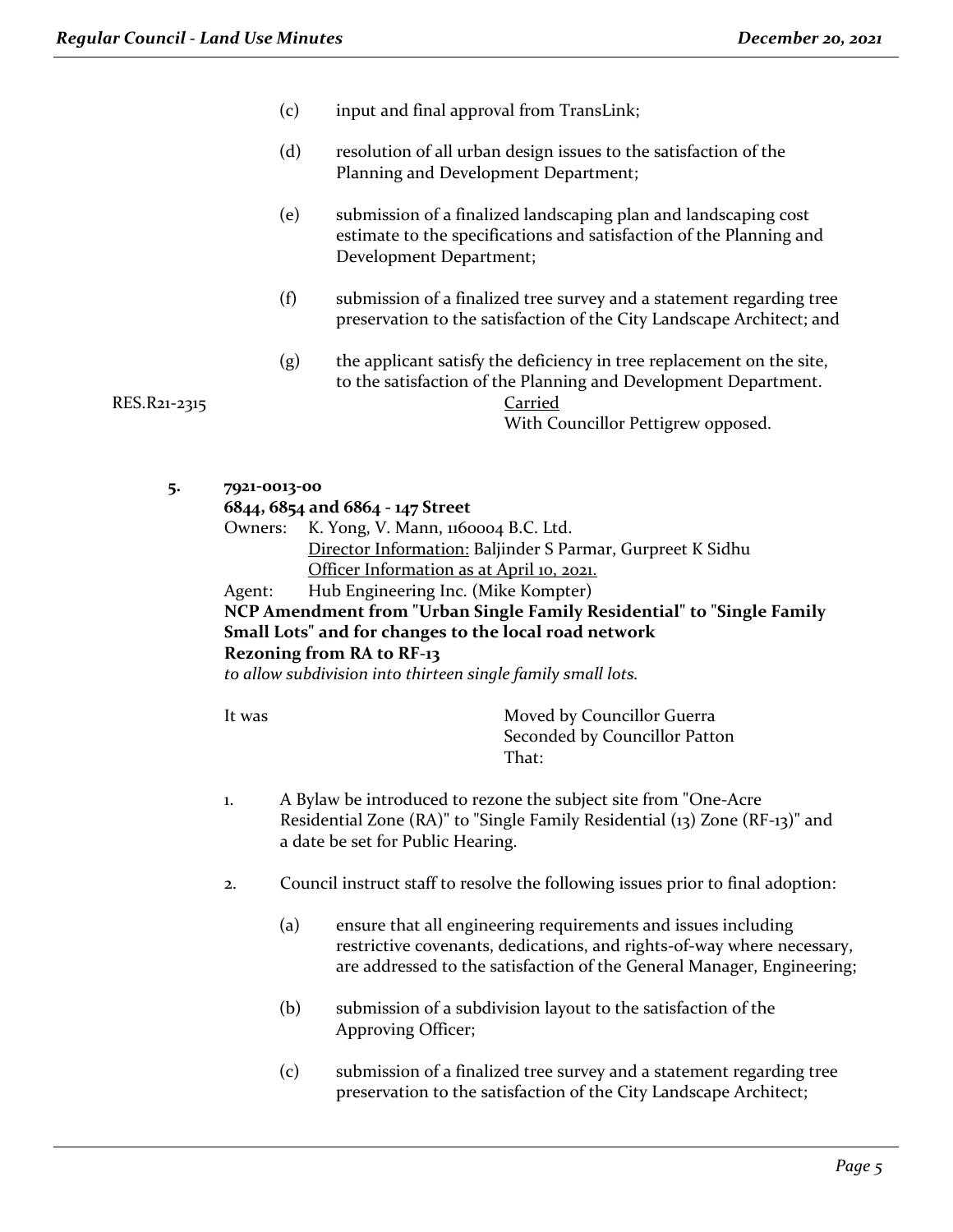|              |                                                   | (d) |                                                           | the applicant satisfy the deficiency in tree replacement on the site,<br>to the satisfaction of the Planning and Development Department;                                                                                                                                                                                                   |
|--------------|---------------------------------------------------|-----|-----------------------------------------------------------|--------------------------------------------------------------------------------------------------------------------------------------------------------------------------------------------------------------------------------------------------------------------------------------------------------------------------------------------|
|              |                                                   | (e) |                                                           | the applicant provide a density bonus amenity contribution<br>consistent with the Tier 2 Capital Projects CACs in support of the<br>requested increased density, to the satisfaction of the General<br>Manager, Planning and Development Department;                                                                                       |
|              |                                                   | (f) |                                                           | the applicant adequately address the City's needs with respect to<br>the City's Affordable Housing Strategy, to the satisfaction of the<br>General Manager, Planning & Development Services; and                                                                                                                                           |
|              |                                                   | (g) |                                                           | demolition of existing buildings and structures to the satisfaction of<br>the Planning and Development Department.                                                                                                                                                                                                                         |
| RES.R21-2316 | 3.                                                |     |                                                           | Council pass a resolution to amend East Newton South Neighbourhood<br>Concept Plan (NCP) to redesignate the land from "Urban Single Family<br>Residential" to "Single Family Small Lots" and for changes to the road<br>network when the project is considered for final adoption.<br><b>Carried</b><br>With Councillor Pettigrew opposed. |
| RES.R21-2317 | It was                                            |     | Amendment Bylaw, 2021, No. 20539" pass its first reading. | Moved by Councillor Guerra<br>Seconded by Councillor Patton<br>That "Surrey Zoning Bylaw, 1993, No. 12000,<br><b>Carried</b><br>With Councillor Pettigrew opposed.                                                                                                                                                                         |
|              | The said Bylaw was then read for the second time. |     |                                                           |                                                                                                                                                                                                                                                                                                                                            |
|              | It was                                            |     |                                                           | Moved by Councillor Guerra<br>Seconded by Councillor Patton<br>That "Surrey Zoning Bylaw, 1993, No. 12000,                                                                                                                                                                                                                                 |
| RES.R21-2318 |                                                   |     |                                                           | Amendment Bylaw, 2021, No. 20539" pass its second reading.<br>Carried<br>With Councillor Pettigrew opposed.                                                                                                                                                                                                                                |
|              | It was then                                       |     |                                                           | Moved by Councillor Guerra<br>Seconded by Councillor Patton<br>That the Public Hearing on "Surrey Zoning                                                                                                                                                                                                                                   |
|              |                                                   |     | January 17, 2022, at 7:00 p.m.                            | Bylaw, 1993, No. 12000, Amendment Bylaw, 2021, No. 20539" be held at City Hall on                                                                                                                                                                                                                                                          |
| RES.R21-2319 |                                                   |     |                                                           | <b>Carried</b><br>With Councillor Pettigrew opposed.                                                                                                                                                                                                                                                                                       |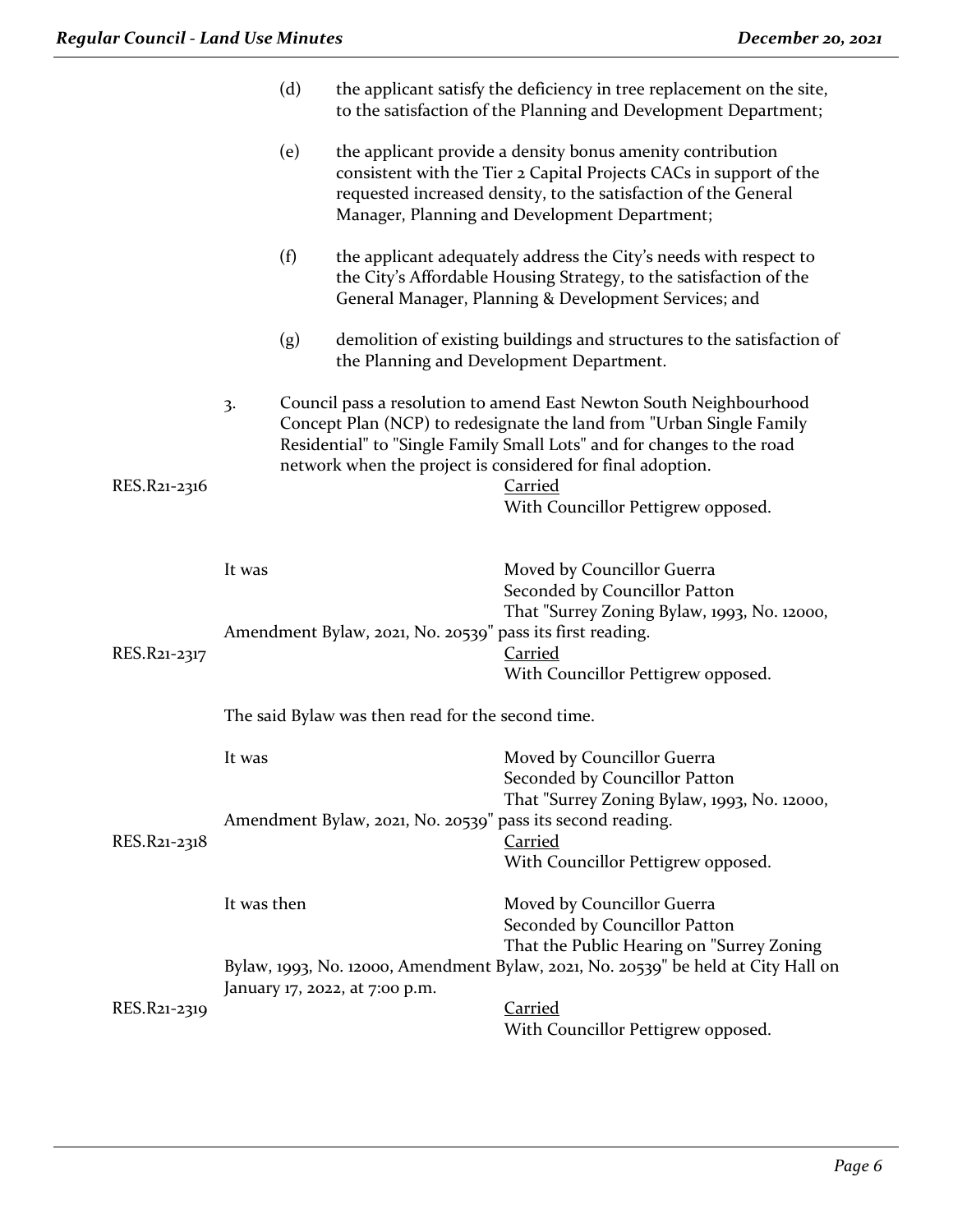## **6. 7921-0055-00 12042 - 100A Avenue** Owners: R. Ghuman, H. Singh Agent: Westride Engineering & Consulting Ltd. (Dave Kajal) **Rezoning from RF to RF-13 Development Permit / Development Variance Permit** *to allow subdivision into 3 single family small lots.*

- 1. A Bylaw be introduced to rezone the subject site from "Single Family Residential Zone (RF)" to "Single Family Residential (13) Zone (RF-13)" and a date be set for Public Hearing.
- 2. Council authorize staff to draft Development Permit No. 7921-0055-00 for Hazard Lands (Steep Slopes).
- 3. Council approve Development Variance Permit No. 7921-0055-00, varying the following, to proceed to Public Notification:
	- (a) to vary the basement access and basement well requirements of the RF-13 Zone to permit a basement access and basement well between the principal building and the front (north) lot line for proposed Lots  $1$  to  $3$ .
- 4. Council instruct staff to resolve the following issues prior to final adoption:
	- (a) ensure that all engineering requirements and issues including restrictive covenants, dedications, and rights-of-way where necessary, are addressed to the satisfaction of the General Manager, Engineering;
	- (b) submission of a subdivision layout to the satisfaction of the Approving Officer;
	- (c) submission of a finalized tree survey and a statement regarding tree preservation to the satisfaction of the City Landscape Architect;
	- (d) the applicant satisfy the deficiency in tree replacement on the site, to the satisfaction of the Planning and Development Department;
	- (e) submission of a finalized Geotechnical Report to the satisfaction of City staff;
	- (f) the applicant adequately address the City's needs with respect to the City's Affordable Housing Strategy, to the satisfaction of the General Manager, Planning & Development Services;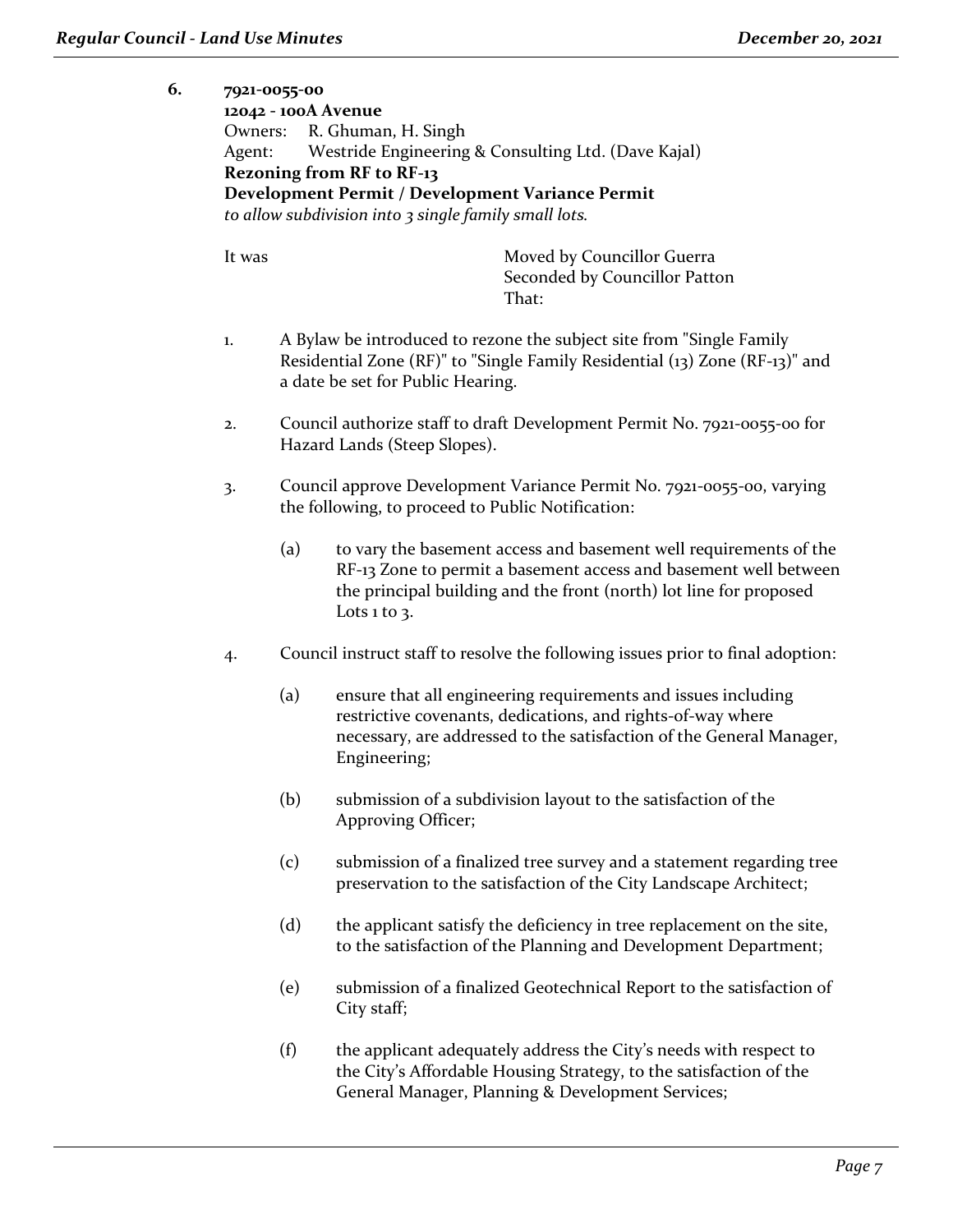|              | (g)                                                    |                                                                                                                                                                                                                       | demolition of existing buildings and structures to the satisfaction of<br>the Planning and Development Department; and                                                                                                               |  |  |
|--------------|--------------------------------------------------------|-----------------------------------------------------------------------------------------------------------------------------------------------------------------------------------------------------------------------|--------------------------------------------------------------------------------------------------------------------------------------------------------------------------------------------------------------------------------------|--|--|
| RES.R21-2320 | (h)                                                    |                                                                                                                                                                                                                       | submission of a finalized Geotechnical Report and registration of a<br>Section 219 Restrictive Covenant to ensure the site is developed in<br>accordance with the conditions in the finalized geotechnical report.<br><u>Carried</u> |  |  |
| RES.R21-2321 | It was                                                 | Amendment Bylaw, 2021, No. 20540" pass its first reading.                                                                                                                                                             | Moved by Councillor Guerra<br>Seconded by Councillor Patton<br>That "Surrey Zoning Bylaw, 1993, No. 12000,<br><b>Carried</b>                                                                                                         |  |  |
|              |                                                        | The said Bylaw was then read for the second time.                                                                                                                                                                     |                                                                                                                                                                                                                                      |  |  |
|              | It was                                                 |                                                                                                                                                                                                                       | Moved by Councillor Guerra<br>Seconded by Councillor Patton<br>That "Surrey Zoning Bylaw, 1993, No. 12000,                                                                                                                           |  |  |
| RES.R21-2322 |                                                        |                                                                                                                                                                                                                       | Amendment Bylaw, 2021, No. 20540" pass its second reading.<br><b>Carried</b>                                                                                                                                                         |  |  |
|              | It was then                                            |                                                                                                                                                                                                                       | Moved by Councillor Guerra<br>Seconded by Councillor Patton<br>That the Public Hearing on "Surrey Zoning<br>Bylaw, 1993, No. 12000, Amendment Bylaw, 2021, No. 20540" be held at City Hall on                                        |  |  |
| RES.R21-2323 |                                                        | January 17, 2022, at 7:00 p.m.                                                                                                                                                                                        | <b>Carried</b>                                                                                                                                                                                                                       |  |  |
| 7.           | 7921-0085-00<br>10515 - 155 Street<br>Owner:<br>Agent: | <b>Aqueduct Foundation</b><br>Quarry Rock Developments (Harp Saran)<br>Rezoning of a portion from RF to RM-30<br>Development Permit / Development Variance Permit<br>to permit the development of 33 townhouse units. |                                                                                                                                                                                                                                      |  |  |
|              | It was                                                 |                                                                                                                                                                                                                       | Moved by Councillor Guerra<br>Seconded by Councillor Patton<br>That:                                                                                                                                                                 |  |  |

1. A Bylaw be introduced to rezone a portion of the subject site as shown as Block A on the attached Survey Plan (Appendix I), from "Single Family Residential Zone (RF)" to "Multiple Residential 30 Zone (RM-30)" and a date be set for Public Hearing.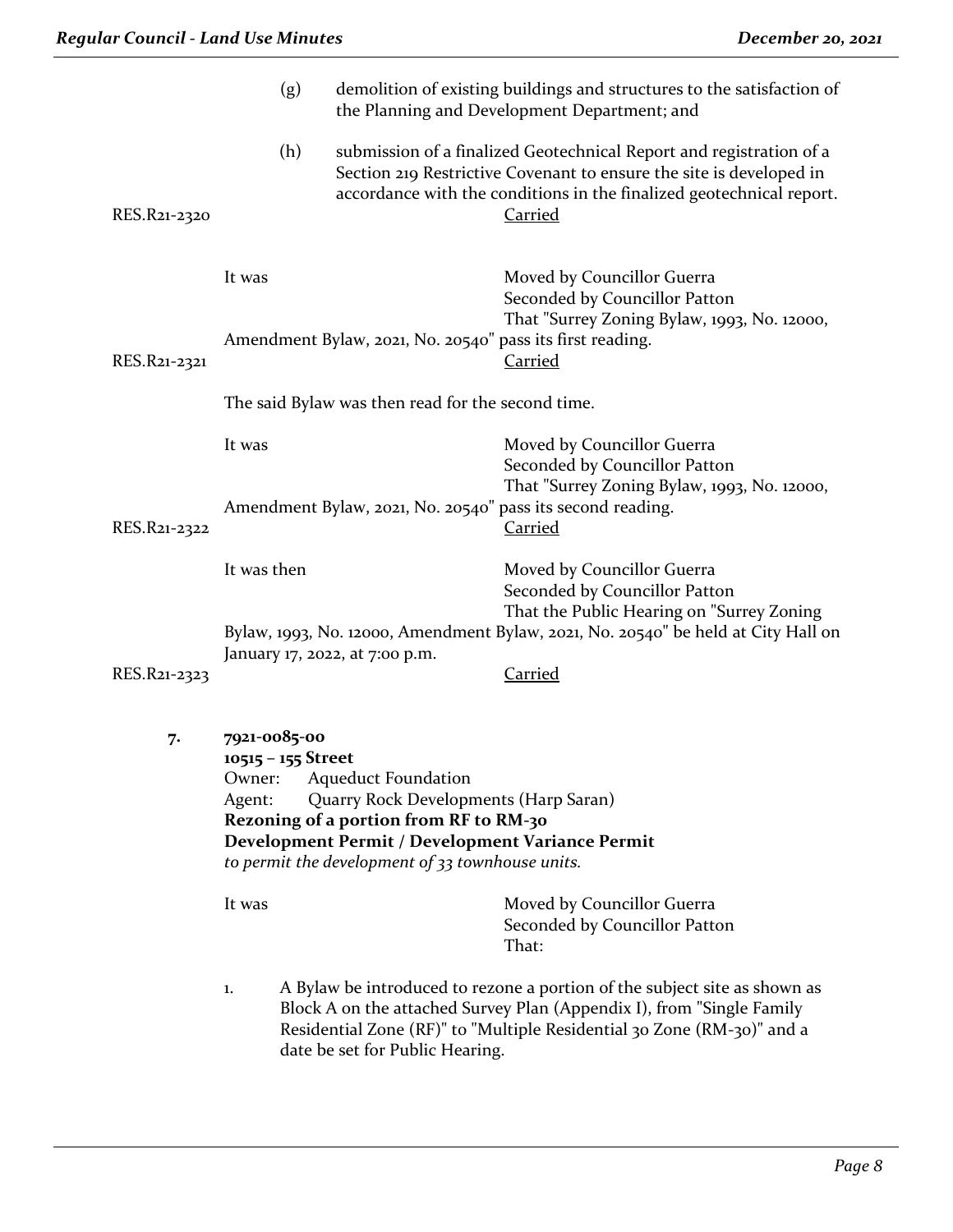- 2. Council authorize staff to draft Development Permit No. 7921-0085-00 generally in accordance with the attached drawings (Appendix I), and the finalized Ecosystem Development Plan and Geotechnical Report.
- 3. Council approve Development Variance Permit No. 7921-0085-00, varying the following, to proceed to Public Notification:
	- (a) to reduce the minimum front yard setback (south) of the RM-30 Zone from 4.5 metres to 3.0 metres to the principal building face;
	- (b) to reduce the minimum rear yard setback (north) of the RM-30 Zone from 6.0 metres to 3.0 metres to the principal building face;
	- (c) to reduce the minimum indoor amenity space required for a 33-unit townhouse development from 74 square metres to 51 square metres; and
	- (d) to vary Section H.4(a) of the RM-30 Zone to allow two visitor parking stalls within the building setback area.
- 4. Council instruct staff to resolve the following issues prior to final adoption:
	- (a) ensure that all engineering requirements and issues including restrictive covenants, dedications, and rights-of-way where necessary, are addressed to the satisfaction of the General Manager, Engineering;
	- (b) submission of a subdivision layout to the satisfaction of the Approving Officer;
	- (c) approval from the Ministry of Transportation & Infrastructure;
	- (d) resolution of all urban design issues to the satisfaction of the Planning and Development Department;
	- (e) submission of a finalized landscaping plan and landscaping cost estimate to the specifications and satisfaction of the Planning and Development Department;
	- (f) submission of a finalized tree survey and a statement regarding tree preservation to the satisfaction of the City Landscape Architect;
	- (g) the applicant satisfy the deficiency in tree replacement on the site, to the satisfaction of the Planning and Development Department;
	- (h) submission of a finalized Ecosystem Development Plan to the satisfaction of City staff;
	- (i) conveyance of riparian areas to the City;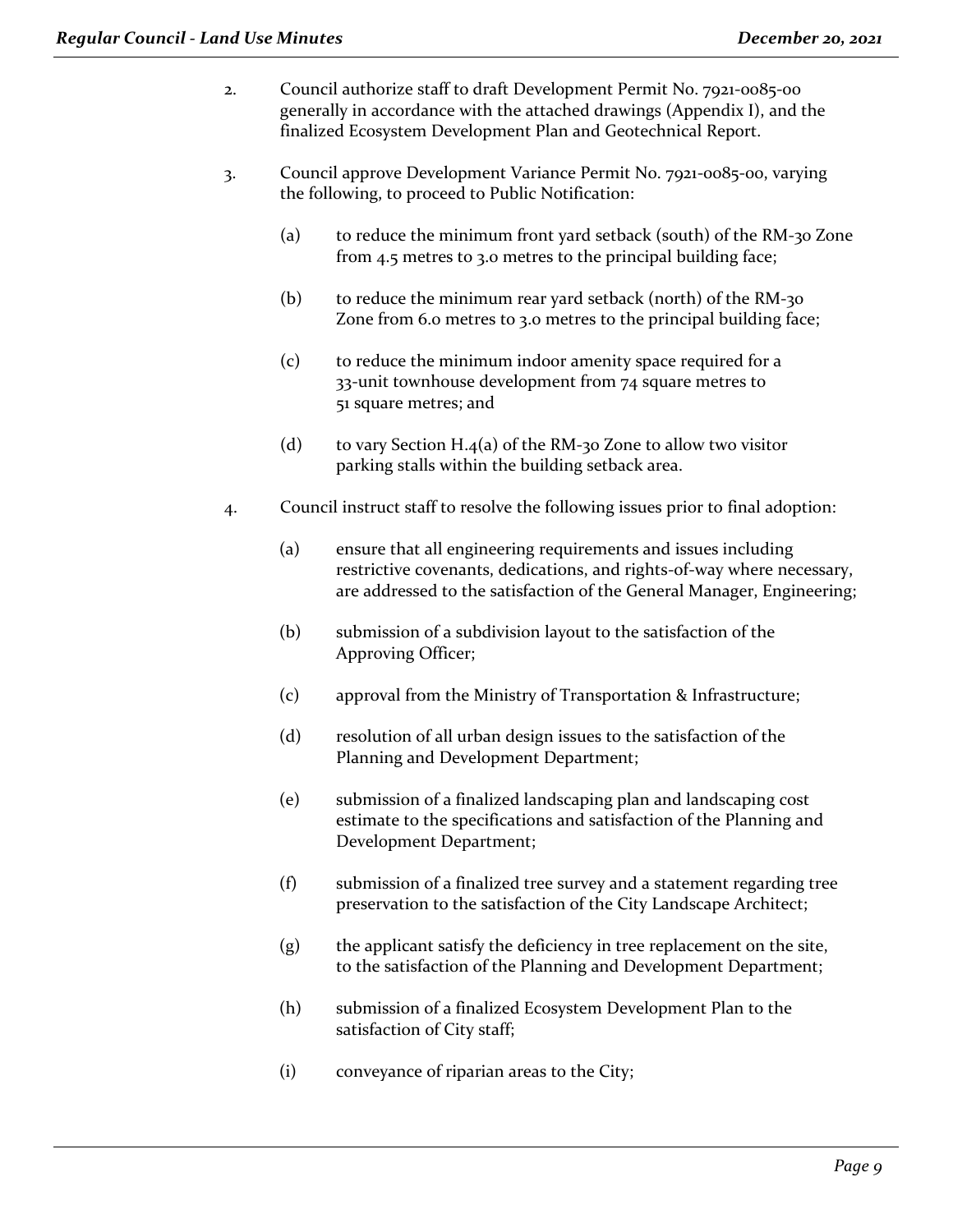| <b>Regular Council - Land Use Minutes</b> |         | December 20, 2021                                                                                                                                                                                                                       |
|-------------------------------------------|---------|-----------------------------------------------------------------------------------------------------------------------------------------------------------------------------------------------------------------------------------------|
|                                           | (j)     | submission of a finalized Geotechnical Report to the satisfaction of<br>City staff;                                                                                                                                                     |
|                                           | (k)     | provision of cash-in-lieu contribution to satisfy the indoor amenity<br>space requirement of the RM-30 Zone, at the rate in effect at the<br>time of Final Adoption;                                                                    |
|                                           | (1)     | registration of a Section 219 Restrictive Covenant to specifically<br>identify the allowable tandem parking arrangement and to prohibit<br>the conversion of the tandem parking spaces into livable space;                              |
|                                           | (m)     | registration of a Section 219 Restrictive Covenant to adequately<br>address the City's needs with respect to public art, to the<br>satisfaction of the General Manager, Parks, Recreation and Culture;                                  |
|                                           | (n)     | registration of a Section 219 Restrictive Covenant to adequately<br>address the City's needs with respect to the City's Affordable<br>Housing Strategy, to the satisfaction of the General Manager,<br>Planning & Development Services; |
|                                           | $\circ$ | registration of a combined Statutory Right-of-Way / Section 219<br>Restrictive Covenant over the designated Streamside Protection<br>Area for both "No Build" and conveyance access; and                                                |
|                                           | (p)     | registration of a Section 219 Restrictive Covenant that requires the<br>owner to develop the site in accordance with the conditions in the<br>Geotechnical Report.                                                                      |
| RES.R21-2324                              |         | <b>Carried</b>                                                                                                                                                                                                                          |
|                                           | It was  | Moved by Councillor Guerra<br>Seconded by Councillor Patton<br>That "Surrey Zoning Bylaw, 1993, No. 12000,                                                                                                                              |
|                                           |         | Amendment Bylaw, 2021, No. 20541" pass its first reading.                                                                                                                                                                               |

RES.R21-2325 Carried

The said Bylaw was then read for the second time.

|              | It was                                                     | Moved by Councillor Guerra                  |
|--------------|------------------------------------------------------------|---------------------------------------------|
|              |                                                            | Seconded by Councillor Patton               |
|              |                                                            | That "Surrey Zoning Bylaw, 1993, No. 12000, |
|              | Amendment Bylaw, 2021, No. 20541" pass its second reading. |                                             |
| RES.R21-2326 |                                                            | Carried                                     |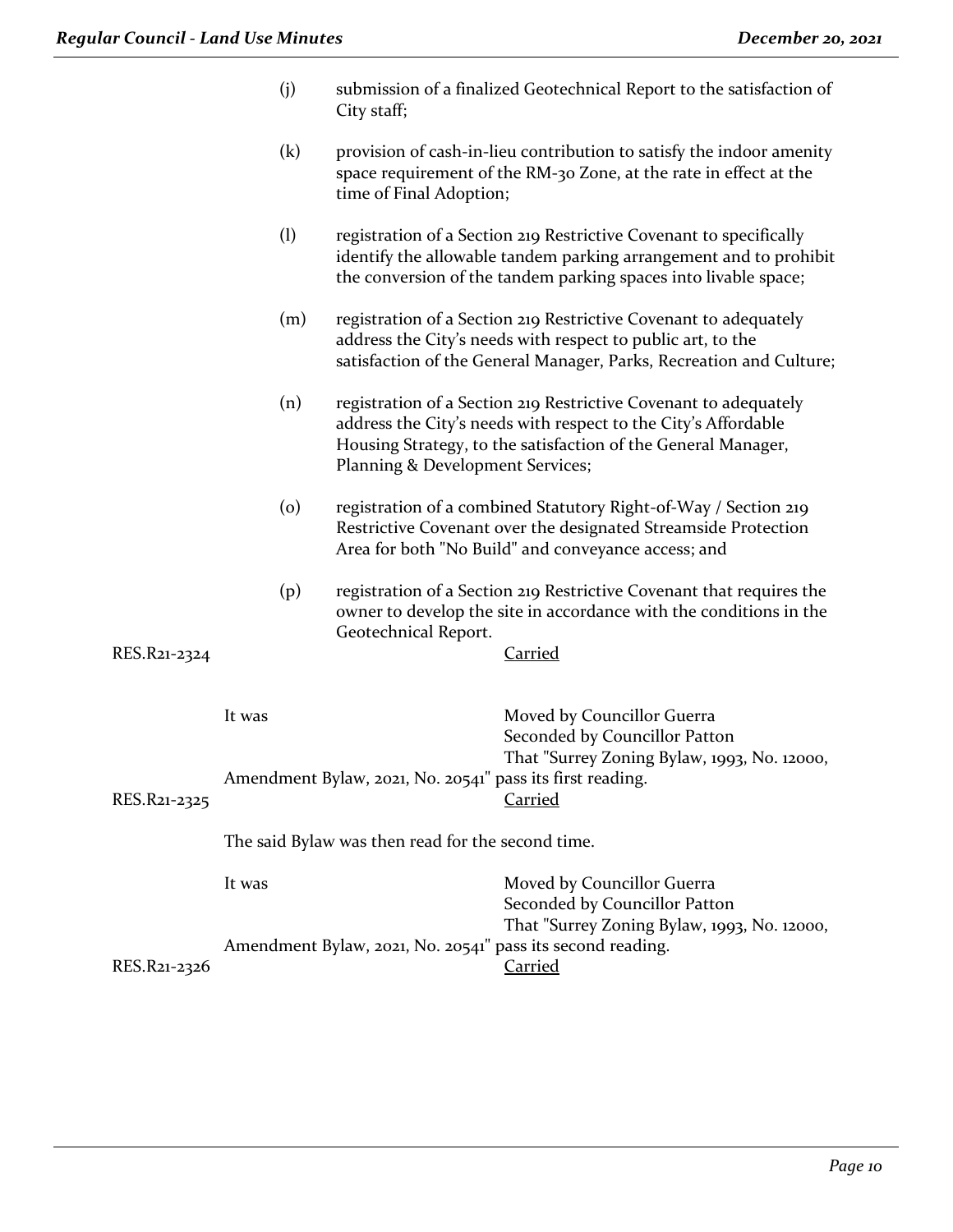It was then Moved by Councillor Guerra Seconded by Councillor Patton That the Public Hearing on "Surrey Zoning Bylaw, 1993, No. 12000, Amendment Bylaw, 2021, No. 20541" be held at City Hall on January 17, 2022, at 7:00 p.m.

RES.R21-2327 Carried

**8. 7916-0192-00**

**2982 and 2966 - 164 Street** Owner: Morgan Grandview Enterprises Group Co Ltd. Agent: Aplin & Martin Consultants Ltd. (Anya Paskovic) **NCP Amendment from "Single Detached (2 upa)" and "Proposed Open Space/Linear Open Space" to "Single Detached (3-4 upa)" and "Environmental Area", and for changes to the road network Rezoning from RA to RQ Development Permit**

*to allow subdivision into 29 single family lots and 2 greenbelt parcels.*

- 1. A Bylaw be introduced to rezone the subject site from "One-Acre Residential Zone (RA)" to "Quarter Acre Residential Zone (RQ)" and a date be set for Public Hearing.
- 2. A Bylaw be introduced for changes to Surrey Zoning Bylaw, 1993, No. 12000, as amended (the "Zoning Bylaw"), as documented in Appendix VIII, and to set a date for Public Hearing and to allow the proposed Bylaw be considered for Final Adoption prior to Final Completion of Development Application No. 7916-0192-00.
- 3. Council authorize staff to draft Development Permit No. 7916-0192-00 for Sensitive Ecosystems and Hazard Lands, generally in accordance with the Ecosystem Development Plan prepared by Envirowest Consultants Inc. and the Geotechnical Report prepared by GeoPacific Consultants Ltd.
- 4. Council instruct staff to resolve the following issues prior to final adoption:
	- (a) ensure that all engineering requirements and issues including restrictive covenants, dedications, and rights-of-way where necessary, are addressed to the satisfaction of the General Manager, Engineering;
	- (b) submission of a subdivision layout to the satisfaction of the Approving Officer;
	- (c) submission of a finalized tree survey and a statement regarding tree preservation to the satisfaction of the City Landscape Architect;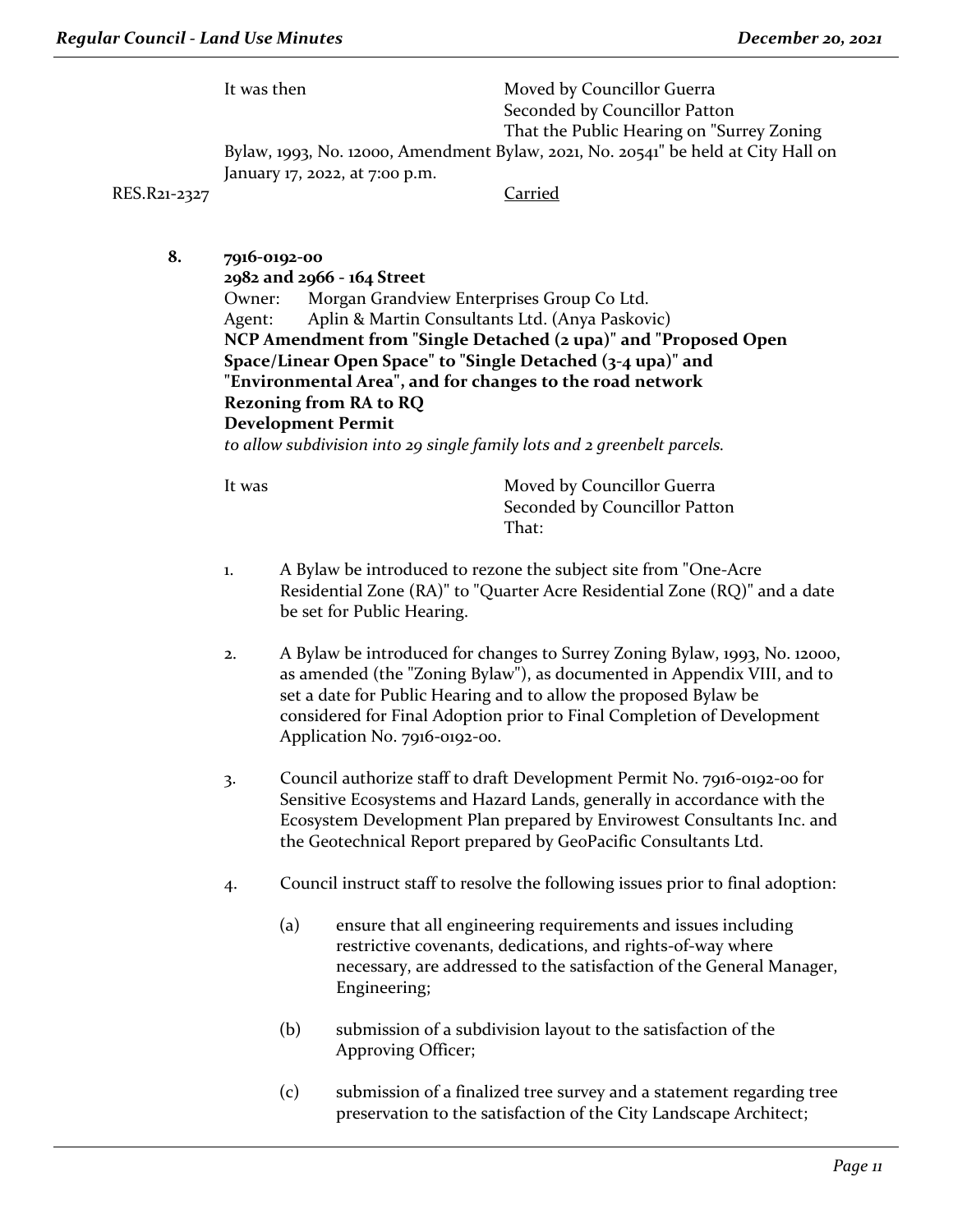- (d) the applicant satisfy the deficiency in tree replacement on the site, to the satisfaction of the Planning and Development Department;
- (e) submission of a finalized Ecosystem Development Plan to the satisfaction of the Planning and Development Department;
- (f) conveyance of riparian areas and Biodiversity Conservation Strategy areas to the City;
- (g) the applicant enter into a P-15 Agreement for monitoring and maintenance of replanting in the easterly dedicated riparian area;
- (h) submission of a finalized Geotechnical Report to the satisfaction of City staff;
- (i) the applicant provide a density bonus amenity contribution consistent with the Tier 2 Capital Projects CACs in support of the requested increased density, to the satisfaction of the General Manager, Planning and Development Department;
- (j) demolition of existing buildings and structures to the satisfaction of the Planning and Development Department;
- (k) registration of a Section 219 Restrictive Covenant for tree preservation on lots where tree preservation is proposed;
- (l) Registration of a Section 219 Restrictive Covenant that requires the owner to develop the site in accordance with the conditions in the geotechnical report is required as a condition of final adoption; and
- (m) completion of Development Application Nos. 7911-0265-00 and 7915-0336-00 is required prior to Final Adoption of the subject development application.
- 5. Council pass a resolution to amend North Grandview Heights Neighbourhood Concept Plan (NCP) to redesignate the land from "Single Detached (2 upa)", and "Proposed Open Space/Linear Open Space" to "Single Detached (3-4 upa)" and "Environmental Area" and for changes to the road network, when the project is considered for final adoption.

```
RES.R21-2328 Carried
```

```
With Councillor Pettigrew opposed.
```

| It was | Moved by Councillor Guerra<br>Seconded by Councillor Patton |
|--------|-------------------------------------------------------------|
|        | That "Surrey Zoning Bylaw, 1993, No. 12000,                 |
|        | Carried<br>With Councillor Pettigrew opposed.               |
|        | Amendment Bylaw, 2021, No. 20542" pass its first reading.   |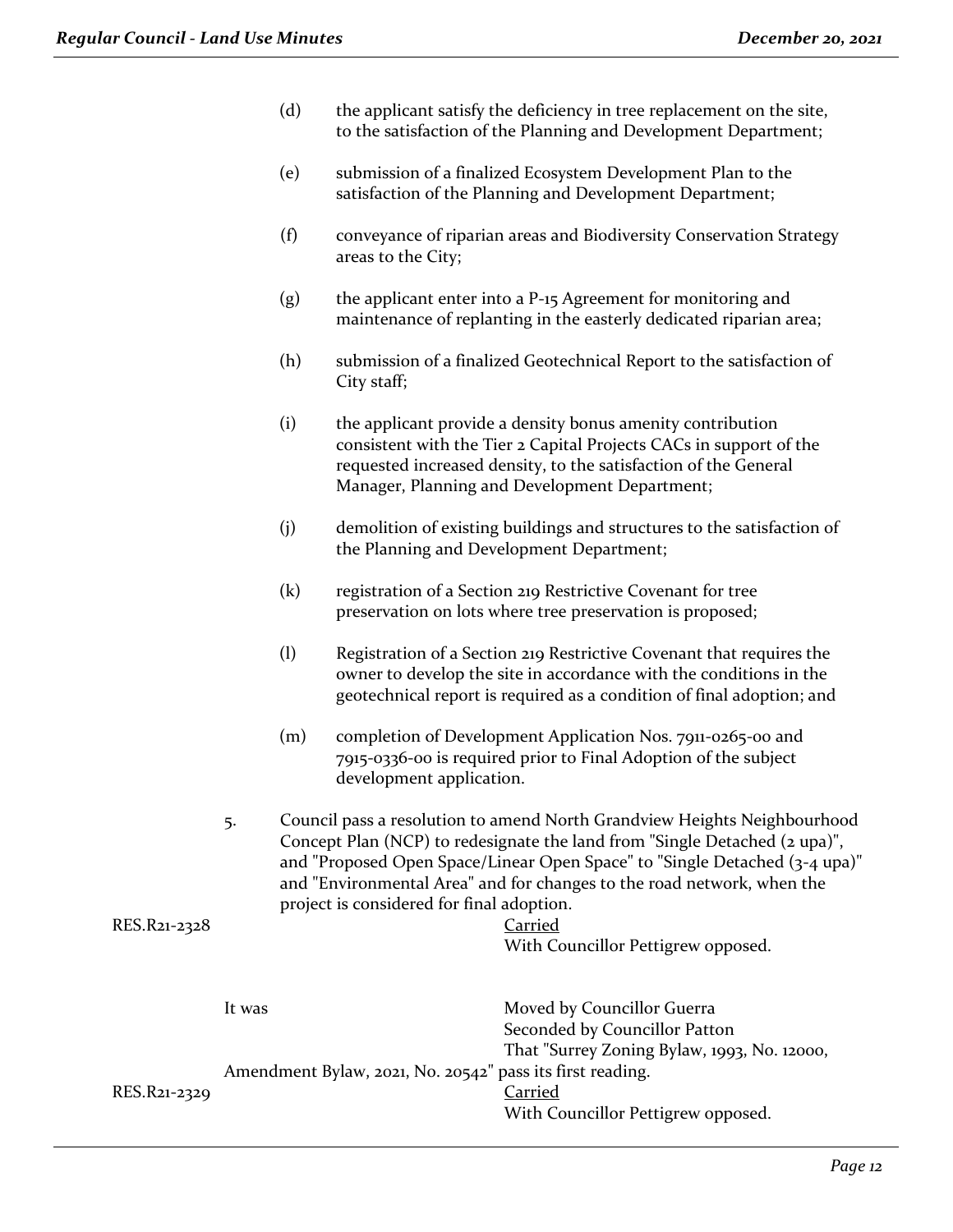|              | The said Dylaw was then read for the second thire.              |                                                                                                            |  |  |
|--------------|-----------------------------------------------------------------|------------------------------------------------------------------------------------------------------------|--|--|
|              | It was                                                          | Moved by Councillor Guerra<br>Seconded by Councillor Patton<br>That "Surrey Zoning Bylaw, 1993, No. 12000, |  |  |
| RES.R21-2330 | Amendment Bylaw, 2021, No. 20542" pass its second reading.      | Carried<br>With Councillor Pettigrew opposed.                                                              |  |  |
|              | It was then                                                     | Moved by Councillor Guerra<br>Seconded by Councillor Patton<br>That the Public Hearing on "Surrey Zoning   |  |  |
|              | January 17, 2022, at 7:00 p.m.                                  | Bylaw, 1993, No. 12000, Amendment Bylaw, 2021, No. 20542" be held at City Hall on                          |  |  |
| RES.R21-2331 |                                                                 | Carried<br>With Councillor Pettigrew opposed.                                                              |  |  |
|              | It was                                                          | Moved by Councillor Guerra<br>Seconded by Councillor Patton<br>That "Surrey Zoning Bylaw, 1993, No. 12000, |  |  |
| RES.R21-2332 | Text Amendment Bylaw, 2021, No. 20543" pass its first reading.  | <b>Carried</b><br>With Councillor Pettigrew opposed.                                                       |  |  |
|              | The said Bylaw was then read for the second time.               |                                                                                                            |  |  |
|              | It was                                                          | Moved by Councillor Guerra<br>Seconded by Councillor Patton                                                |  |  |
| RES.R21-2333 | Text Amendment Bylaw, 2021, No. 20543" pass its second reading. | That "Surrey Zoning Bylaw, 1993, No. 12000,<br>Carried<br>With Councillor Pettigrew opposed.               |  |  |
|              | It was then                                                     | Moved by Councillor Guerra<br>Seconded by Councillor Patton<br>That the Public Hearing on "Surrey Zoning   |  |  |
|              | Hall on January 17, 2022, at 7:00 p.m.                          | Bylaw, 1993, No. 12000, Text Amendment Bylaw, 2021, No. 20543" be held at City                             |  |  |
| RES.R21-2334 |                                                                 | <b>Carried</b><br>With Councillor Pettigrew opposed.                                                       |  |  |

The said Bylaw was then read for the second time.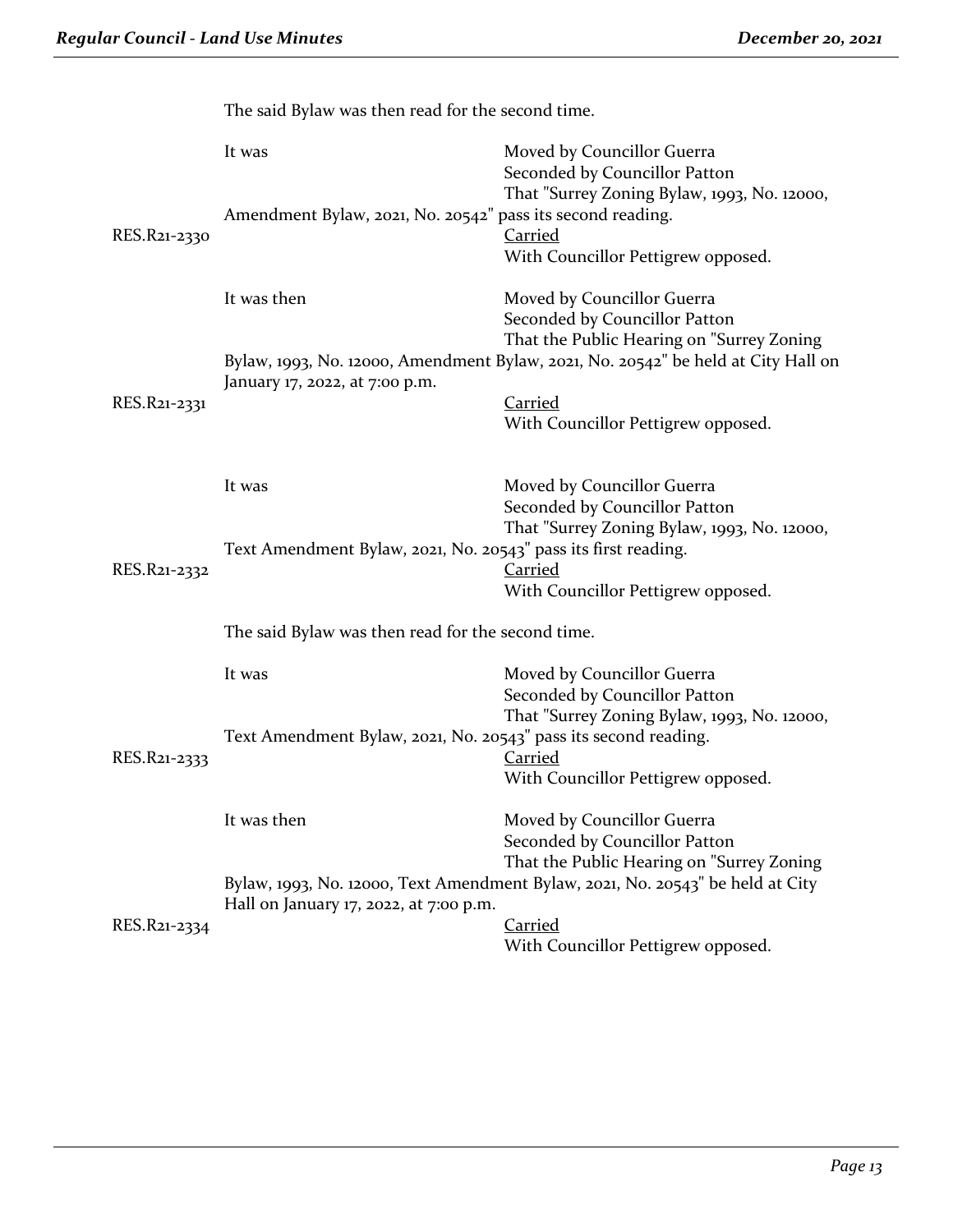| 9.           | Owner:<br>Agent:                  | 7921-0143-00<br>12974 - 88 Avenue<br>Alsco Canada Corporation<br>Krahn Engineering Ltd. (Curtis Gray)<br><b>Development Permit</b><br>to permit the development of a 5,693 square metre purpose-built single-tenant<br>industrial building. |                                                                                                                                                                                                                      |  |  |
|--------------|-----------------------------------|---------------------------------------------------------------------------------------------------------------------------------------------------------------------------------------------------------------------------------------------|----------------------------------------------------------------------------------------------------------------------------------------------------------------------------------------------------------------------|--|--|
|              | It was                            |                                                                                                                                                                                                                                             | Moved by Councillor Guerra<br>Seconded by Councillor Patton<br>That:                                                                                                                                                 |  |  |
|              | 1.                                |                                                                                                                                                                                                                                             | Council authorize staff to draft Development Permit No. 7921-0143-00<br>generally in accordance with the attached drawings (Appendix I).                                                                             |  |  |
|              | 2.                                |                                                                                                                                                                                                                                             | Council instruct staff to resolve the following issues prior to final approval:                                                                                                                                      |  |  |
|              |                                   | (a)                                                                                                                                                                                                                                         | ensure that all engineering requirements and issues including<br>restrictive covenants, dedications, and rights-of-way where<br>necessary, are addressed to the satisfaction of the General Manager,<br>Engineering; |  |  |
|              |                                   | (b)                                                                                                                                                                                                                                         | submission of a road dedication plan to the satisfaction of the<br>Approving Officer;                                                                                                                                |  |  |
|              |                                   | (c)                                                                                                                                                                                                                                         | resolution of all urban design issues to the satisfaction of the<br>Planning and Development Department;                                                                                                             |  |  |
|              |                                   | (d)                                                                                                                                                                                                                                         | submission of a finalized landscaping plan and landscaping cost<br>estimate to the specifications and satisfaction of the Planning and<br>Development Department; and                                                |  |  |
| RES.R21-2335 |                                   | (e)                                                                                                                                                                                                                                         | submission of a finalized tree survey and a statement regarding tree<br>preservation to the satisfaction of the City Landscape Architect.<br><b>Carried</b>                                                          |  |  |
|              |                                   |                                                                                                                                                                                                                                             |                                                                                                                                                                                                                      |  |  |
| 10.          | 7921-0041-00<br>Owners:<br>Agent: |                                                                                                                                                                                                                                             | 17333 - 100 Avenue; 10038 - 173A Street<br>M. Tran, J. Tran, H. Hayer, S. Gill, G. Gill<br>CitiWest Consulting Ltd. (Roger Jawanda)<br>OCP Amendment for a portion from Suburban to Urban                            |  |  |

# **Rezoning a portion from RA to RF**

*to allow subdivision from two into seven single family residential lots.*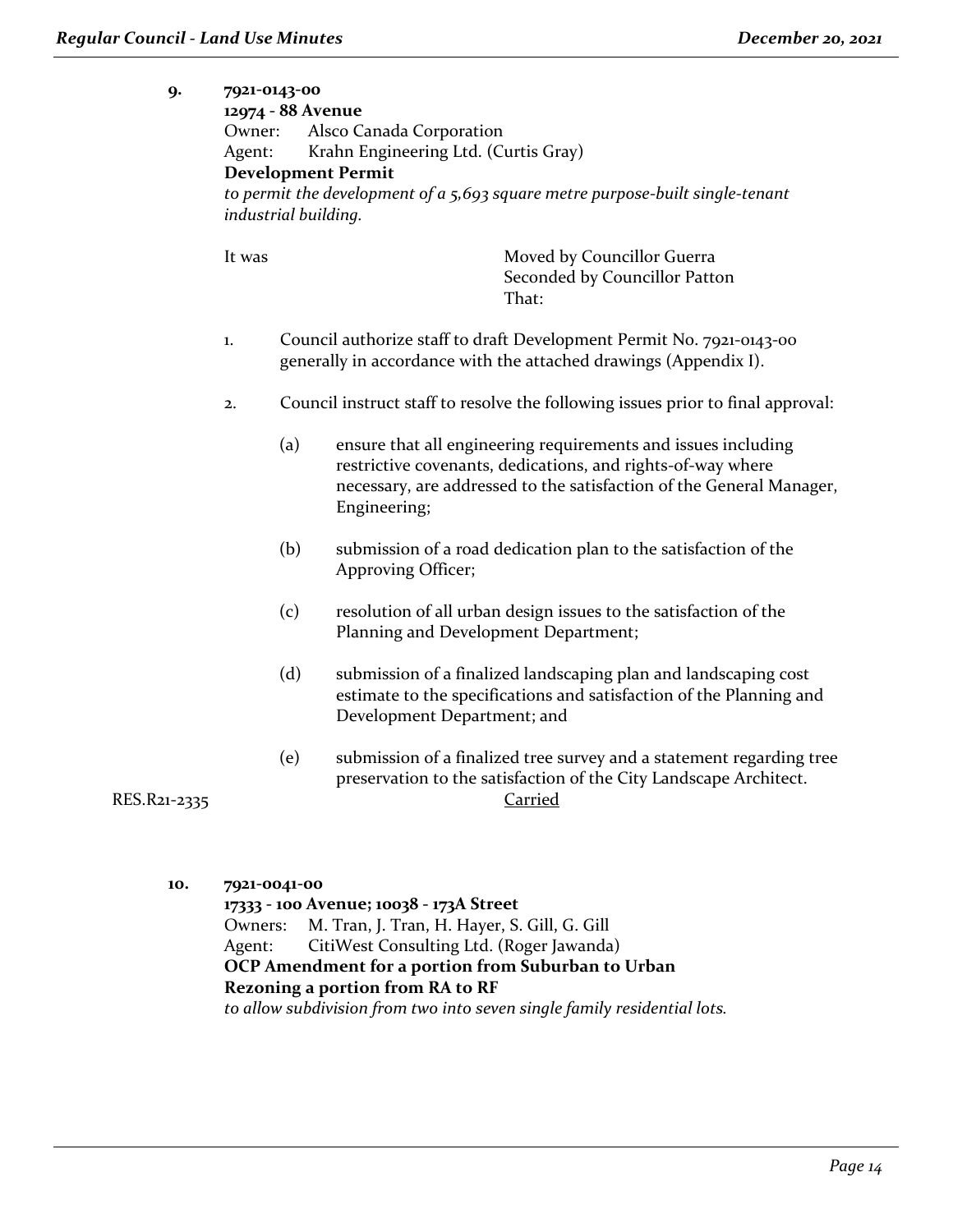It was Moved by Councillor Guerra Seconded by Councillor Patton That:

- 1. A Bylaw be introduced to amend the Official Community Plan (OCP) Figure 3: General Land Use Designations for a property located at 17333 – 100 Avenue from "Suburban" to "Urban" (Appendix I), and a date for Public Hearing be set.
- 2. Council determine the opportunities for consultation with persons, organizations and authorities that are considered to be affected by the proposed amendment to the OCP, as described in the Report, to be appropriate to meet the requirement of Section 475 of the Local Government Act.
- 3. A Bylaw be introduced to rezone a property located at 17333 100 Avenue from "One-Acre Residential Zone (RA)" to "Single Family Residential Zone (RF)" and a date be set for Public Hearing.
- 4. Council instruct staff to resolve the following issues prior to final adoption:
	- (a) ensure that all engineering requirements and issues including restrictive covenants, dedications, and rights-of-way where necessary, are addressed to the satisfaction of the General Manager, Engineering;
	- (b) submission of a subdivision layout to the satisfaction of the Approving Officer;
	- (c) approval from the Ministry of Transportation & Infrastructure;
	- (d) input from Senior Government Environmental Agencies (Fisheries and Oceans Canada);
	- (e) approval from the Ministry of Forests, Lands and Natural Resource Operations under the Riparian Area Protection Regulation (RAPR) for determination of stream definition under RAPR;
	- (f) submission of a finalized tree survey and a statement regarding tree preservation to the satisfaction of the City Landscape Architect;
	- (g) the applicant satisfy the deficiency in tree replacement on the site, to the satisfaction of the Planning and Development Department;
	- (h) the applicant adequately address the City's needs with respect to the City's Affordable Housing Strategy, to the satisfaction of the General Manager, Planning & Development Services; and
	- (i) demolition of existing buildings and structures to the satisfaction of the Planning and Development Department.

RES.R21-2336 Carried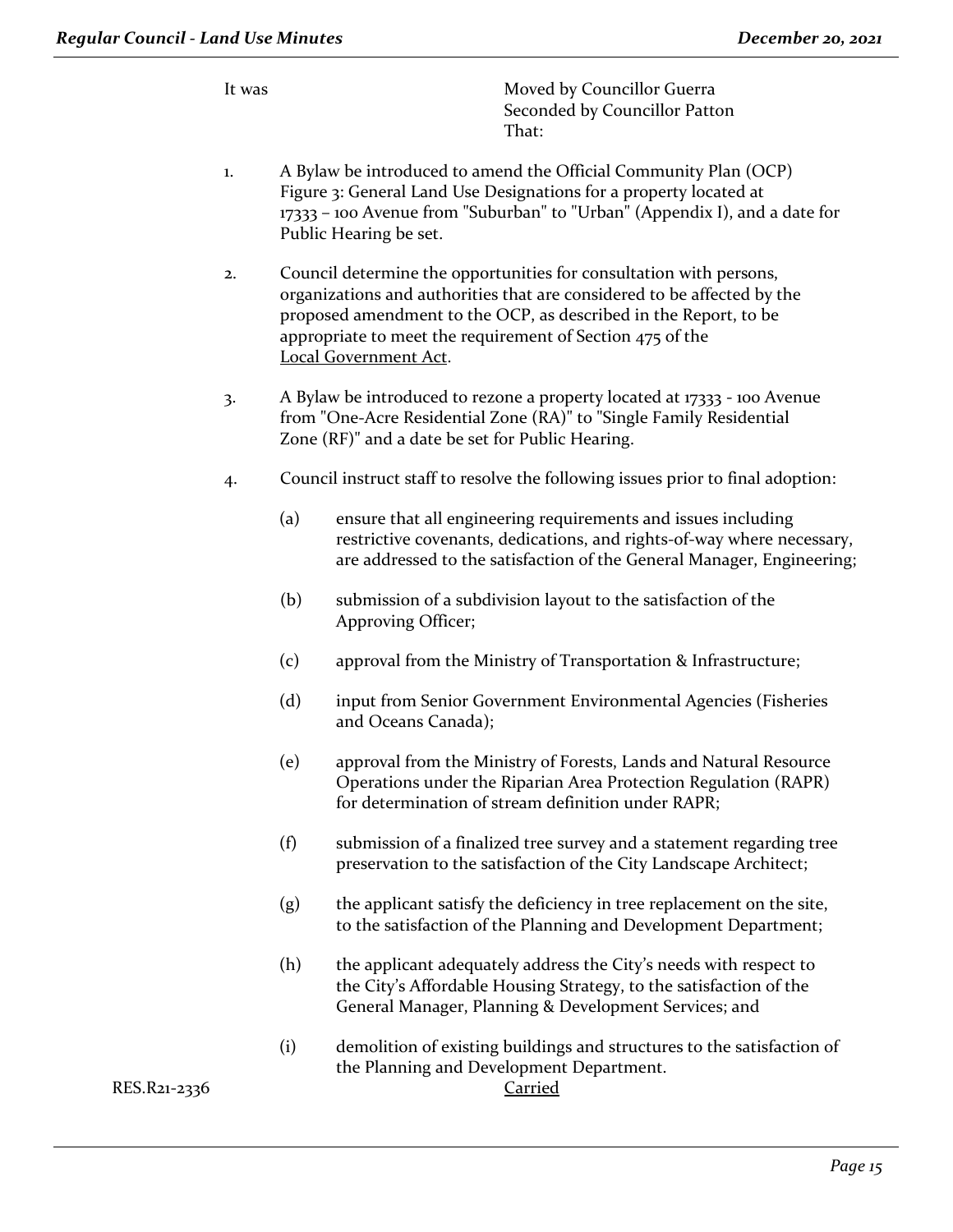| RES.R21-2337 | It was                                                     | Moved by Councillor Guerra<br>Seconded by Councillor Patton<br>That "Surrey Official Community Plan Bylaw,<br>2013, No. 18020, Amendment Bylaw, 2021, No. 20544" pass its first reading.<br><u>Carried</u> |  |
|--------------|------------------------------------------------------------|------------------------------------------------------------------------------------------------------------------------------------------------------------------------------------------------------------|--|
|              | The said Bylaw was then read for the second time.          |                                                                                                                                                                                                            |  |
|              | It was                                                     | Moved by Councillor Guerra<br>Seconded by Councillor Patton                                                                                                                                                |  |
| RES.R21-2338 |                                                            | That "Surrey Official Community Plan Bylaw,<br>2013, No. 18020, Amendment Bylaw, 2021, No. 20544" pass its second reading.<br><u>Carried</u>                                                               |  |
|              | It was then                                                | Moved by Councillor Guerra<br>Seconded by Councillor Patton                                                                                                                                                |  |
| RES.R21-2339 | held at City Hall on January 17, 2022, at 7:00 p.m.        | That the Public Hearing on "Surrey Official<br>Community Plan Bylaw, 2013, No. 18020, Amendment Bylaw, 2021, No. 20544" be<br><b>Carried</b>                                                               |  |
|              | It was                                                     | Moved by Councillor Guerra<br>Seconded by Councillor Patton                                                                                                                                                |  |
| RES.R21-2340 | Amendment Bylaw, 2021, No. 20545" pass its first reading.  | That "Surrey Zoning Bylaw, 1993, No. 12000,<br><u>Carried</u>                                                                                                                                              |  |
|              | The said Bylaw was then read for the second time.          |                                                                                                                                                                                                            |  |
|              | It was                                                     | Moved by Councillor Guerra<br>Seconded by Councillor Patton                                                                                                                                                |  |
| RES.R21-2341 | Amendment Bylaw, 2021, No. 20545" pass its second reading. | That "Surrey Zoning Bylaw, 1993, No. 12000,<br><b>Carried</b>                                                                                                                                              |  |
|              | It was then                                                | Moved by Councillor Guerra<br>Seconded by Councillor Patton                                                                                                                                                |  |
|              | January 17, 2022, at 7:00 p.m.                             | That the Public Hearing on "Surrey Zoning<br>Bylaw, 1993, No. 12000, Amendment Bylaw, 2021, No. 20545" be held at City Hall on                                                                             |  |
| RES.R21-2342 |                                                            | Carried                                                                                                                                                                                                    |  |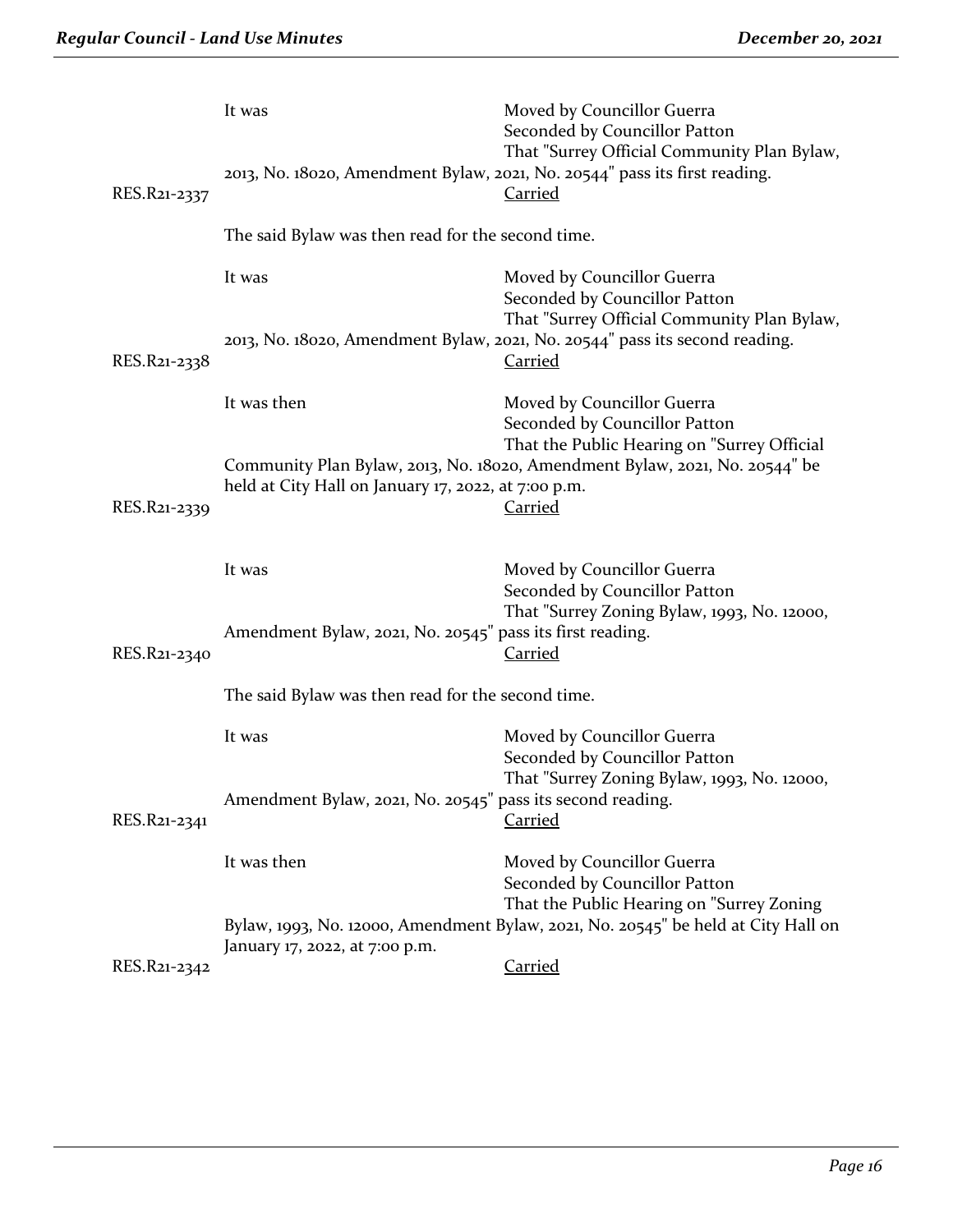| 11.          | 7921-0159-00                                                                                                                                          |                                                                                           |  |  |
|--------------|-------------------------------------------------------------------------------------------------------------------------------------------------------|-------------------------------------------------------------------------------------------|--|--|
|              |                                                                                                                                                       | Unit 103, 7938 - 128 Street                                                               |  |  |
|              | Owner:                                                                                                                                                | 0988866 B.C. Ltd.<br>Director Information: Ajmer Braich, Harwant S Deol, Kulwant S Dhesi, |  |  |
|              |                                                                                                                                                       | Sucha S Dhillon, Surjit S Gill, Balwant S Gill, Jassa S Grewal, Iqbal Johal,              |  |  |
|              |                                                                                                                                                       | Hardip Pawa, Kulwant Punia, Avtar S Rana, Amarjit Samra, Gurbir S Sohi                    |  |  |
|              |                                                                                                                                                       | Officer Information as at December 19, 2020: Jassa S Grewal (Secretary),                  |  |  |
|              |                                                                                                                                                       | Iqbal Johal (President)                                                                   |  |  |
|              | Agent:                                                                                                                                                | Mainland Engineering (2007) Corporation (Avnash Banwait)                                  |  |  |
|              |                                                                                                                                                       | <b>Development Variance Permit</b>                                                        |  |  |
|              |                                                                                                                                                       | to increase the maximum height of an accessory structure to permit the installation       |  |  |
|              |                                                                                                                                                       | of a flagpole for the Gurdwara's Nishan Sahib flag.                                       |  |  |
|              | It was                                                                                                                                                | Moved by Councillor Guerra                                                                |  |  |
|              |                                                                                                                                                       | Seconded by Councillor Patton                                                             |  |  |
|              |                                                                                                                                                       | That Council approve Development Variance                                                 |  |  |
|              |                                                                                                                                                       | Permit No. 7921-0159-00, to vary the maximum accessory structure height of the            |  |  |
|              |                                                                                                                                                       | IB Zone allowed from 6 metres to 30.48 metres, to proceed to Public Notification.         |  |  |
| RES.R21-2343 |                                                                                                                                                       | Carried                                                                                   |  |  |
|              |                                                                                                                                                       |                                                                                           |  |  |
| 12.          | 7921-0006-00                                                                                                                                          |                                                                                           |  |  |
|              | 10294 and 10302 City Parkway                                                                                                                          |                                                                                           |  |  |
|              | Owner:                                                                                                                                                | Owners of Strata Plan NWS1981, 1187966 B.C. Ltd.                                          |  |  |
|              |                                                                                                                                                       | Director Information: Dong Di Li, Austin Yue Ming Zhang                                   |  |  |
|              |                                                                                                                                                       | No Officer Information Filed as at November 26, 2020.                                     |  |  |
|              | Agent:                                                                                                                                                | Architect AIBC AAA (Nadia Said)                                                           |  |  |
|              |                                                                                                                                                       | OCP Amendment to allow for a FAR of 11,2 within the Central Business                      |  |  |
|              | <b>District</b>                                                                                                                                       |                                                                                           |  |  |
|              |                                                                                                                                                       | City Centre Plan Amendment to allow for a FAR of 11.2 within the "Mixed-                  |  |  |
|              |                                                                                                                                                       | Use 7.5 FAR" designation                                                                  |  |  |
|              |                                                                                                                                                       | <b>Rezoning from C-8 to CD</b>                                                            |  |  |
|              |                                                                                                                                                       | <b>Detailed Development Permit</b>                                                        |  |  |
|              | to permit the development of 50-storey mixed-use tower, including an 8-storey<br>commercial/office podium, and 429 market residential dwelling units. |                                                                                           |  |  |
|              |                                                                                                                                                       |                                                                                           |  |  |

- 1. Council determine the opportunities for consultation with persons, organizations and authorities that are considered to be affected by the proposed amendment to the Official Community Plan (OCP), as described in the Report, to be appropriate to meet the requirement of Section 475 of the Local Government Act.
- 2. A Bylaw be introduced to amend the Table 7a: Land Use Designation Exceptions by adding a site specific permission for the subject site to permit a density up to 11.2 FAR.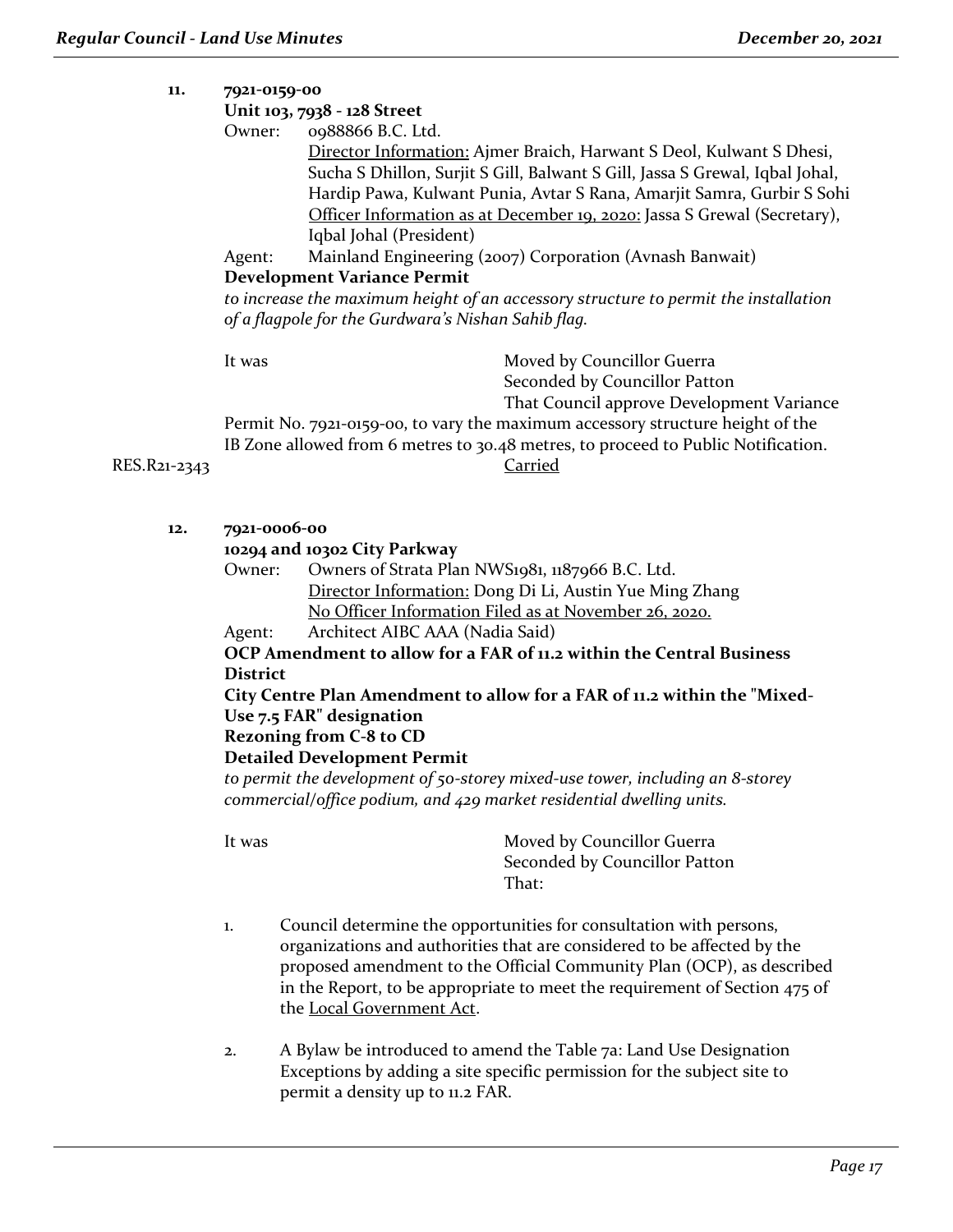- 3. A Bylaw be introduced to rezone the subject site from "Community Commercial Zone (C-8)" to "Comprehensive Development Zone (CD)" and a date be set for Public Hearing.
- 4. Council authorize staff to draft Form and Character Detailed Development Permit No. 7921-0006-00 generally in accordance with the attached drawings (Appendix I).
- 5. Council approve the applicant's request to reduce the amount of required outdoor amenity space from 1,287 square metres to 1,101 square metres.
- 6. Council instruct staff to resolve the following issues prior to final adoption:
	- (a) ensure that all engineering requirements and issues including restrictive covenants, dedications, detailed watercourse design review and rights-of-way where necessary, are addressed to the satisfaction of the General Manager, Engineering;
	- (b) submission of a subdivision layout to the satisfaction of the Approving Officer;
	- (c) resolution of all urban design issues to the satisfaction of the Planning and Development Department;
	- (d) submission of a finalized landscaping plan and landscaping cost estimate to the specifications and satisfaction of the Planning and Development Department;
	- (e) submission of a finalized tree survey and a statement regarding tree preservation to the satisfaction of the City Landscape Architect;
	- (f) the applicant address the density bonus amenity contribution consistent with the Tier 2 Capital Projects CACs in support of the requested increased density, to the satisfaction of the General Manager, Planning and Development Department;
	- (g) provision of cash-in-lieu contribution to satisfy the indoor amenity space requirement of the RMC-135 Zone, at the rate in effect at the time of Final Adoption;
	- (h) provision of cash-in-lieu or other transportation demand management measures to address the shortfall in residential parking spaces to the satisfaction of the General Manager, Engineering;
	- (i) submission of an acoustical report for the residential units and registration of a Section 219 Restrictive Covenant to ensure implementation of noise mitigation measures;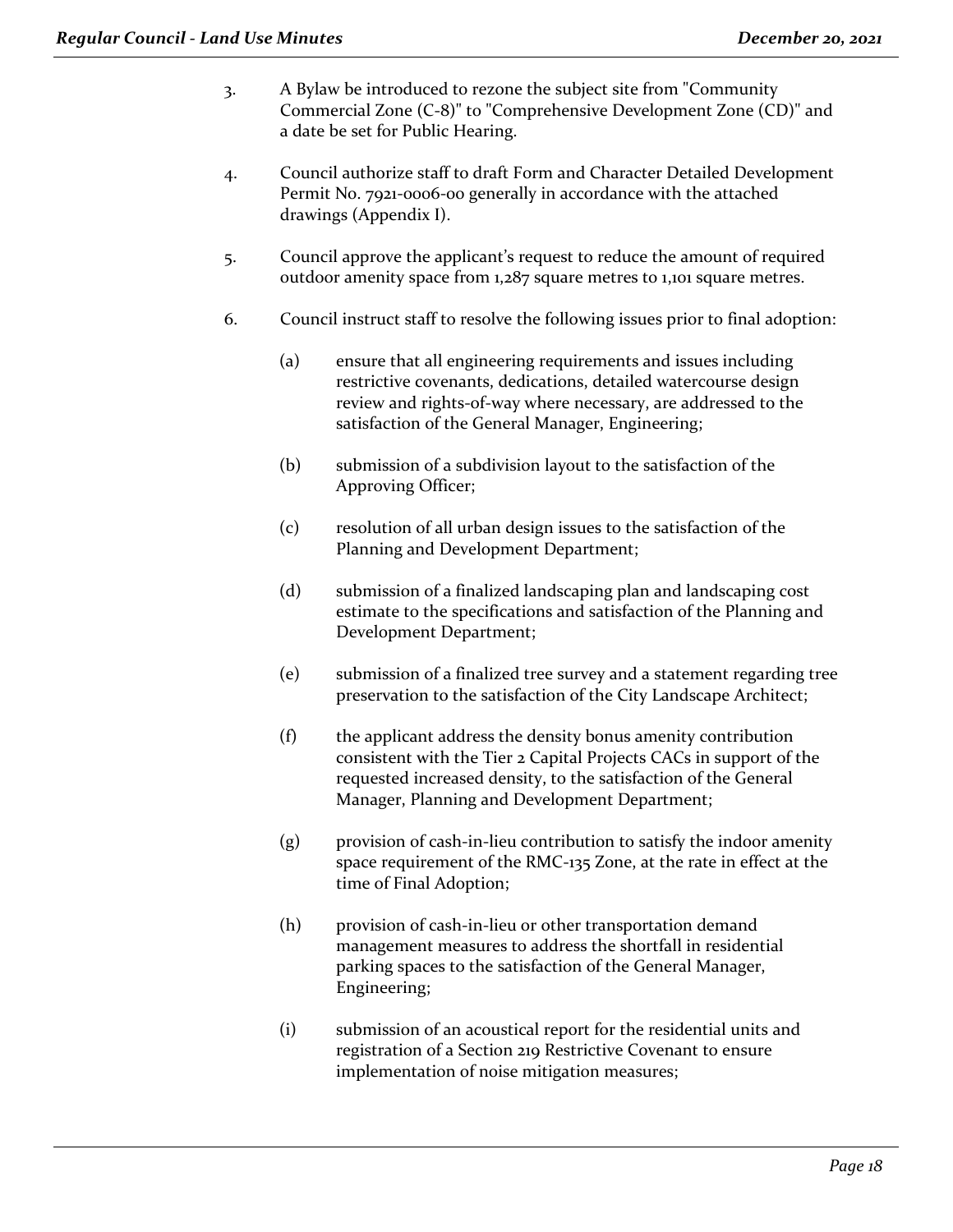|              |             | (j) |                                                     | registration of a Section 219 Restrictive Covenant to adequately<br>address the City's needs with respect to public art, to the<br>satisfaction of the General Manager, Parks, Recreation and Culture;                                                                                                        |
|--------------|-------------|-----|-----------------------------------------------------|---------------------------------------------------------------------------------------------------------------------------------------------------------------------------------------------------------------------------------------------------------------------------------------------------------------|
|              |             | (k) |                                                     | registration of a right-of-way for public rights-of-passage for the<br>area between the building face and the street edges;                                                                                                                                                                                   |
|              |             | (1) | Planning & Development Services; and                | registration of a Section 219 Restrictive Covenant to adequately<br>address the City's needs with respect to the City's Affordable<br>Housing Strategy, to the satisfaction of the General Manager,                                                                                                           |
|              |             | (m) | satisfaction of staff.                              | submission of a finalized Traffic Impact Assessment (TIA) to the                                                                                                                                                                                                                                              |
| RES.R21-2344 | 7.          |     |                                                     | Council pass a resolution to amend the Surrey City Centre Plan to redesignate<br>the land to allow for an FAR of 11.2 within the "Mixed-Use 7.5 FAR"<br>designation when a minimum of 3.0 FAR of office/commercial space is<br>provided, when the project is considered for final adoption.<br><b>Carried</b> |
|              | It was      |     |                                                     | Moved by Councillor Guerra<br>Seconded by Councillor Patton<br>That "Surrey Official Community Plan Bylaw,                                                                                                                                                                                                    |
| RES.R21-2345 |             |     |                                                     | 2013, No. 18020, Amendment Bylaw, 2021, No. 20536" pass its first reading.<br><b>Carried</b>                                                                                                                                                                                                                  |
|              |             |     | The said Bylaw was then read for the second time.   |                                                                                                                                                                                                                                                                                                               |
|              | It was      |     |                                                     | Moved by Councillor Guerra<br>Seconded by Councillor Patton                                                                                                                                                                                                                                                   |
| RES.R21-2346 |             |     |                                                     | That "Surrey Official Community Plan Bylaw,<br>2013, No. 18020, Amendment Bylaw, 2021, No. 20536" pass its second reading.<br><b>Carried</b>                                                                                                                                                                  |
|              | It was then |     |                                                     | Moved by Councillor Guerra<br>Seconded by Councillor Patton                                                                                                                                                                                                                                                   |
| RES.R21-2347 |             |     | held at City Hall on January 17, 2022, at 7:00 p.m. | That the Public Hearing on "Surrey Official<br>Community Plan Bylaw, 2013, No. 18020, Amendment Bylaw, 2021, No. 20536" be<br>Carried                                                                                                                                                                         |
|              | It was      |     |                                                     | Moved by Councillor Guerra<br>Seconded by Councillor Patton                                                                                                                                                                                                                                                   |
| RES.R21-2348 |             |     |                                                     | That "Surrey Comprehensive Development<br>Zone 38 (CD 38), Bylaw, 2021, No. 20537" pass its first reading.<br><b>Carried</b>                                                                                                                                                                                  |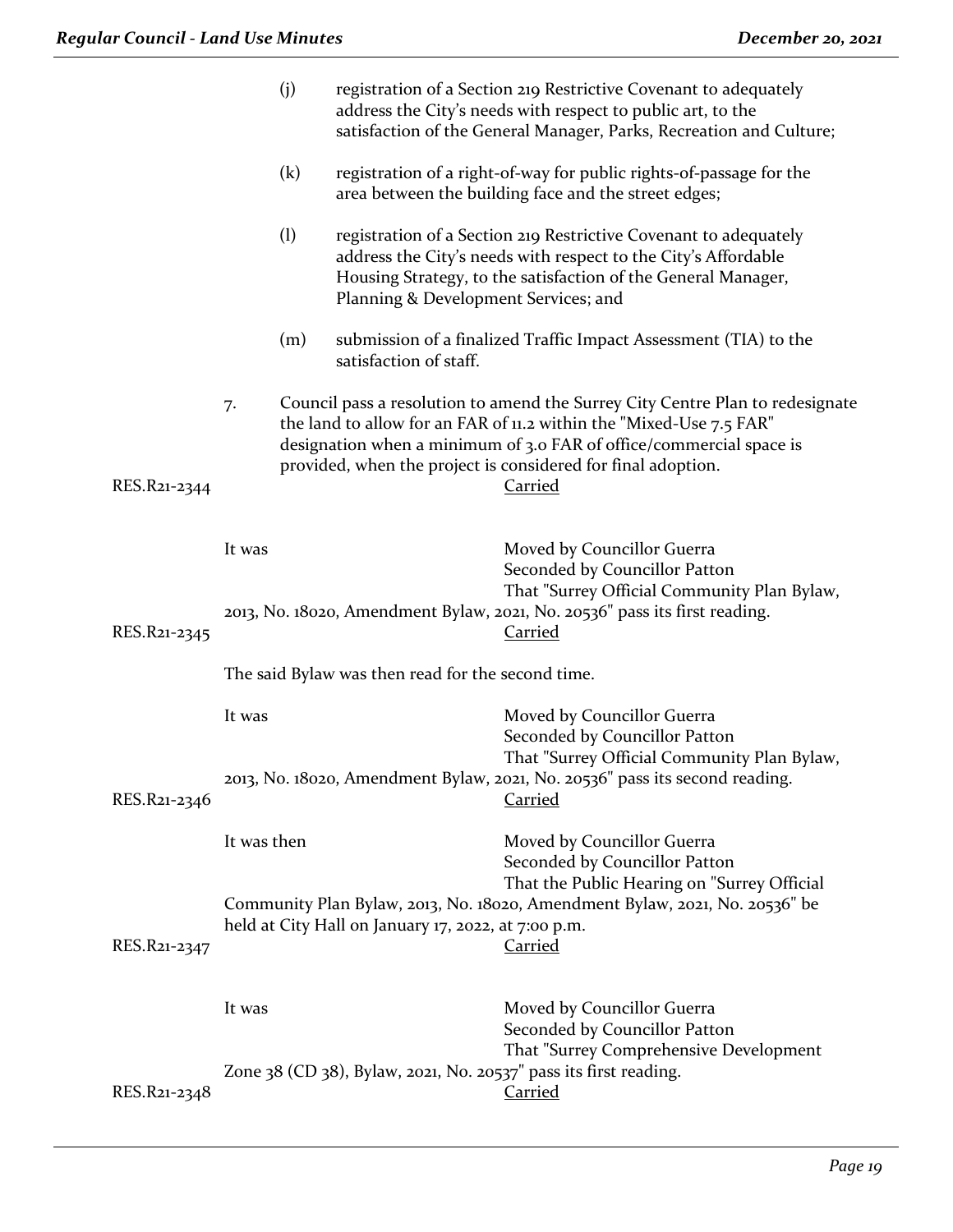The said Bylaw was then read for the second time.

|              | It was           | Zone $38$ (CD $38$ ), Bylaw, 2021, No. 20537" pass its second reading.                                                                                                                                                                       | Moved by Councillor Guerra<br>Seconded by Councillor Patton<br>That "Surrey Comprehensive Development                                                                                                                        |
|--------------|------------------|----------------------------------------------------------------------------------------------------------------------------------------------------------------------------------------------------------------------------------------------|------------------------------------------------------------------------------------------------------------------------------------------------------------------------------------------------------------------------------|
| RES.R21-2349 |                  |                                                                                                                                                                                                                                              | Carried                                                                                                                                                                                                                      |
|              | It was then      |                                                                                                                                                                                                                                              | Moved by Councillor Guerra<br>Seconded by Councillor Patton<br>That the Public Hearing on "Surrey                                                                                                                            |
| RES.R21-2350 |                  | City Hall on January 17, 2022, at 7:00 p.m.                                                                                                                                                                                                  | Comprehensive Development Zone 38 (CD 38), Bylaw, 2021, No. 20537" be held at<br><b>Carried</b>                                                                                                                              |
| 13.          | Owner:<br>Agent: | 7918-0392-00<br>12788 King George Boulevard<br>Beta Enterprises Ltd.<br>Lovick Scott Architects Ltd. (Andrea Scott)<br>Rezoning from IL-1 and CHI to CHI<br>Development Permit / Development Variance Permit<br>setbacks under the CHI Zone. | to allow for the development of a drive-through restaurant as well as reduce the<br>minimum required front yard (north) and flanking street side yard (east) building                                                        |
|              | It was           |                                                                                                                                                                                                                                              | Moved by Councillor Guerra<br>Seconded by Councillor Patton<br>That:                                                                                                                                                         |
|              | 1.               | Public Hearing.                                                                                                                                                                                                                              | A Bylaw be introduced to rezone the subject site from "Light Impact"<br>Industrial 1 Zone (IL-1)" and "Highway Commercial Industrial Zone (CHI)"<br>to "Highway Commercial Industrial Zone (CHI)" and a date be set for      |
|              | 2.               | Appendix I.                                                                                                                                                                                                                                  | Council approve the applicant's request to vary the Sign By-law as described in                                                                                                                                              |
|              | 3.               | (Appendix II), and the finalized geotechnical report.                                                                                                                                                                                        | Council authorize staff to draft Development Permit No. 7918-0392-00 for<br>Hazard Lands as well as Form and Character, including a comprehensive<br>sign design package, generally in accordance with the attached drawings |
|              | 4.               | the following, to proceed to Public Notification:                                                                                                                                                                                            | Council approve Development Variance Permit No. 7918-0392-00, varying                                                                                                                                                        |
|              |                  |                                                                                                                                                                                                                                              |                                                                                                                                                                                                                              |

(a) to reduce the minimum front yard (north) setback of the CHI Zone from 7.5 metres to 7.3 metres to the principal building face; and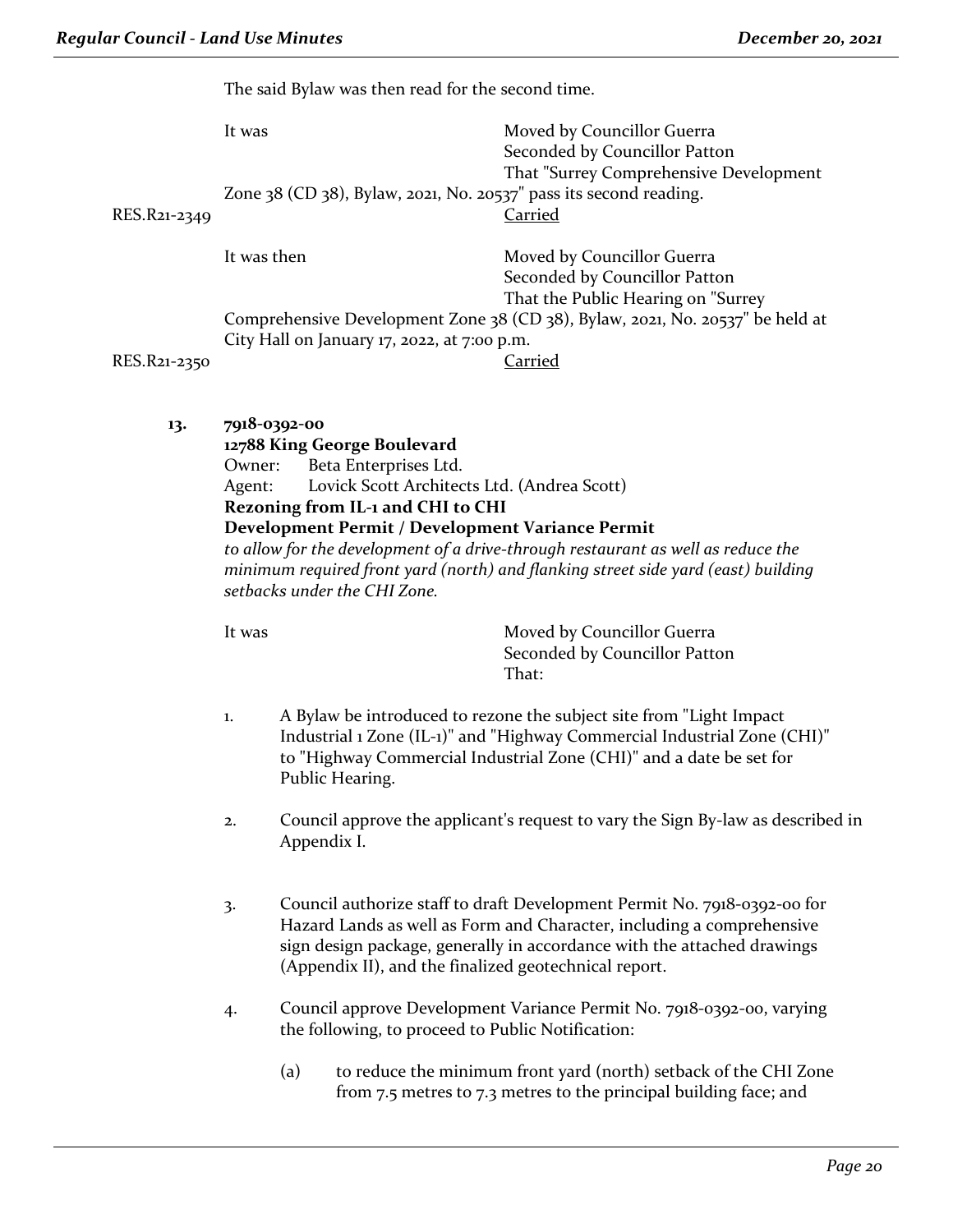- (b) to reduce the minimum street side yard (east) setback of the CHI Zone from 7.5 metres to 6.7 metres to allow for an architectural feature and from 7.5 metres to 7.3 metres to the principal building face.
- 5. Council instruct staff to resolve the following issues prior to final adoption:
	- (a) ensure that all engineering requirements and issues including restrictive covenants, dedications, and rights-of-way where necessary, are addressed to the satisfaction of the General Manager, Engineering;
	- (b) submission of a road dedication plan to the satisfaction of the Approving Officer;
	- (c) final approval from the Ministry of Transportation & Infrastructure;
	- (d) input and final approval from the Ministry of Environment;
	- (e) final approval from TransLink;
	- (f) resolution of all urban design issues to the satisfaction of the Planning and Development Department;
	- (g) the applicant continue to work with staff to develop an appropriate signage proposal prior to final approval;
	- (h) submission of a finalized landscaping plan and landscaping cost estimate to the specifications and satisfaction of the Planning and Development Department;
	- (i) submission of a finalized tree survey and a statement regarding tree preservation to the satisfaction of the City Landscape Architect;
	- (j) the applicant satisfy the deficiency in tree replacement on the site, to the satisfaction of the Planning and Development Department;
	- (k) submission of a finalized Geotechnical Report to the satisfaction of City staff; and
	- (l) registration of a Section 219 Restrictive Covenant to restrict habitable floor area below the minimum Provincial Flood Construction Level (FCL) and to inform current and future owners that the subject property is located within a floodplain area and that any buildings or structures constructed upon the lot may be damaged by flooding or erosion.

RES.R21-2351 Carried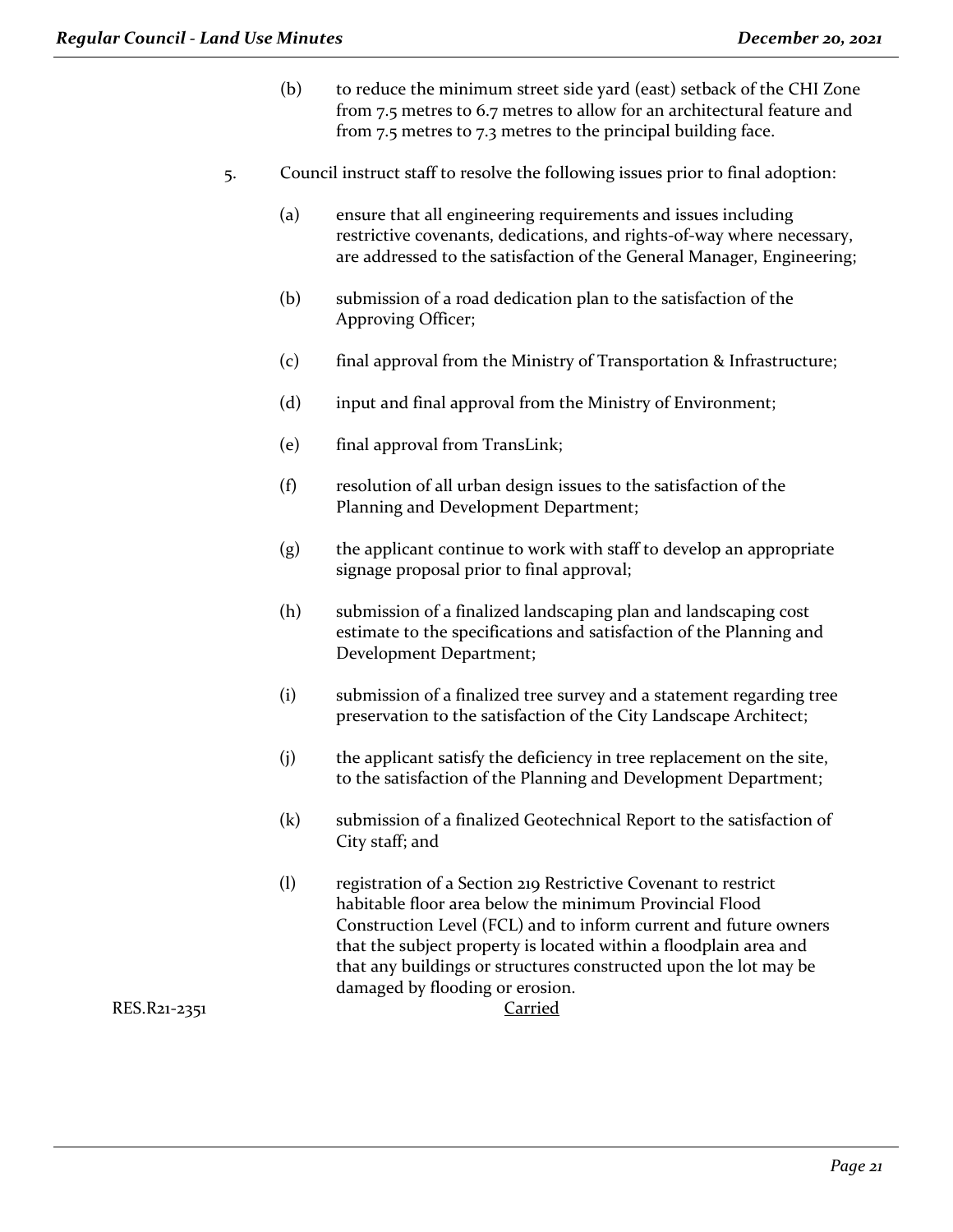| RES.R21-2352 | It was                                                        | Amendment Bylaw, 2021, No. 20546" pass its first reading.                                                                                                                                      | Moved by Councillor Guerra<br>Seconded by Councillor Patton<br>That "Surrey Zoning Bylaw, 1993, No. 12000,<br><b>Carried</b>                                                                                        |
|--------------|---------------------------------------------------------------|------------------------------------------------------------------------------------------------------------------------------------------------------------------------------------------------|---------------------------------------------------------------------------------------------------------------------------------------------------------------------------------------------------------------------|
|              |                                                               | The said Bylaw was then read for the second time.                                                                                                                                              |                                                                                                                                                                                                                     |
| RES.R21-2353 | It was                                                        |                                                                                                                                                                                                | Moved by Councillor Guerra<br>Seconded by Councillor Patton<br>That "Surrey Zoning Bylaw, 1993, No. 12000,<br>Amendment Bylaw, 2021, No. 20546" pass its second reading.<br><b>Carried</b>                          |
|              | It was then                                                   |                                                                                                                                                                                                | Moved by Councillor Guerra<br>Seconded by Councillor Patton<br>That the Public Hearing on "Surrey Zoning                                                                                                            |
|              |                                                               | on January 17, 2022, at 7:00 p.m.                                                                                                                                                              | Bylaw, 1993, No. 12000, Amendment Bylaw, 2021, No. 20546" be held at City Hall                                                                                                                                      |
| RES.R21-2354 |                                                               |                                                                                                                                                                                                | Carried                                                                                                                                                                                                             |
| 14.          | 7919-0371-00<br>Owner:<br>Agent:<br><b>Development Permit</b> | 8293 King George Boulevard; 8345 - 135A Street<br>George Eighty3 Properties Ltd.<br>Matthew Cheng Architect Inc. (Matthew Cheng)<br><b>Rezoning from CTA to CD</b><br>commercial/retail space. | OCP Amendment from Urban to Multiple Residential and to allow higher<br>floor area ratio (FAR) in the Multiple Residential designation<br>to permit the development of 413 apartment units and 346 square metres of |
|              | It was                                                        |                                                                                                                                                                                                | Moved by Councillor Guerra<br>Seconded by Councillor Patton<br>That:                                                                                                                                                |
|              | 1.                                                            |                                                                                                                                                                                                | An Official Community Plan (OCP) Bylaw be introduced to:                                                                                                                                                            |
|              | (a)                                                           | "Urban" to "Multiple Residential"; and                                                                                                                                                         | amend the OCP Figure 3: General Land Use Designations from                                                                                                                                                          |
|              | (b)                                                           | $2.21$ FAR                                                                                                                                                                                     | amend Table 7a: Land Use Designation Exceptions by adding a site<br>specific permission for the subject site to permit a density up to                                                                              |
|              |                                                               | and a date be set for Public Hearing.                                                                                                                                                          |                                                                                                                                                                                                                     |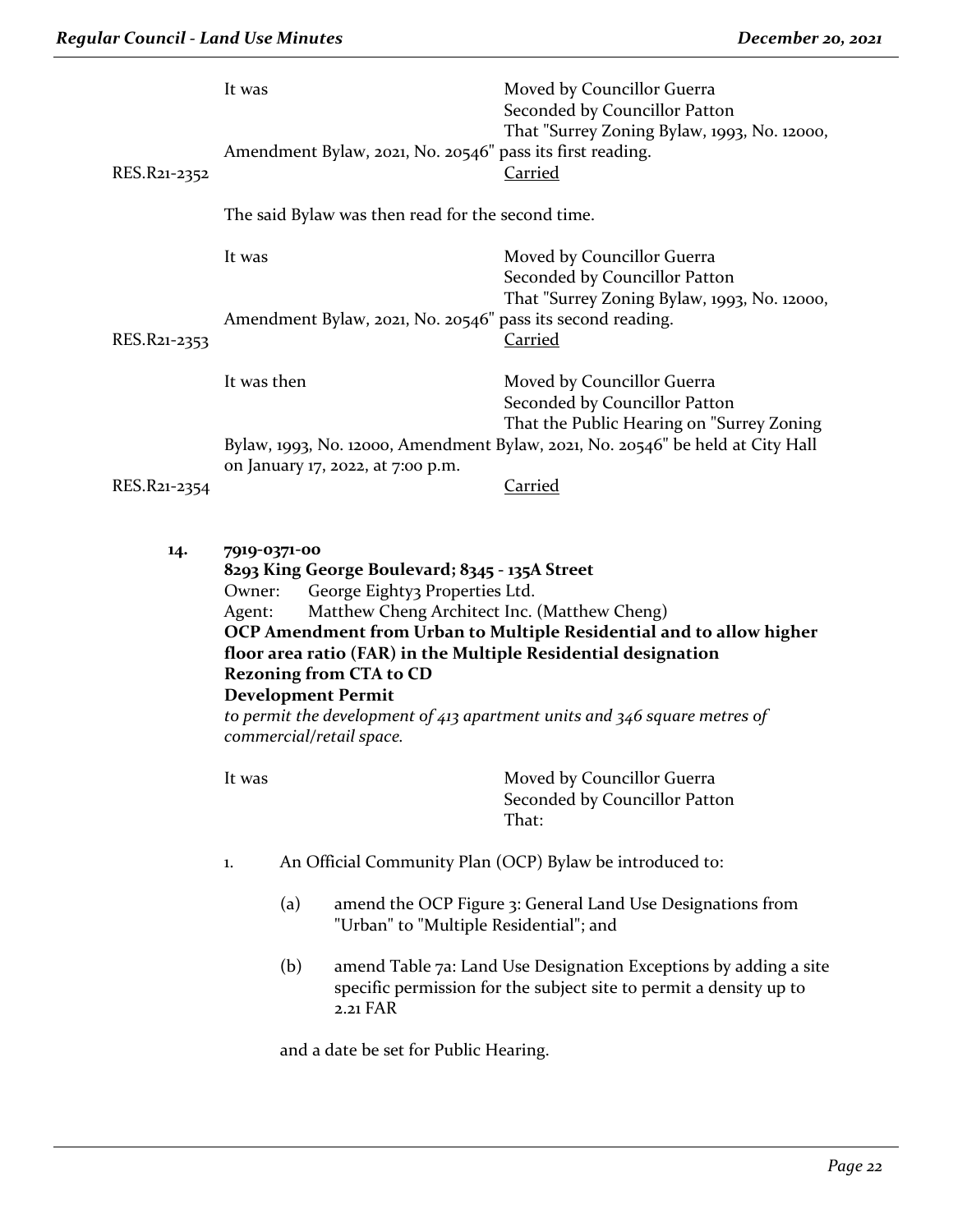- 2. Council determine the opportunities for consultation with persons, organizations and authorities that are considered to be affected by the proposed amendment to the OCP, as described in the Report, to be appropriate to meet the requirement of Section 475 of the Local Government Act.
- 3. A Bylaw be introduced to rezone a portion of the subject site as shown as Block A on the attached Survey Plan (Appendix I), from "Tourist Accommodation Zone (CTA)" to "Comprehensive Development Zone (CD)", and Block B on the attached Survey Plan from "Tourist Accommodation Zone (CTA)" to "Comprehensive Development Zone (CD)" and a date be set for Public Hearing.
- 4. Council authorize staff to draft Development Permit No. 7919-0371-00 generally in accordance with the attached drawings (Appendix I)**.**
- 5. Council instruct staff to resolve the following issues prior to final approval:
	- (a) ensure that all engineering requirements and issues including restrictive covenants, dedications, and rights-of-way where necessary, are addressed to the satisfaction of the General Manager, Engineering;
	- (b) submission of a subdivision layout to the satisfaction of the Approving Officer;
	- (c) resolution of all urban design issues to the satisfaction of the Planning and Development Department;
	- (d) submission of a finalized landscaping plan and landscaping cost estimate to the specifications and satisfaction of the Planning and Development Department;
	- (e) submission of a finalized tree survey and a statement regarding tree preservation to the satisfaction of the City Landscape Architect;
	- (f) the applicant provide a density bonus amenity contribution consistent with the Tier 2 Capital Projects CACs in support of the requested increased density, to the satisfaction of the General Manager, Planning and Development Department;
	- (g) provision of cash-in-lieu contribution to satisfy the indoor amenity space requirement of the CD Zone, at the rate in effect at the time of Final Adoption;
	- (h) demolition of existing buildings and structures to the satisfaction of the Planning and Development Department;
	- (i) completion of the road closure and acquisition of 135A Street cul-de-sac bulb;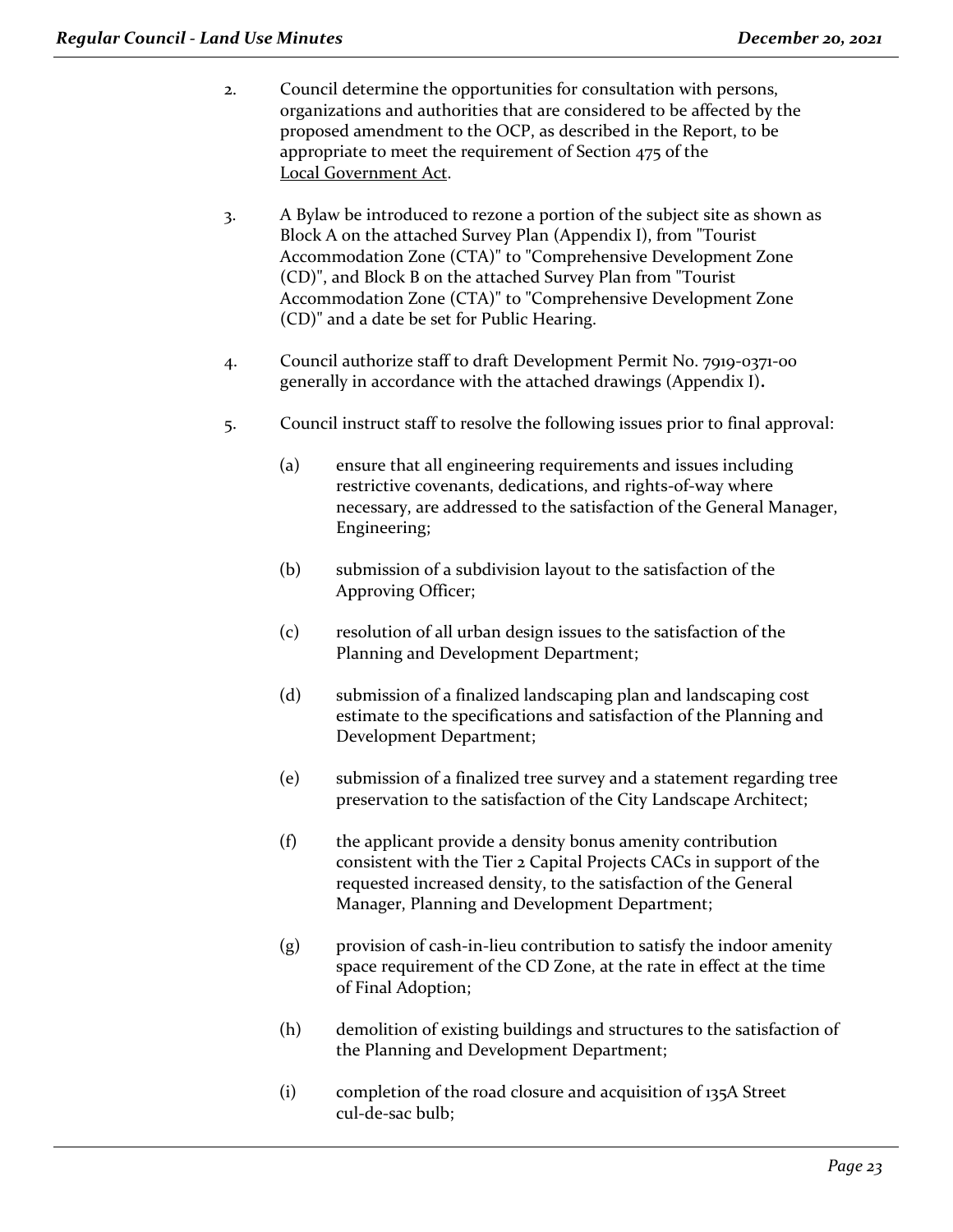|              | (j)         |                                                     | submission of an acoustical report for the units adjacent to<br>King George Boulevard and registration of a Section 219 Restrictive Covenant<br>to ensure implementation of noise mitigation measures; |
|--------------|-------------|-----------------------------------------------------|--------------------------------------------------------------------------------------------------------------------------------------------------------------------------------------------------------|
|              | (k)         |                                                     | registration of a Section 219 Restrictive Covenant to adequately<br>address the City's needs with respect to public art, to the<br>satisfaction of the General Manager, Parks, Recreation and Culture; |
|              | (1)         | Planning & Development Services; and                | registration of a Section 219 Restrictive Covenant to adequately<br>address the City's needs with respect to the City's Affordable<br>Housing Strategy, to the satisfaction of the General Manager,    |
| RES.R21-2355 | (m)         | parking for 50 parking stalls.                      | the applicant provide a cash-in-lieu contribution to the City's<br>Traffic Management program to offset the deficiency in on-site<br><b>Carried</b>                                                    |
|              |             |                                                     | With Councillor Pettigrew opposed.                                                                                                                                                                     |
|              | It was      |                                                     | Moved by Councillor Guerra<br>Seconded by Councillor Patton                                                                                                                                            |
| RES.R21-2356 |             |                                                     | That "Surrey Official Community Plan Bylaw,<br>2013, No. 18020, Amendment Bylaw, 2021, No. 20547" pass its first reading.<br>Carried<br>With Councillor Pettigrew opposed.                             |
|              |             | The said Bylaw was then read for the second time.   |                                                                                                                                                                                                        |
|              | It was      |                                                     | Moved by Councillor Guerra<br>Seconded by Councillor Patton<br>That "Surrey Official Community Plan Bylaw,                                                                                             |
| RES.R21-2357 |             |                                                     | 2013, No. 18020, Amendment Bylaw, 2021, No. 20547" pass its second reading.<br><b>Carried</b><br>With Councillor Pettigrew opposed.                                                                    |
|              | It was then |                                                     | Moved by Councillor Guerra<br>Seconded by Councillor Patton                                                                                                                                            |
| RES.R21-2358 |             | held at City Hall on January 17, 2022, at 7:00 p.m. | That the Public Hearing on "Surrey Official<br>Community Plan Bylaw, 2013, No. 18020, Amendment Bylaw, 2021, No. 20547" be<br>Carried                                                                  |
|              |             |                                                     | With Councillor Pettigrew opposed.                                                                                                                                                                     |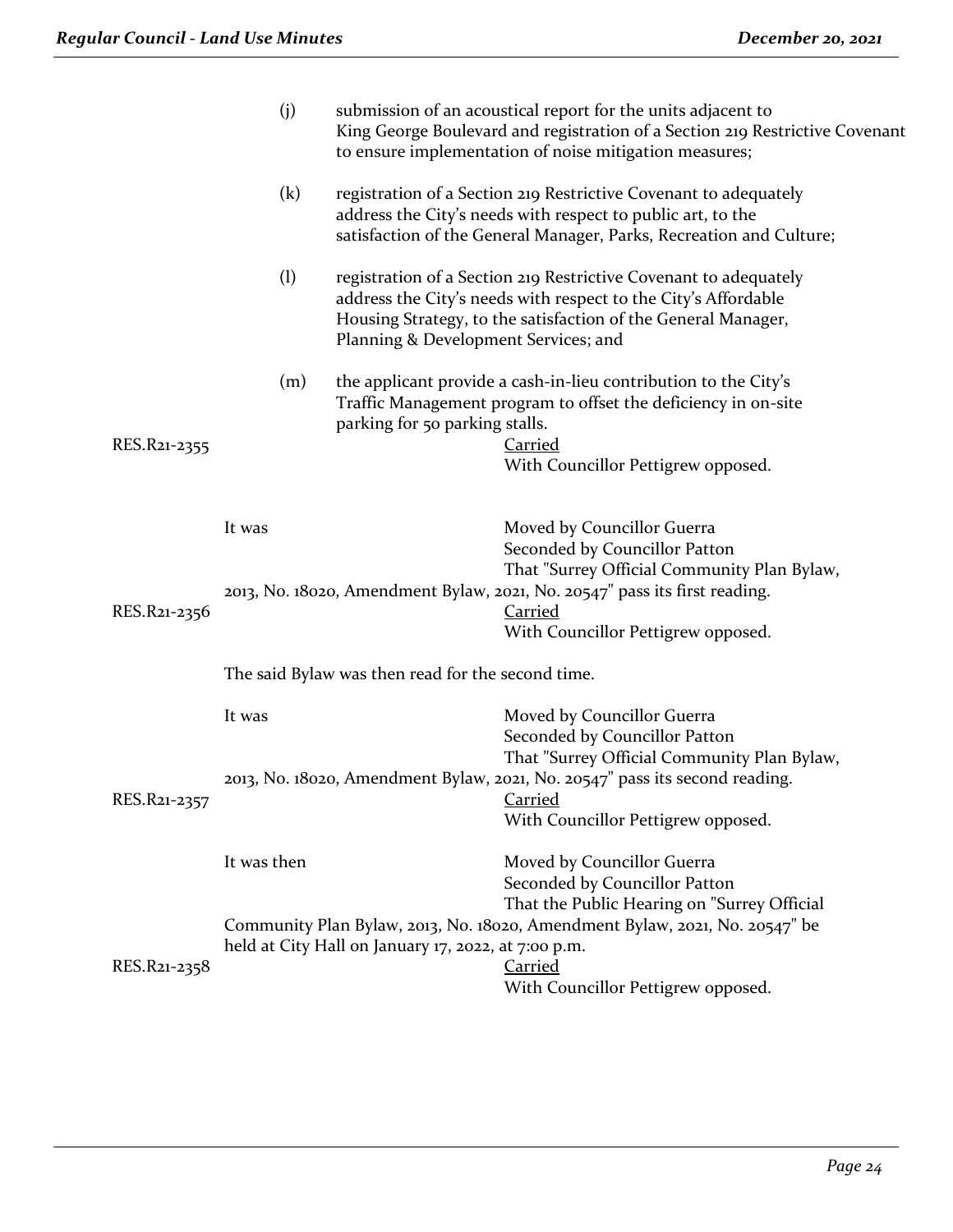|                                                                               | It was                                                                             | Moved by Councillor Guerra<br>Seconded by Councillor Patton                   |  |
|-------------------------------------------------------------------------------|------------------------------------------------------------------------------------|-------------------------------------------------------------------------------|--|
| RES.R21-2359                                                                  | Zone 39 (CD 39), Bylaw, 2021, No. 20548" pass its first reading.                   | That "Surrey Comprehensive Development<br>Carried                             |  |
|                                                                               |                                                                                    | With Councillor Pettigrew opposed.                                            |  |
|                                                                               | The said Bylaw was then read for the second time.                                  |                                                                               |  |
|                                                                               | It was                                                                             | Moved by Councillor Guerra<br>Seconded by Councillor Patton                   |  |
|                                                                               | Zone 39 (CD 39), Bylaw, 2021, No. 20548" pass its second reading.                  | That "Surrey Comprehensive Development                                        |  |
| RES.R21-2360                                                                  |                                                                                    | Carried                                                                       |  |
|                                                                               |                                                                                    | With Councillor Pettigrew opposed.                                            |  |
|                                                                               | It was then                                                                        | Moved by Councillor Guerra                                                    |  |
|                                                                               |                                                                                    | Seconded by Councillor Patton<br>That the Public Hearing on "Surrey           |  |
|                                                                               |                                                                                    | Comprehensive Development Zone 39 (CD 39), Bylaw, 2021, No. 20548" be held at |  |
| RES.R21-2361                                                                  | City Hall on January 17, 2022, at 7:00 p.m.                                        | <b>Carried</b>                                                                |  |
|                                                                               |                                                                                    | With Councillor Pettigrew opposed.                                            |  |
|                                                                               |                                                                                    |                                                                               |  |
|                                                                               | It was                                                                             | Moved by Councillor Guerra<br>Seconded by Councillor Patton                   |  |
|                                                                               |                                                                                    | That "Surrey Comprehensive Development                                        |  |
| RES.R21-2362                                                                  | Zone 40 (CD 40), Bylaw, 2021, No. 20549" pass its first reading.<br><b>Carried</b> |                                                                               |  |
|                                                                               |                                                                                    | With Councillor Pettigrew opposed.                                            |  |
|                                                                               | The said Bylaw was then read for the second time.                                  |                                                                               |  |
|                                                                               | It was                                                                             | Moved by Councillor Guerra                                                    |  |
|                                                                               |                                                                                    | Seconded by Councillor Patton<br>That "Surrey Comprehensive Development       |  |
|                                                                               | Zone 40 (CD 40), Bylaw, 2021, No. 20549" pass its second reading.                  |                                                                               |  |
| RES.R21-2363                                                                  |                                                                                    | Carried                                                                       |  |
|                                                                               |                                                                                    | With Councillor Pettigrew opposed.                                            |  |
|                                                                               | It was then                                                                        | Moved by Councillor Guerra                                                    |  |
|                                                                               |                                                                                    | Seconded by Councillor Patton<br>That the Public Hearing on "Surrey           |  |
| Comprehensive Development Zone 40 (CD 40), Bylaw, 2021, No. 20549" be held at |                                                                                    |                                                                               |  |
|                                                                               | City Hall on January 17, 2022, at 7:00 p.m.                                        | <b>Carried</b>                                                                |  |
| RES.R21-2364                                                                  |                                                                                    | With Councillor Pettigrew opposed.                                            |  |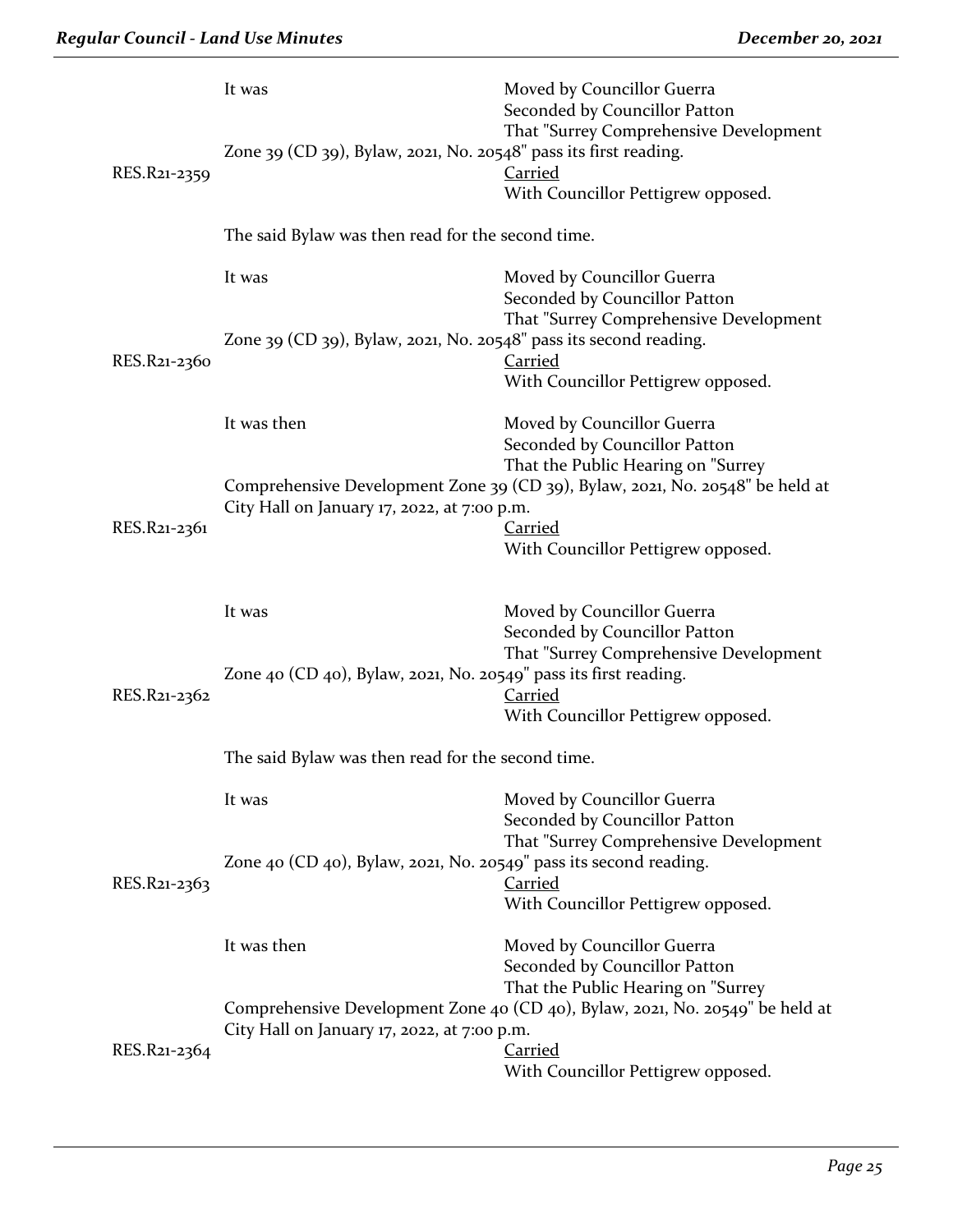# **C. ADDITIONAL PLANNING COMMENTS**

# **1. 7920-0244-00, 7920-0244-01**

#### **9525 King George Boulevard**

Owners: Weststone One King George Developments Ltd., Weststone Two King George Developments Ltd., Weststone Three King George Developments Ltd.

Agent: Weststone Group (Kim Maust)

**CD Bylaw & OCP Bylaw Amendments**

#### **Housing Agreement**

*to secure for market rental tenure of approximately 370 residential dwelling units in a 37-storey mixed-use tower and to reduce the parking rates associated with the proposed rental units.*

It was **Moved by Councillor Guerra** Seconded by Councillor Patton That:

- 1. A Bylaw be introduced authorizing Council to enter into a Housing Agreement and the Bylaw be given First, Second, and Third Reading.
- 2. Council rescind Resolution No. R21-1524 giving Third Reading to Official Community Plan (OCP) Amendment Bylaw No. 20415 at the July 26, 2021, Regular Council – Public hearing meeting, and set a date for a new Public Hearing.
- 3. Council rescind Resolution No. R21-1525 giving Third Reading to the Rezoning Bylaw No. 20416 at the July 26, 2021, Regular Council – Public Hearing meeting.
- 4. Council rescind Resolution No. R21-1313 giving Second Reading to the Rezoning Bylaw No. 20416 at the July 12, 2021, Regular Council - Land Use meeting.
- 5. Council consider Second Reading of Rezoning Bylaw No. 20416, as amended, and if granted, set a date for Public Hearing.
- 6. Council instruct staff to resolve the following issues prior to final adoption:
	- (a) all issues outlined in the original Planning & Development Report for 7920-0244-00 and dated July 12, 2021, remain in place, with the additional requirement for the applicant to enter into a Housing Agreement with the City to secure 370 rental units; and
	- (b) registration of a Section 219 Restrictive Covenant to require payment of applicable amenity contributions should the units be converted to market units at any time after the Housing Agreement expires.

With Councillor Pettigrew opposed.

RES.R21-2365 Carried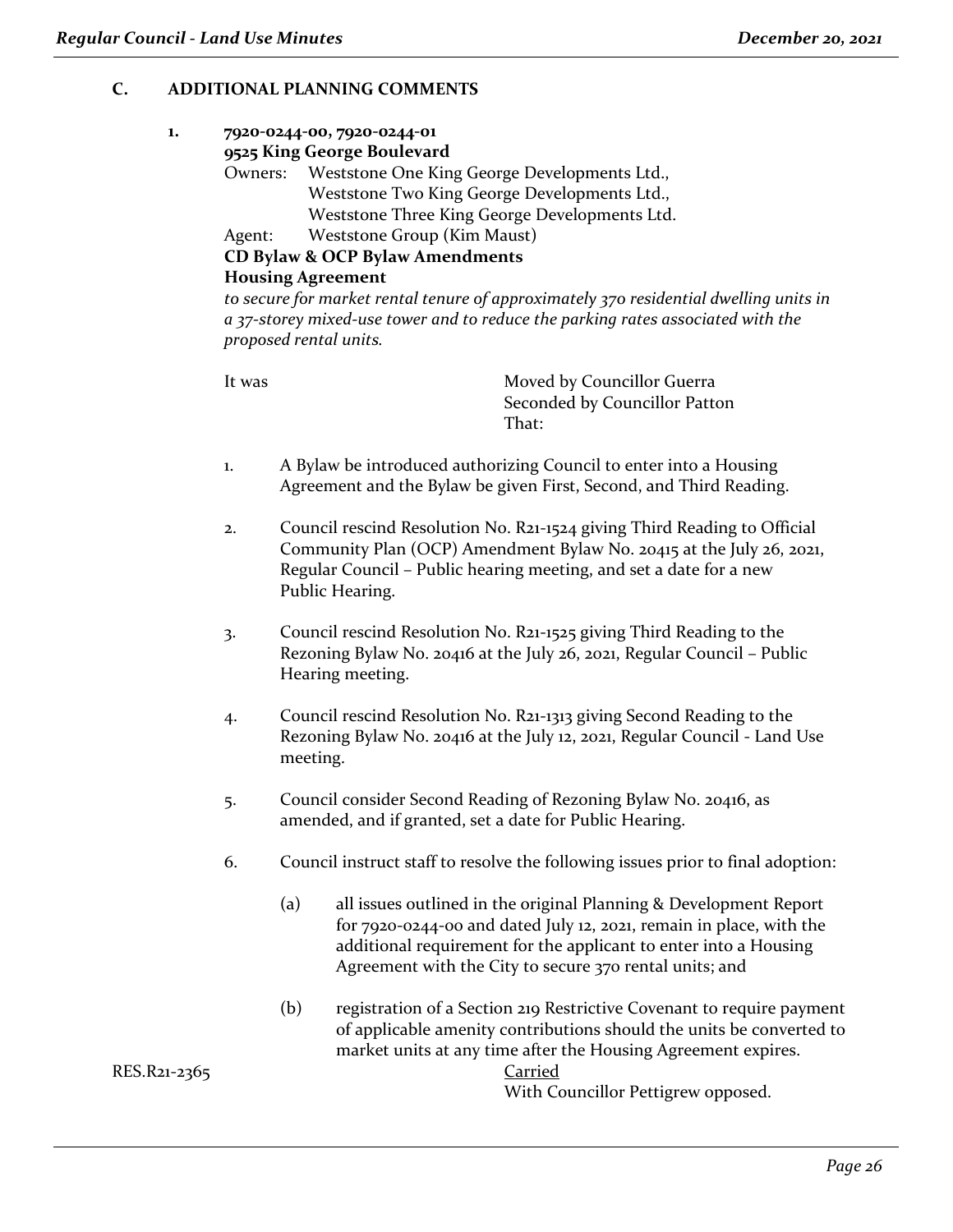| RES.R21-2366 | It was<br>Bylaw No. 20415 granted by Resolution No. R21-1524 at the July 26, 2021<br>Regular Council - Public Hearing meeting. | Moved by Councillor Guerra<br>Seconded by Councillor Patton<br>That Council rescind third reading of<br><b>Carried</b><br>With Councillor Pettigrew opposed.                                                                                 |
|--------------|--------------------------------------------------------------------------------------------------------------------------------|----------------------------------------------------------------------------------------------------------------------------------------------------------------------------------------------------------------------------------------------|
| RES.R21-2367 | It was<br>Bylaw No. 20416 granted by Resolution No. R21-1525 at the July 26, 2021<br>Regular Council - Public Hearing meeting. | Moved by Councillor Guerra<br>Seconded by Councillor Patton<br>That Council rescind third reading of<br>Carried<br>With Councillor Pettigrew opposed.                                                                                        |
| RES.R21-2368 | It was<br>Bylaw No. 20416 granted by Resolution No. R21-1313 at the July 12, 2021<br>Regular Council - Land Use meeting.       | Moved by Councillor Guerra<br>Seconded by Councillor Patton<br>That Council rescind second reading of<br><b>Carried</b><br>With Councillor Pettigrew opposed.                                                                                |
| RES.R21-2369 | It was<br>0.65 per unit, and a maximum rate of 0.85 per unit.                                                                  | Moved by Councillor Guerra<br>Seconded by Councillor Patton<br>That Council amend Bylaw No. 20416 in<br>Section H. to include market residential parking spaces at a minimum rate of<br><b>Carried</b><br>With Councillor Pettigrew opposed. |
| RES.R21-2370 | It was<br>held at City Hall on January 17, 2022, at 7:00 p.m.                                                                  | Moved by Councillor Guerra<br>Seconded by Councillor Patton<br>That the Public Hearing on "Surrey Official<br>Community Plan Bylaw, 2013, No. 18020, Amendment Bylaw, 2021, No. 20415" be<br>Carried<br>With Councillor Pettigrew opposed.   |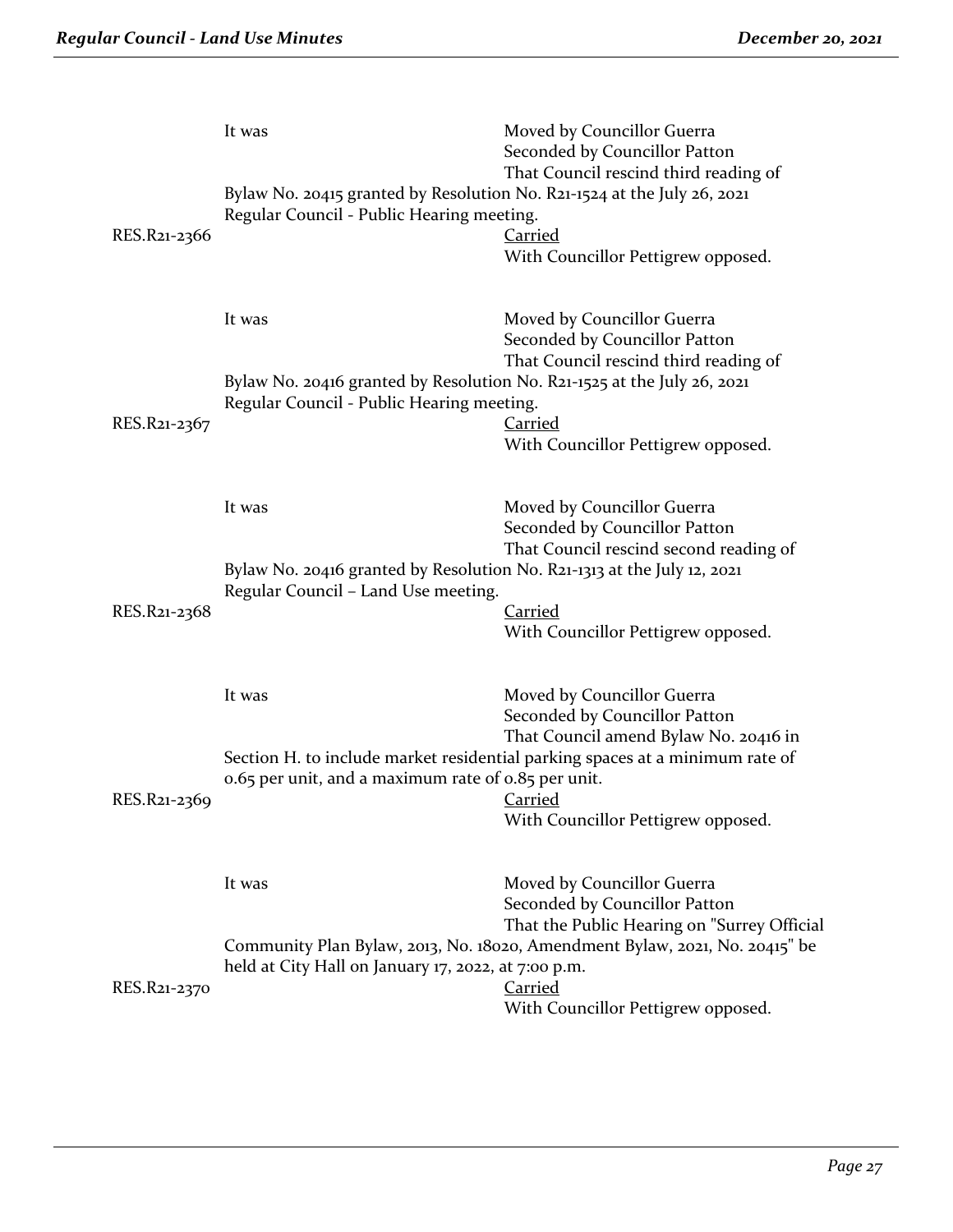| RES.R21-2371 | It was                                            | Moved by Councillor Guerra<br>Seconded by Councillor Patton<br>That "Surrey Zoning Bylaw, 1993, No. 12000,<br>Amendment Bylaw, 2021, No. 20416" pass its second reading, as amended.<br><b>Carried</b><br>With Councillor Pettigrew opposed. |
|--------------|---------------------------------------------------|----------------------------------------------------------------------------------------------------------------------------------------------------------------------------------------------------------------------------------------------|
|              | It was then                                       | Moved by Councillor Guerra<br>Seconded by Councillor Patton<br>That the Public Hearing on "Surrey Zoning<br>Bylaw, 1993, No. 12000, Amendment Bylaw, 2021, No. 20416" be held at City Hall on                                                |
| RES.R21-2372 | January 17, 2022, at 7:00 p.m.                    | <b>Carried</b><br>With Councillor Pettigrew opposed.                                                                                                                                                                                         |
|              | It was                                            | Moved by Councillor Guerra<br>Seconded by Councillor Patton<br>That "The Weststone - King George                                                                                                                                             |
| RES.R21-2373 | first reading.                                    | Developments Housing Agreement, Authorization Bylaw, 2021, No. 20550" pass its<br><b>Carried</b><br>With Councillor Pettigrew opposed.                                                                                                       |
|              | The said Bylaw was then read for the second time. |                                                                                                                                                                                                                                              |
|              | It was                                            | Moved by Councillor Guerra<br>Seconded by Councillor Patton                                                                                                                                                                                  |
|              | second reading.                                   | That "The Weststone - King George<br>Developments Housing Agreement, Authorization Bylaw, 2021, No. 20550" pass its                                                                                                                          |
| RES.R21-2374 |                                                   | Carried<br>With Councillor Pettigrew opposed.                                                                                                                                                                                                |
|              | The said Bylaw was then read for the third time.  |                                                                                                                                                                                                                                              |
|              | It was                                            | Moved by Councillor Guerra<br>Seconded by Councillor Patton<br>That "The Weststone - King George                                                                                                                                             |
|              | third reading.                                    | Developments Housing Agreement, Authorization Bylaw, 2021, No. 20550" pass its                                                                                                                                                               |
| RES.R21-2375 |                                                   | Carried<br>With Councillor Pettigrew opposed.                                                                                                                                                                                                |

# **D. ITEMS REFERRED BACK**

This section had no items to consider.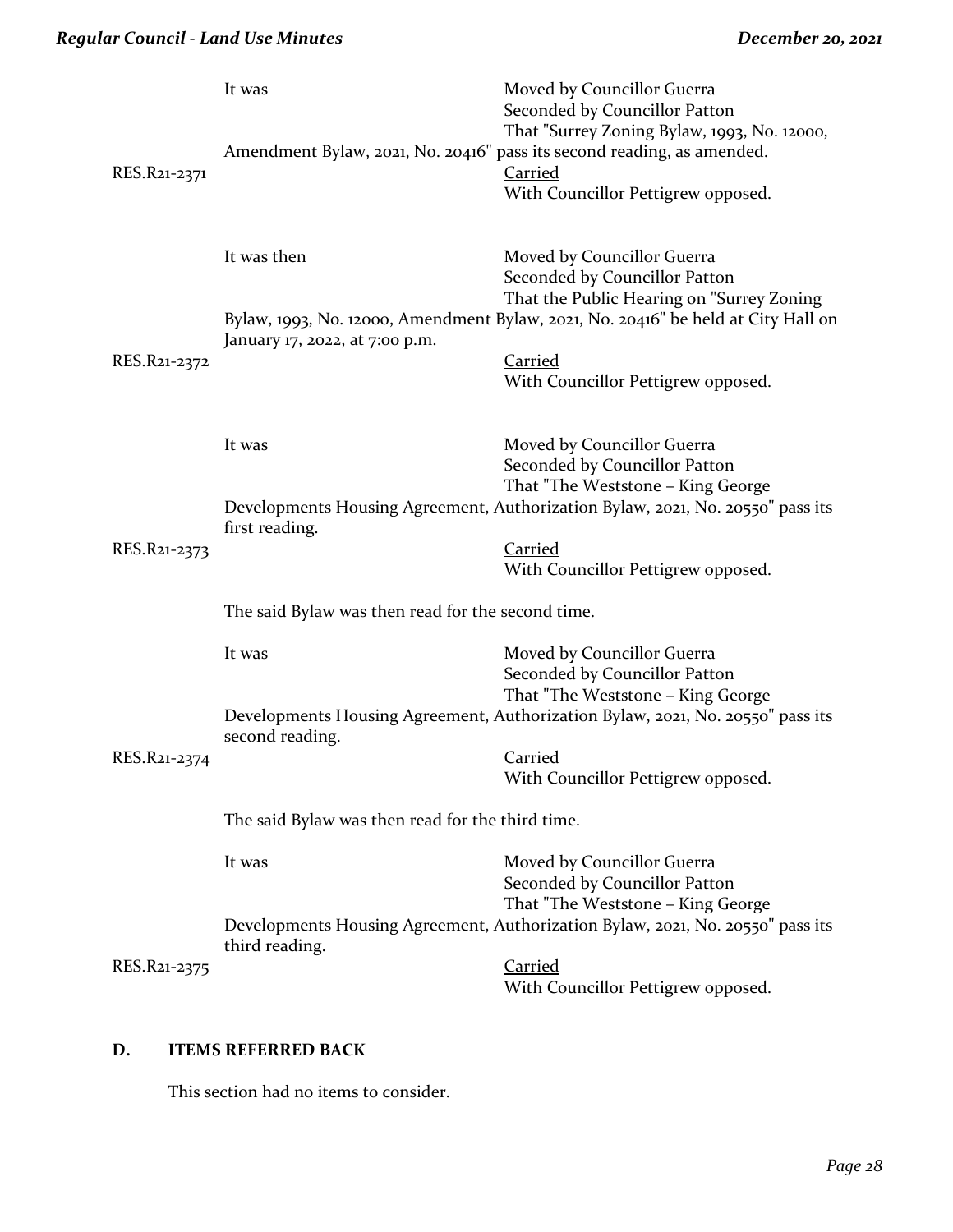#### **E. CORPORATE REPORTS**

This section had no items to consider.

#### **F. CORRESPONDENCE**

This section had no items to consider.

#### **G. NOTICE OF MOTION**

This section had no items to consider.

#### **H. BYLAWS AND PERMITS**

#### **BYLAWS**

1. "Surrey Zoning Bylaw, 1993, No. 12000, Amendment Bylaw, 2021, No. 20410" 7921-0071-00 Owner: J. Sandhu Agent: M. Sandhu RF-G to RF - 8826 - 140A Street – to permit the development of a new single-family dwelling on an existing lot.

Council direction received July 12, 2021

It was **Moved by Councillor Guerra** Seconded by Councillor Patton That "Surrey Zoning Bylaw, 1993, No. 12000, Amendment Bylaw, 2021, No. 20410" be finally adopted. RES.R21-2376 Carried

### **BYLAWS WITH PERMITS**

2. "Surrey Comprehensive Development Zone 26 (CD 26), Bylaw, 2021, No. 20480" 7919-0361-00 Owner: Echo Lake Investments Ltd. Agent: Mallen Gowing Berzins Architecture Inc. (Mike Rayment) CD (Bylaw No. 19496) to CD – 17395 - No. 10 (56 Avenue) Highway – to accommodate the existing building and permit the construction of an additional 2-storey commercial building on the subject site.

Council direction received November 22, 2021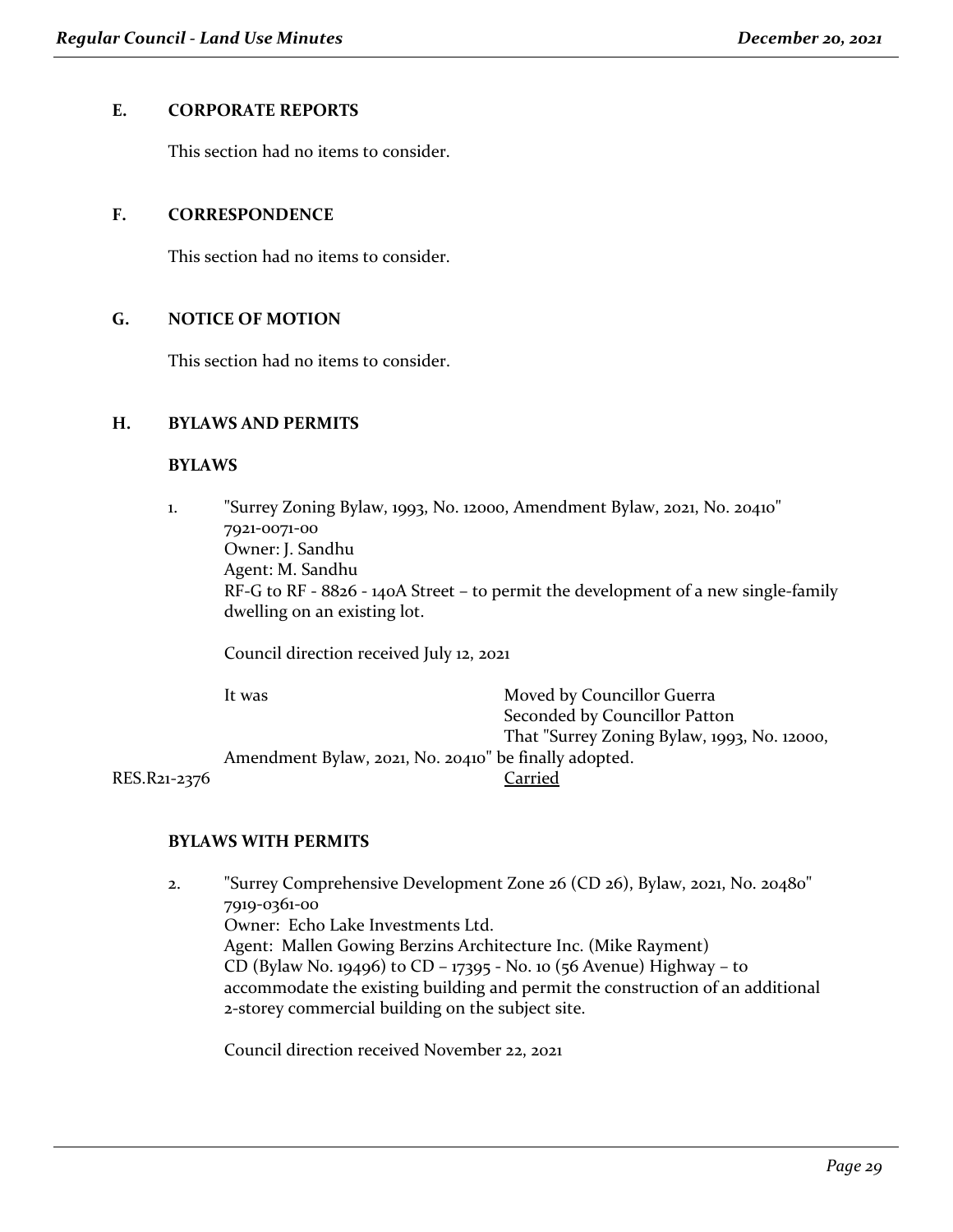|              | It was                                                                                                                                                                                                                         | Moved by Councillor Guerra<br>Seconded by Councillor Patton<br>That "Surrey Comprehensive Development                                                                                                                                                            |
|--------------|--------------------------------------------------------------------------------------------------------------------------------------------------------------------------------------------------------------------------------|------------------------------------------------------------------------------------------------------------------------------------------------------------------------------------------------------------------------------------------------------------------|
| RES.R21-2377 | Zone 26 (CD 26), Bylaw, 2021, No. 20480" be finally adopted.                                                                                                                                                                   | <b>Carried</b>                                                                                                                                                                                                                                                   |
|              | Development Permit No. 7919-0361-00                                                                                                                                                                                            | 17395 - No. 10 (56 Avenue) Highway – to issue a Development Permit for Sensitive<br>Ecosystems (Streamside Protection), Hazard Lands and Form and Character.                                                                                                     |
|              | It was                                                                                                                                                                                                                         | Moved by Councillor Guerra<br>Seconded by Councillor Patton<br>That Council authorize the issuance of                                                                                                                                                            |
|              | Development Permit No. 7919-0361-00.                                                                                                                                                                                           |                                                                                                                                                                                                                                                                  |
| RES.R21-2378 |                                                                                                                                                                                                                                | <b>Carried</b>                                                                                                                                                                                                                                                   |
| 3.           | No. 20160"<br>7918-0443-00; 7918-0443-01<br>Owner: West Fraser Holdings Ltd.<br>Agent: Bingham Hill Architects (Doug Nelson)<br>for the site located at $13245 - 104$ Avenue.<br>Council direction received September 14, 2020 | "Surrey Official Community Plan Bylaw, 2013, No. 18020, Amendment Bylaw, 2020,<br>To amend Figure 3 in the OCP from Multiple Residential to Central Business District.<br>To amend Figure 16 to add 3.5 Far and amend Figure 42 to add Central Business District |
|              |                                                                                                                                                                                                                                |                                                                                                                                                                                                                                                                  |
|              | It was                                                                                                                                                                                                                         | Moved by Councillor Guerra<br>Seconded by Councillor Patton<br>That Council amend City Centre Plan to<br>redesignate the subject site from "Residential Low to Mid Rise 2.5 FAR" to "Mid to                                                                      |
|              | High Rise Residential 3.5 FAR".                                                                                                                                                                                                |                                                                                                                                                                                                                                                                  |
| RES.R21-2379 |                                                                                                                                                                                                                                | <b>Carried</b><br>With Councillor Pettigrew opposed.                                                                                                                                                                                                             |
|              | It was                                                                                                                                                                                                                         | Moved by Councillor Guerra<br>Seconded by Councillor Patton<br>That "Surrey Official Community Plan Bylaw,                                                                                                                                                       |
| RES.R21-2380 | 2013, No. 18020, Amendment Bylaw, 2020, No. 20160" be finally adopted.                                                                                                                                                         | <b>Carried</b><br>With Councillor Pettigrew opposed.                                                                                                                                                                                                             |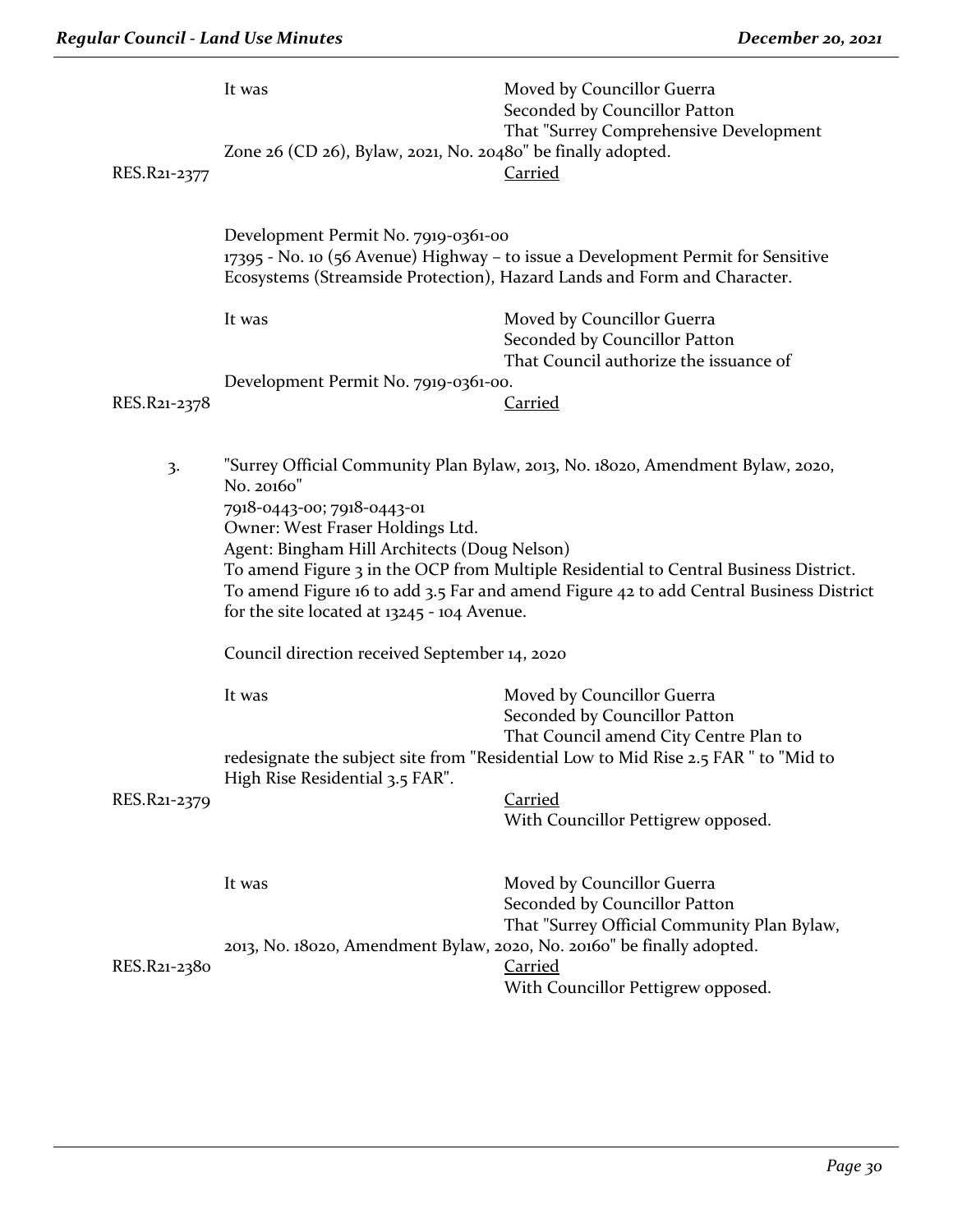|              | "Surrey Zoning Bylaw, 1993, No. 12000, Amendment Bylaw, 2020, No. 20161"<br>RM-45 to CD - 13245 - 104 Avenue - to permit two-phased development of a 13-storey<br>rental apartment building and a 16-storey market apartment building. |                                                                                                                                                                                                                                                                                                      |  |
|--------------|----------------------------------------------------------------------------------------------------------------------------------------------------------------------------------------------------------------------------------------|------------------------------------------------------------------------------------------------------------------------------------------------------------------------------------------------------------------------------------------------------------------------------------------------------|--|
|              | Council direction received September 14, 2020                                                                                                                                                                                          |                                                                                                                                                                                                                                                                                                      |  |
|              | It was                                                                                                                                                                                                                                 | Moved by Councillor Guerra<br>Seconded by Councillor Patton<br>That Council rescind third reading of                                                                                                                                                                                                 |  |
| RES.R21-2381 | Regular Council - Public Hearing.                                                                                                                                                                                                      | Bylaw No. 20161, granted by Resolution RES. R20-1525 at the October 5, 2020<br>Carried                                                                                                                                                                                                               |  |
|              |                                                                                                                                                                                                                                        | With Councillor Pettigrew opposed.                                                                                                                                                                                                                                                                   |  |
|              | It was                                                                                                                                                                                                                                 | Moved by Councillor Guerra<br>Seconded by Councillor Patton                                                                                                                                                                                                                                          |  |
|              | spaces per dwelling unit.                                                                                                                                                                                                              | That Council amend Bylaw No. 20161 to<br>delete Section H.2 and to replace it with a new Section H.2 to increase the parking<br>rates for the rental units (Phase 1) from 0.6 to 0.7 parking spaces per dwelling unit,<br>and the market condominium units (future Phase 2) from 0.71 to 0.9 parking |  |
| RES.R21-2382 |                                                                                                                                                                                                                                        | <b>Carried</b><br>With Councillor Pettigrew opposed.                                                                                                                                                                                                                                                 |  |
|              | It was                                                                                                                                                                                                                                 | Moved by Councillor Guerra<br>Seconded by Councillor Patton<br>That "Surrey Zoning Bylaw, 1993, No. 12000,                                                                                                                                                                                           |  |
| RES.R21-2383 | Amendment Bylaw, 2020, No. 20161" pass its third reading, as amended.                                                                                                                                                                  | Carried<br>With Councillor Pettigrew opposed.                                                                                                                                                                                                                                                        |  |
|              | It was                                                                                                                                                                                                                                 | Moved by Councillor Guerra<br>Seconded by Councillor Patton<br>That "Surrey Zoning Bylaw, 1993, No. 12000,                                                                                                                                                                                           |  |
| RES.R21-2384 | Amendment Bylaw, 2020, No. 20161" be finally adopted.                                                                                                                                                                                  | <b>Carried</b><br>With Councillor Pettigrew opposed.                                                                                                                                                                                                                                                 |  |
|              | No. 20269"                                                                                                                                                                                                                             | "The West Fraser Holdings Ltd. Housing Agreement Authorization Bylaw, 2021,                                                                                                                                                                                                                          |  |
|              | dwelling units to a rental tenure for 20 years.                                                                                                                                                                                        | 13245 - 104 Avenue - to enter into a Housing Agreement to secure 115 rental                                                                                                                                                                                                                          |  |
|              | Council direction received January 11, 2021                                                                                                                                                                                            |                                                                                                                                                                                                                                                                                                      |  |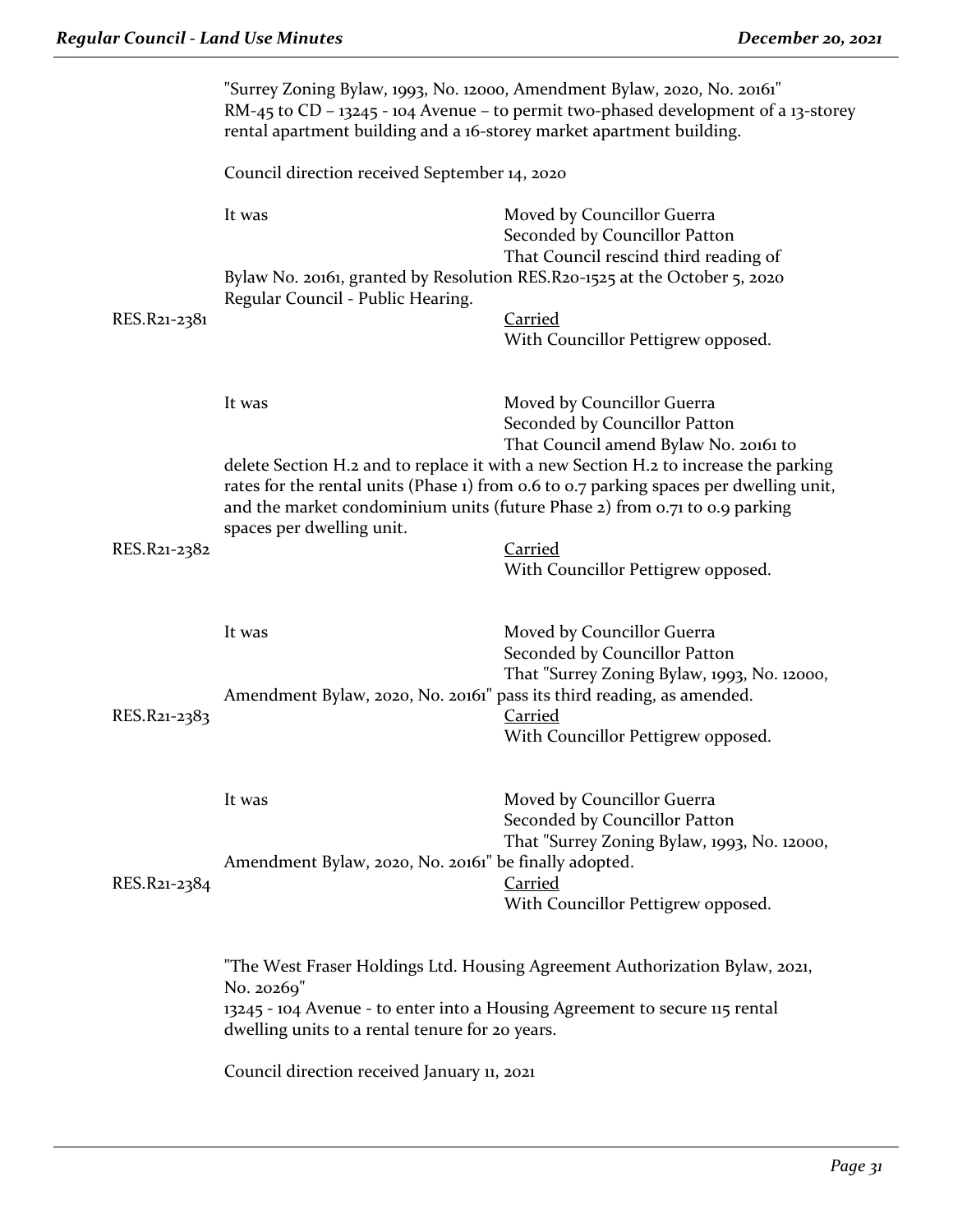| RES.R21-2385 | It was                                                                                                                       | Moved by Councillor Guerra<br>Seconded by Councillor Patton<br>That "The West Fraser Holdings Ltd.<br>Housing Agreement Authorization Bylaw, 2021, No. 20269" be finally adopted.<br><b>Carried</b><br>With Councillor Pettigrew opposed.             |
|--------------|------------------------------------------------------------------------------------------------------------------------------|-------------------------------------------------------------------------------------------------------------------------------------------------------------------------------------------------------------------------------------------------------|
|              | Development Variance Permit No. 7918-0443-00<br>from 41 to $26$ .                                                            | 13245 – 104 Avenue - to reduce the minimum west side yard setback from 4.4 m to<br>2.2 m in order to retain the existing 3-storey apartment. In addition, reduce the<br>minimum parking requirement from for the existing 3-storey apartment building |
|              | Council supported October 5, 2020                                                                                            |                                                                                                                                                                                                                                                       |
|              | It was                                                                                                                       | Moved by Councillor Guerra<br>Seconded by Councillor Patton<br>That Council authorize the issuance of                                                                                                                                                 |
| RES.R21-2386 | Development Variance Permit No. 7918-0443-00.                                                                                | <b>Carried</b><br>With Councillor Pettigrew opposed.                                                                                                                                                                                                  |
|              | Development Permit No. 7918-0443-00<br>13245 - 104 Avenue - to issue a general Development Permit for Form and<br>Character. |                                                                                                                                                                                                                                                       |
|              | Council authorized to draft September 14, 2020                                                                               |                                                                                                                                                                                                                                                       |
|              | It was                                                                                                                       | Moved by Councillor Guerra<br>Seconded by Councillor Patton<br>That Council authorize the issuance of                                                                                                                                                 |
| RES.R21-2387 | Development Permit No. 7918-0443-00.                                                                                         | Carried                                                                                                                                                                                                                                               |
|              |                                                                                                                              | With Councillor Pettigrew opposed.                                                                                                                                                                                                                    |
|              | Development Permit No. 7918-0443-01<br>Character for Phase 1.                                                                | 13245 - 104 Avenue - to issue a detailed Development Permit for Form and                                                                                                                                                                              |
|              | Council authorized to draft September 14, 2020                                                                               |                                                                                                                                                                                                                                                       |
|              | It was                                                                                                                       | Moved by Councillor Guerra<br>Seconded by Councillor Patton<br>That Council authorize the issuance of                                                                                                                                                 |
| RES.R21-2388 | Development Permit No. 7918-0443-01.                                                                                         | <b>Carried</b><br>With Councillor Pettigrew opposed.                                                                                                                                                                                                  |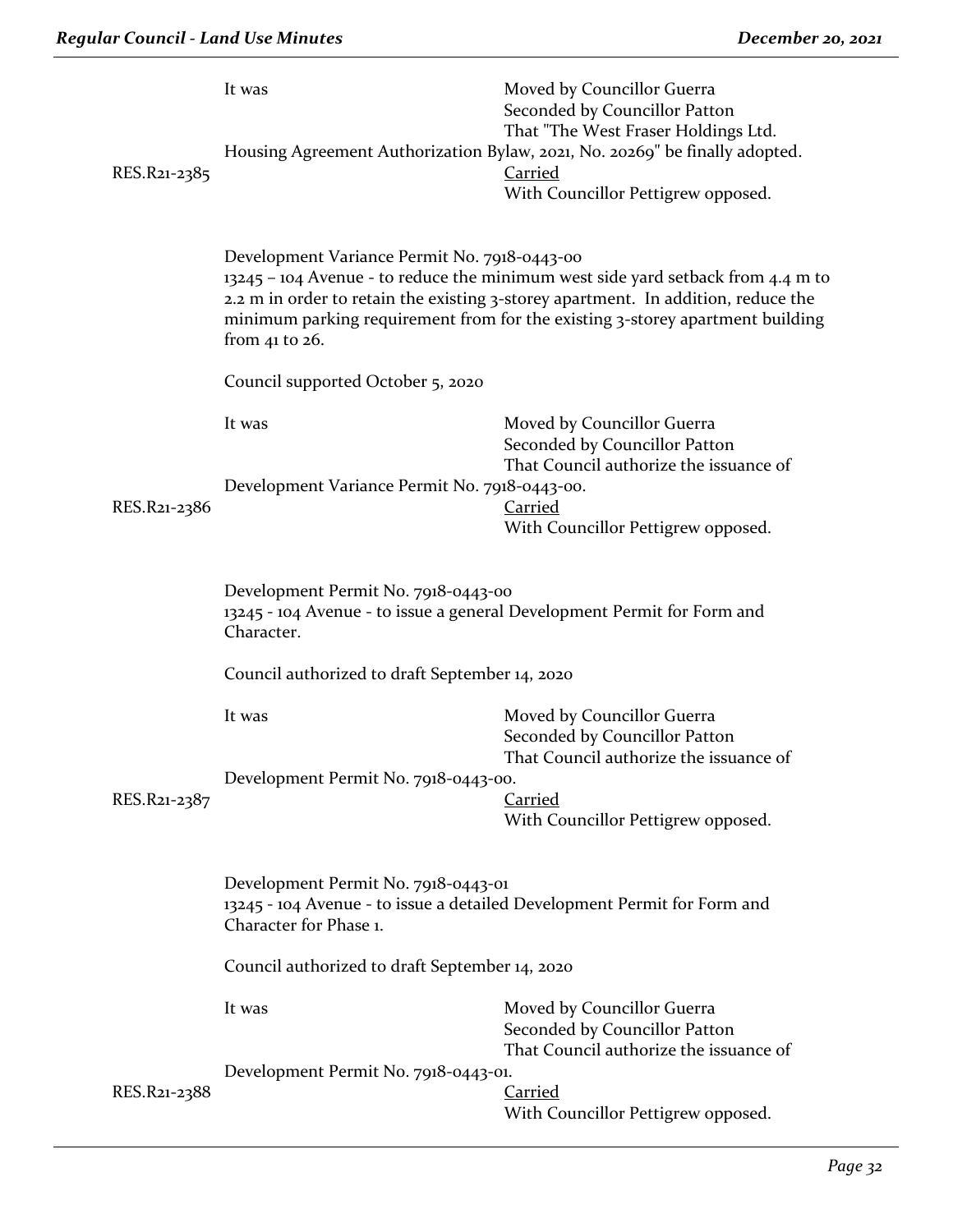| 4.           | "Surrey Zoning Bylaw, 1993, No. 12000, Amendment Bylaw, 2021, No. 20424"<br>7920-0305-00<br>Owner: Mosaic Woodward Holdings Ltd.<br>Agent: Brett Standerwick<br>RA to RM-30 - 5869 - 142 Street - to rezone a portion of the site to permit the<br>development of 174 townhouse units.                                                     |                                                                                                            |  |  |
|--------------|--------------------------------------------------------------------------------------------------------------------------------------------------------------------------------------------------------------------------------------------------------------------------------------------------------------------------------------------|------------------------------------------------------------------------------------------------------------|--|--|
|              | Council direction received July 26, 2021                                                                                                                                                                                                                                                                                                   |                                                                                                            |  |  |
|              | It was<br>Neighborhood Concept Plan for the subject site from "Office Park",                                                                                                                                                                                                                                                               | Moved by Councillor Guerra<br>Seconded by Councillor Patton<br>That Council amend the South Newton         |  |  |
|              | "Utility R/W/Greenway", and "Proposed Parks and Walkways" to<br>changes to the local road network.                                                                                                                                                                                                                                         | "Townhouses (25 upa max)," "Utility /R/W/Greenway", and "Parks" and for                                    |  |  |
| RES.R21-2389 |                                                                                                                                                                                                                                                                                                                                            | <b>Carried</b><br>With Councillor Pettigrew opposed.                                                       |  |  |
|              | It was                                                                                                                                                                                                                                                                                                                                     | Moved by Councillor Guerra<br>Seconded by Councillor Patton<br>That "Surrey Zoning Bylaw, 1993, No. 12000, |  |  |
| RES.R21-2390 | Amendment Bylaw, 2021, No. 20424" be finally adopted.                                                                                                                                                                                                                                                                                      | <b>Carried</b>                                                                                             |  |  |
|              | Development Variance Permit No. 7920-0305-00<br>5869 - 142 Street - to reduce the minimum north, east, west and south yard<br>setbacks and to vary the definition of "Bond" in the Surrey Subdivision and<br>Development Bylaw, 1986, No. 8830, as amended, to include the use of Surety<br>Bond for Servicing Agreement No. 7820-0305-00. |                                                                                                            |  |  |
|              | Council supported September 13, 2021                                                                                                                                                                                                                                                                                                       |                                                                                                            |  |  |
|              | It was                                                                                                                                                                                                                                                                                                                                     | Moved by Councillor Guerra<br>Seconded by Councillor Patton<br>That Council authorize the issuance of      |  |  |
| RES.R21-2391 | Development Variance Permit No. 7920-0305-00.                                                                                                                                                                                                                                                                                              | <b>Carried</b><br>With Councillor Pettigrew opposed.                                                       |  |  |
|              | Development Permit No. 7920-0305-00<br>5869 - 142 Street - to issue a Development Permit for Form and Character.                                                                                                                                                                                                                           |                                                                                                            |  |  |
|              | Council authorized to draft July 26, 2021                                                                                                                                                                                                                                                                                                  |                                                                                                            |  |  |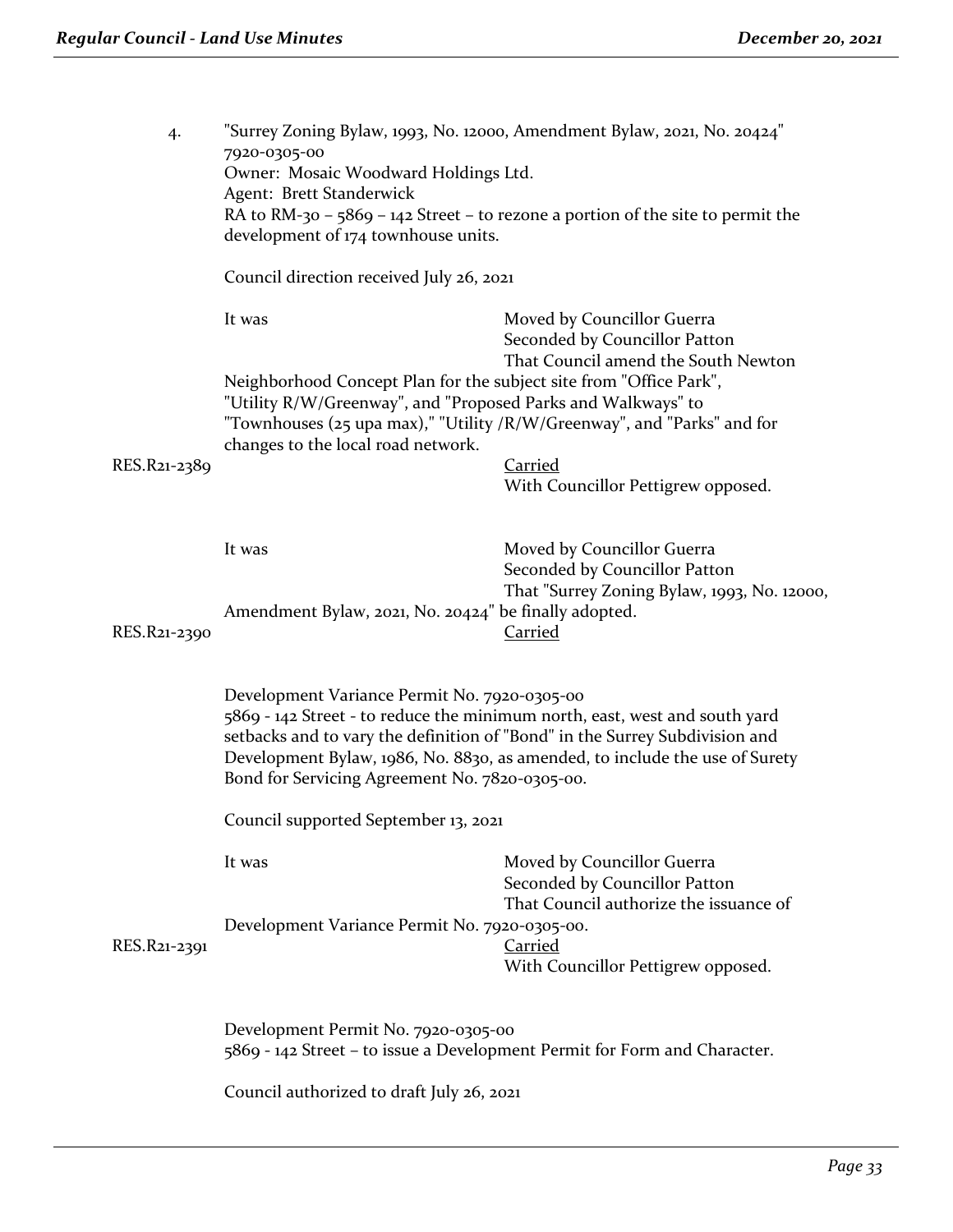|              | It was                                                                                                                                                                                                                                                                | Moved by Councillor Guerra<br>Seconded by Councillor Patton<br>That Council authorize the issuance of |  |
|--------------|-----------------------------------------------------------------------------------------------------------------------------------------------------------------------------------------------------------------------------------------------------------------------|-------------------------------------------------------------------------------------------------------|--|
|              | Development Permit No. 7920-0305-00.                                                                                                                                                                                                                                  |                                                                                                       |  |
| RES.R21-2392 |                                                                                                                                                                                                                                                                       | <b>Carried</b>                                                                                        |  |
|              |                                                                                                                                                                                                                                                                       | With Councillor Pettigrew opposed.                                                                    |  |
|              |                                                                                                                                                                                                                                                                       |                                                                                                       |  |
| 5.           | "Surrey Zoning Bylaw, 1993, No. 12000, Amendment Bylaw, 2017, No. 19101"<br>7915-0449-00<br>Owner: R. and M. Li<br>Agent: Nathan Hildebrand<br>RA to RA-G and RH-G - $13617$ and $13637 - 24$ Avenue - to subdivide into 5 single<br>family lots.                     |                                                                                                       |  |
|              | Council direction received January 16, 2017                                                                                                                                                                                                                           |                                                                                                       |  |
|              | It was                                                                                                                                                                                                                                                                | Moved by Councillor Guerra                                                                            |  |
|              |                                                                                                                                                                                                                                                                       | Seconded by Councillor Patton<br>That Council amend the Central Semiahmoo                             |  |
|              | Peninsula Local Area Plan to redesignate a portion of the subject site from<br>"One-Acre" to "Half-Acre Gross Density".                                                                                                                                               |                                                                                                       |  |
| RES.R21-2393 |                                                                                                                                                                                                                                                                       | <b>Carried</b>                                                                                        |  |
|              |                                                                                                                                                                                                                                                                       | With Councillor Pettigrew opposed.                                                                    |  |
|              | It was                                                                                                                                                                                                                                                                | Moved by Councillor Guerra                                                                            |  |
|              |                                                                                                                                                                                                                                                                       | Seconded by Councillor Patton                                                                         |  |
|              | That "Surrey Zoning Bylaw, 1993, No. 12000,<br>Amendment Bylaw, 2017, No. 19101" be finally adopted.                                                                                                                                                                  |                                                                                                       |  |
| RES.R21-2394 |                                                                                                                                                                                                                                                                       | Carried<br>With Councillor Pettigrew opposed.                                                         |  |
|              |                                                                                                                                                                                                                                                                       |                                                                                                       |  |
|              | Development Variance Permit No. 7915-0449-00<br>13617 and 13637 - 24 Avenue - to reduce the minimum streamside setback from<br>30 m (100 ft.) to 12 m (40 ft.) at the closest point in order to accommodate the site<br>layout.<br>Council supported February 6, 2021 |                                                                                                       |  |
|              |                                                                                                                                                                                                                                                                       |                                                                                                       |  |
|              | It was                                                                                                                                                                                                                                                                | Moved by Councillor Guerra<br>Seconded by Councillor Patton<br>That Council authorize the issuance of |  |
| RES.R21-2395 | Development Variance Permit No. 7915-0449-00.                                                                                                                                                                                                                         | <b>Carried</b><br>With Councillor Pettigrew opposed.                                                  |  |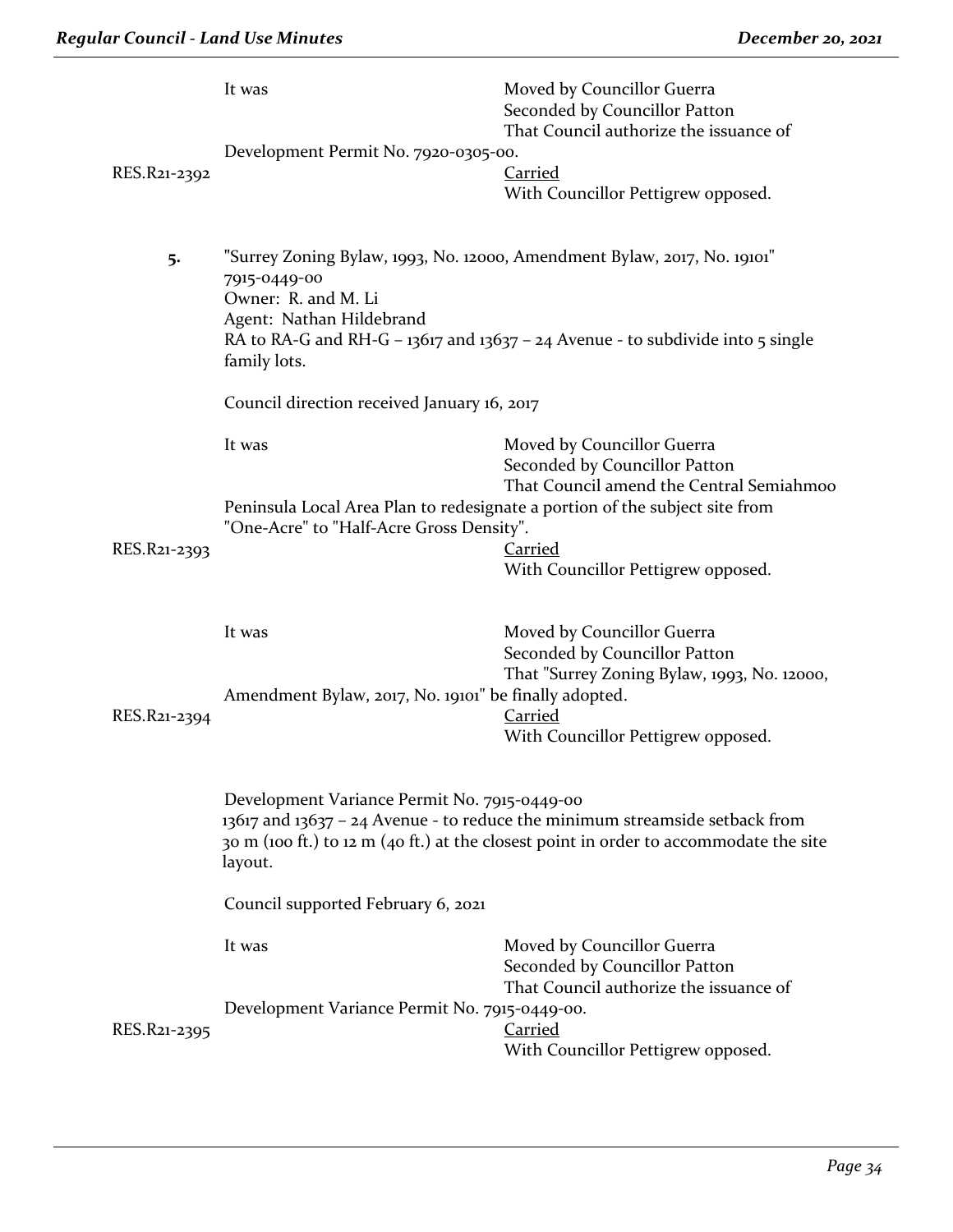|              | Development Permit 7915-0449-00<br>13617 and 13637 - 24 Avenue - to issue a Development Permit for Sensitive<br>Ecosystems.<br>Council authorized to draft January 16, 2017                                                                                                                                                                                                                |                                                                                                       |  |
|--------------|--------------------------------------------------------------------------------------------------------------------------------------------------------------------------------------------------------------------------------------------------------------------------------------------------------------------------------------------------------------------------------------------|-------------------------------------------------------------------------------------------------------|--|
|              |                                                                                                                                                                                                                                                                                                                                                                                            |                                                                                                       |  |
|              | It was                                                                                                                                                                                                                                                                                                                                                                                     | Moved by Councillor Guerra<br>Seconded by Councillor Patton<br>That Council authorize the issuance of |  |
|              | Development Permit No. 7915-0449-00.                                                                                                                                                                                                                                                                                                                                                       |                                                                                                       |  |
| RES.R21-2396 |                                                                                                                                                                                                                                                                                                                                                                                            | <b>Carried</b>                                                                                        |  |
|              |                                                                                                                                                                                                                                                                                                                                                                                            | With Councillor Pettigrew opposed.                                                                    |  |
| 6.           | "Surrey Zoning Bylaw, 1993, No. 12000, Amendment Bylaw, 2020, No. 20232"<br>7920-0016-00<br>Owner: Yorkton 108 Development Corp.<br>Agent: West Fraser Developments Ltd (Ravi Sandhu)<br>RF to CD - 13832, 13842, 13852 and 13866 - 108 Avenue - to permit the development<br>of two 6-storey apartment buildings with 193 dwelling units.<br>Council direction received November 23, 2020 |                                                                                                       |  |
|              |                                                                                                                                                                                                                                                                                                                                                                                            |                                                                                                       |  |
|              | It was                                                                                                                                                                                                                                                                                                                                                                                     | Moved by Councillor Guerra                                                                            |  |
| RES.R21-2397 | eliminate the north-south lane through the middle of the subject site.                                                                                                                                                                                                                                                                                                                     | Seconded by Councillor Patton<br>That Council amend the City Centre Plan to<br><b>Carried</b>         |  |
|              | It was                                                                                                                                                                                                                                                                                                                                                                                     | Moved by Councillor Guerra<br>Seconded by Councillor Patton                                           |  |
| RES.R21-2398 | Amendment Bylaw, 2020, No. 20232" be finally adopted.                                                                                                                                                                                                                                                                                                                                      | That "Surrey Zoning Bylaw, 1993, No. 12000,<br><b>Carried</b>                                         |  |
|              | Development Permit No. 7920-0016-00<br>13832, 13842, 13852 and 13866 - 108 Avenue - to issue a Development Permit for<br>Form and Character.                                                                                                                                                                                                                                               |                                                                                                       |  |
|              | Council authorized to draft November 23, 2020                                                                                                                                                                                                                                                                                                                                              |                                                                                                       |  |
|              | It was                                                                                                                                                                                                                                                                                                                                                                                     | Moved by Councillor Guerra<br>Seconded by Councillor Patton<br>That Council authorize the issuance of |  |
| RES.R21-2399 | Development Permit No. 7920-0016-00.                                                                                                                                                                                                                                                                                                                                                       | <b>Carried</b>                                                                                        |  |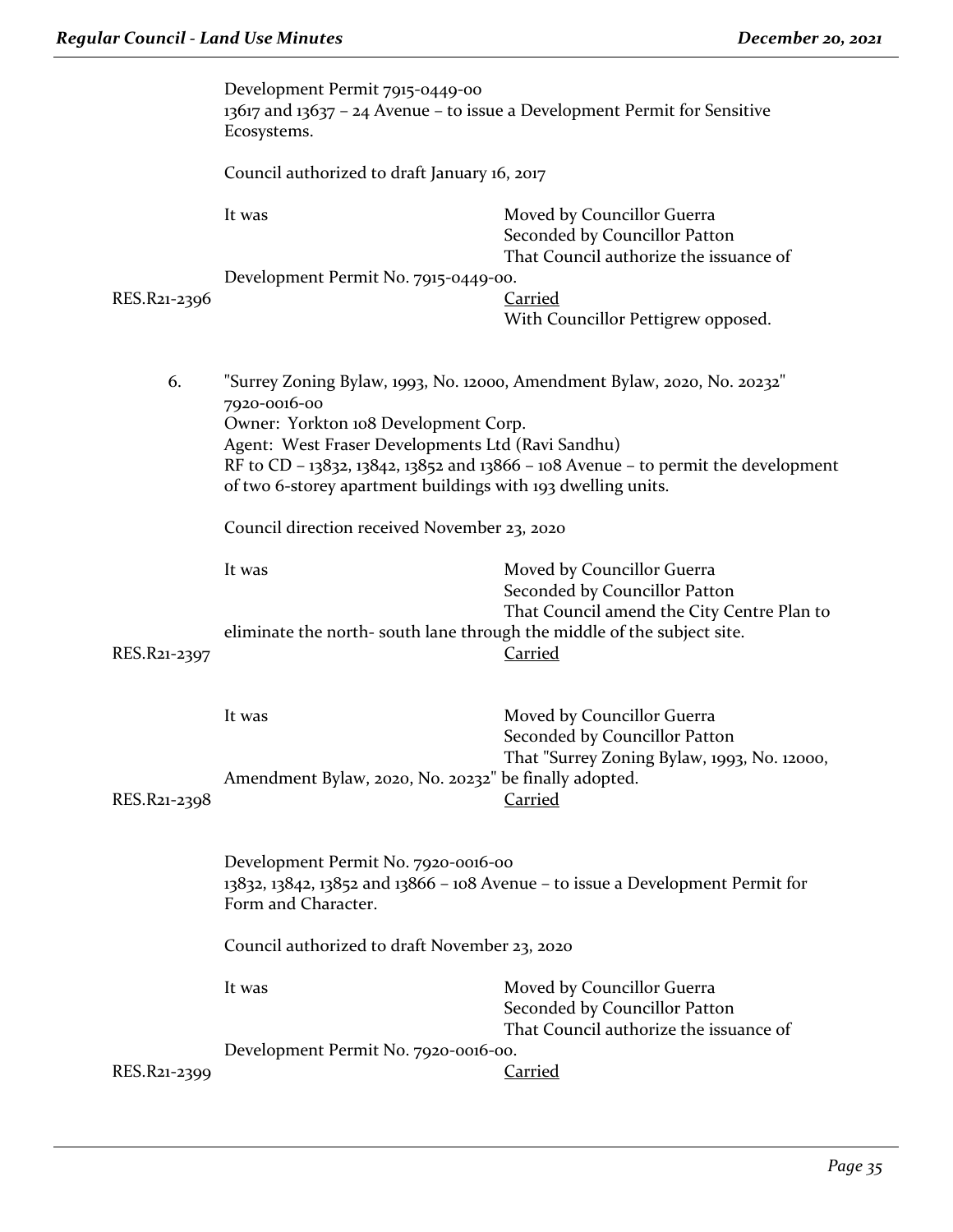# **PERMITS - APPROVALS**

| 7.           | Development Variance Permit No.7920-0257-00<br>Owner: M. Jawanda<br>Agent: M. Jawanda<br>8890 Harvie Road - To reduce the minimum streamside setback area for a Class A<br>watercourse from 15.0 m to 2.0 m, as measured at the closest point from<br>top-of-bank, to allow the installation of a water well on the existing lot.                                                                                                                                                                                                                                |                                                                                                                         |  |
|--------------|------------------------------------------------------------------------------------------------------------------------------------------------------------------------------------------------------------------------------------------------------------------------------------------------------------------------------------------------------------------------------------------------------------------------------------------------------------------------------------------------------------------------------------------------------------------|-------------------------------------------------------------------------------------------------------------------------|--|
| RES.R21-2400 | Council supported May 31, 2021                                                                                                                                                                                                                                                                                                                                                                                                                                                                                                                                   |                                                                                                                         |  |
|              | It was<br>Development Variance Permit No. 7920-0257-00.                                                                                                                                                                                                                                                                                                                                                                                                                                                                                                          | Moved by Councillor Guerra<br>Seconded by Councillor Patton<br>That Council authorize the issuance of<br><b>Carried</b> |  |
|              | Development Permit No. 7920-0527-00<br>8890 Harvie Road - To issue a Development Permit for Sensitive Ecosystems.                                                                                                                                                                                                                                                                                                                                                                                                                                                |                                                                                                                         |  |
|              | Council authorized to draft May 10, 2021                                                                                                                                                                                                                                                                                                                                                                                                                                                                                                                         |                                                                                                                         |  |
| RES.R21-2401 | It was<br>Development Permit No. 7920-0527-00.                                                                                                                                                                                                                                                                                                                                                                                                                                                                                                                   | Moved by Councillor Guerra<br>Seconded by Councillor Patton<br>That Council authorize the issuance of<br>Carried        |  |
| 8.           | Development Variance Permit No. 7921-0108-00<br>Owner: Roman Catholic Archbishop of Vancouver<br>Agent: Core Project Management (Alec Page)<br>17475 - 59 Avenue - The applicant is requesting a variance to reduce the south<br>front yard setback requirements of the Assembly Hall 2 Zone, from 15.6 m to 14.0<br>m and the east yard setback from 15.6 m to 3.5 m, to permit an 81 sq. m narthex<br>addition to the existing church. In addition, the applicant is seeking a reduction to<br>the minimum number of off-street parking spaces from 172 to 87. |                                                                                                                         |  |
|              | Council supported November 22, 2021                                                                                                                                                                                                                                                                                                                                                                                                                                                                                                                              |                                                                                                                         |  |
|              | It was<br>Development Variance Permit No. 7921-0108-00.                                                                                                                                                                                                                                                                                                                                                                                                                                                                                                          | Moved by Councillor Guerra<br>Seconded by Councillor Patton<br>That Council authorize the issuance of                   |  |
| RES.R21-2402 |                                                                                                                                                                                                                                                                                                                                                                                                                                                                                                                                                                  | Carried                                                                                                                 |  |
|              |                                                                                                                                                                                                                                                                                                                                                                                                                                                                                                                                                                  |                                                                                                                         |  |